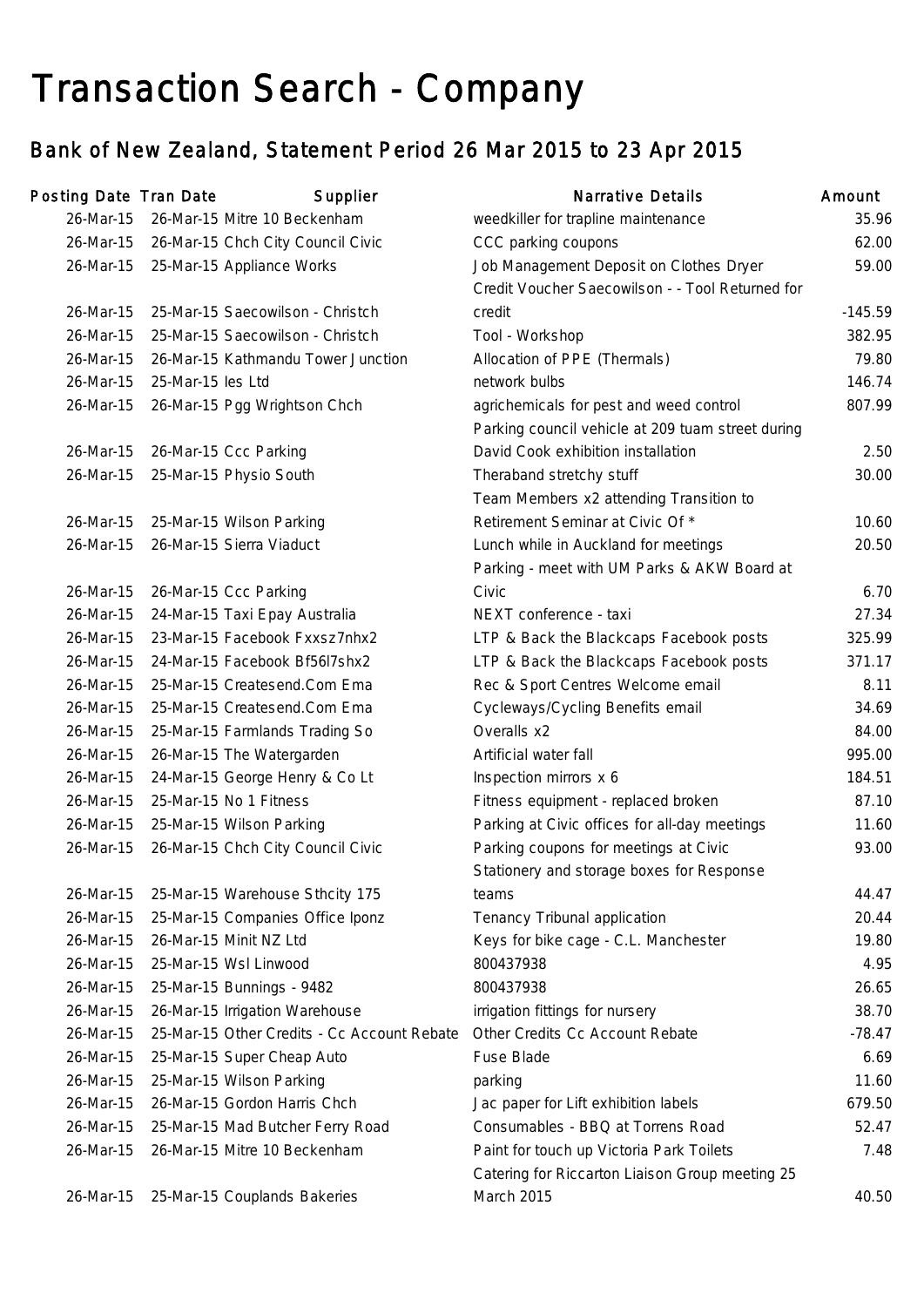| 26-Mar-15 | 25-Mar-15 Dick Smith Electroni      |
|-----------|-------------------------------------|
| 26-Mar-15 | 25-Mar-15 Veges Direct              |
| 26-Mar-15 | 26-Mar-15 Xcm Group Limited         |
| 27-Mar-15 | 25-Mar-15 Facebk *3aaa376g82        |
| 27-Mar-15 | 26-Mar-15 Blackwoods Protector      |
| 27-Mar-15 | 26-Mar-15 Fosters Outdoor Power     |
| 27-Mar-15 | 27-Mar-15 Ferrymead Mitre 10 Mega   |
| 27-Mar-15 | 26-Mar-15 Blacks Fasteners Lt       |
| 27-Mar-15 | 26-Mar-15 Bunnings - 9476           |
| 27-Mar-15 | 25-Mar-15 George Henry & Co Lt      |
| 27-Mar-15 | 26-Mar-15 Viaduct Carpark           |
| 27-Mar-15 | 26-Mar-15 Chch Airport Carpark      |
| 27-Mar-15 | 26-Mar-15 Smiths Hire               |
| 27-Mar-15 | 26-Mar-15 Wilson Parking            |
| 27-Mar-15 | 27-Mar-15 The Watergarden           |
| 27-Mar-15 | 25-Mar-15 Global Collect Apple NZ 2 |
| 27-Mar-15 | 26-Mar-15 Nz Safety Br 23           |
| 27-Mar-15 | 27-Mar-15 Mitre 10 Mega Hornby      |
| 27-Mar-15 | 26-Mar-15 Companies Office Iponz    |
| 27-Mar-15 | 26-Mar-15 Companies Office Iponz    |
| 27-Mar-15 | 26-Mar-15 Alectra Service Centre    |
| 27-Mar-15 | 26-Mar-15 Bunnings - 9482           |
|           |                                     |
| 27-Mar-15 | 26-Mar-15 New Zealand Planning Inst |
|           |                                     |
| 27-Mar-15 | 26-Mar-15 New Zealand Planning Inst |
| 27-Mar-15 | 26-Mar-15 Lincraft NZ Limited       |
| 27-Mar-15 | 26-Mar-15 Mainland Fasteners Ltd    |
|           |                                     |
| 27-Mar-15 | 26-Mar-15 Nz Institute Of Surveyors |
| 27-Mar-15 | 26-Mar-15 Nz Institute Of Surveyors |
| 27-Mar-15 | 26-Mar-15 Blackwoods Protector      |
|           |                                     |
| 27-Mar-15 | 27-Mar-15 Ferrymead Mitre 10 Mega   |
|           |                                     |
| 27-Mar-15 | 26-Mar-15 Cyclone Cycles & Mowers L |
| 27-Mar-15 | 27-Mar-15 New World Halswell        |
|           |                                     |
| 27-Mar-15 | 27-Mar-15 Wgtn Combined Taxis       |
|           |                                     |
|           |                                     |
| 27-Mar-15 | 25-Mar-15 The Sandridge Hotel       |
|           |                                     |
| 27-Mar-15 | 27-Mar-15 Mitre 10 Mega Hornby      |
| 27-Mar-15 | 25-Mar-15 Paknsave Moorhouse        |
|           |                                     |
| 27-Mar-15 | 27-Mar-15 Texture Plants Lt         |
| 27-Mar-15 | 26-Mar-15 Cyclone Cycles & Mowers L |

|           | ing Date Tran Date | Supplier                            | Narrative Details                               | Amount |
|-----------|--------------------|-------------------------------------|-------------------------------------------------|--------|
|           |                    |                                     | HDMI cables and multiboards (SOFA, art makes    |        |
| 26-Mar-15 |                    | 25-Mar-15 Dick Smith Electroni      | me, public programmes)                          | 83.94  |
| 26-Mar-15 |                    | 25-Mar-15 Veges Direct              | green for rabbits                               | 13.95  |
| 26-Mar-15 |                    | 26-Mar-15 Xcm Group Limited         | New uniform pants x2                            | 90.97  |
| 27-Mar-15 |                    | 25-Mar-15 Facebk *3aaa376g82        | Facebook boosted promotion for book sale        | 4.80   |
| 27-Mar-15 |                    | 26-Mar-15 Blackwoods Protector      | pocket knife for trapline maintenance           | 42.50  |
| 27-Mar-15 |                    | 26-Mar-15 Fosters Outdoor Power     | weedeater line x 3                              | 107.99 |
| 27-Mar-15 |                    | 27-Mar-15 Ferrymead Mitre 10 Mega   | sack barrow / out door cleaner / brushes        | 66.32  |
| 27-Mar-15 |                    | 26-Mar-15 Blacks Fasteners Lt       | In House Maintenance - WO                       | 4.93   |
| 27-Mar-15 |                    | 26-Mar-15 Bunnings - 9476           | In House Maintenance - WO                       | 33.08  |
| 27-Mar-15 |                    | 25-Mar-15 George Henry & Co Lt      | .70mm Drill bits for David Cook installation    | 14.47  |
| 27-Mar-15 |                    | 26-Mar-15 Viaduct Carpark           | Parking for hire car in Auckland Viaduct        | 25.45  |
| 27-Mar-15 |                    | 26-Mar-15 Chch Airport Carpark      | Parking at Chch airport                         | 32.00  |
| 27-Mar-15 |                    | 26-Mar-15 Smiths Hire               | Loader/digger Hire                              | 130.00 |
| 27-Mar-15 |                    | 26-Mar-15 Wilson Parking            | Parking                                         | 11.60  |
| 27-Mar-15 |                    | 27-Mar-15 The Watergarden           | <b>Artificial Pond</b>                          | 995.00 |
| 27-Mar-15 |                    | 25-Mar-15 Global Collect Apple NZ 2 | Apple Developer 1 yr sub y/e 31/3/2015          | 149.00 |
| 27-Mar-15 |                    | 26-Mar-15 Nz Safety Br 23           | protective clothing                             | 99.93  |
| 27-Mar-15 |                    | 27-Mar-15 Mitre 10 Mega Hornby      | Padlocks for training site-Rydges               | 91.04  |
| 27-Mar-15 |                    | 26-Mar-15 Companies Office Iponz    | Tenancy Tribunal application                    | 20.44  |
| 27-Mar-15 |                    | 26-Mar-15 Companies Office Iponz    | Tenancy Tribunal application                    | 20.44  |
| 27-Mar-15 |                    | 26-Mar-15 Alectra Service Centre    | Dishwasher repairs - South Lib                  | 118.00 |
| 27-Mar-15 |                    | 26-Mar-15 Bunnings - 9482           | 800437938                                       | 44.54  |
|           |                    |                                     | Registration fee for attending an NZPI Course   |        |
| 27-Mar-15 |                    | 26-Mar-15 New Zealand Planning Inst | called Assessing environmental effects *        | 630.00 |
|           |                    |                                     | Registration fee for attending an NZPI Course   |        |
| 27-Mar-15 |                    | 26-Mar-15 New Zealand Planning Inst | called Assessing environmental effects & *      | 630.00 |
| 27-Mar-15 |                    | 26-Mar-15 Lincraft NZ Limited       | Pins for WW100 Library display                  | 12.98  |
| 27-Mar-15 |                    | 26-Mar-15 Mainland Fasteners Ltd    | jetscrews                                       | 105.80 |
|           |                    |                                     | Seminar on implementation of unmanned aerial    |        |
| 27-Mar-15 |                    | 26-Mar-15 Nz Institute Of Surveyors | systems for surveying purposes.                 | 368.00 |
| 27-Mar-15 |                    | 26-Mar-15 Nz Institute Of Surveyors | Seminar of Landonline Plan Generation.          | 920.00 |
| 27-Mar-15 |                    | 26-Mar-15 Blackwoods Protector      | Safety boots to enable safe site visits.        | 166.75 |
|           |                    |                                     | Chilly bins and freezer blocks for micro        |        |
| 27-Mar-15 |                    | 27-Mar-15 Ferrymead Mitre 10 Mega   | laboratory                                      | 253.49 |
|           |                    |                                     | new pull cord for 020 saw and general tune      |        |
| 27-Mar-15 |                    | 26-Mar-15 Cyclone Cycles & Mowers L | up/service                                      | 129.90 |
| 27-Mar-15 |                    | 27-Mar-15 New World Halswell        | Milk for staffroom                              | 4.65   |
|           |                    |                                     | SOLGM Rates Conference - Wellington - 27        |        |
| 27-Mar-15 |                    | 27-Mar-15 Wgtn Combined Taxis       | March                                           | 39.10  |
|           |                    |                                     | Miscellaneous expense - tenant from 5/15        |        |
|           |                    |                                     | Walsall Street temporary moved while unit being |        |
| 27-Mar-15 |                    | 25-Mar-15 The Sandridge Hotel       | fixed for a *                                   | 25.00  |
|           |                    |                                     | 4 No. pairs of gloves 2 each for Pioneer and    |        |
| 27-Mar-15 |                    | 27-Mar-15 Mitre 10 Mega Hornby      | Jellie Park                                     | 39.92  |
| 27-Mar-15 |                    | 25-Mar-15 Paknsave Moorhouse        | Consumables - BBQ supplies                      | 16.76  |
|           |                    |                                     | Miscanthus sinensis gracillimus x 16 for summer |        |
| 27-Mar-15 |                    | 27-Mar-15 Texture Plants Lt         | bedding                                         | 255.84 |
| 27-Mar-15 |                    | 26-Mar-15 Cyclone Cycles & Mowers L | Service and repair of HQP hedge trimmer         | 76.00  |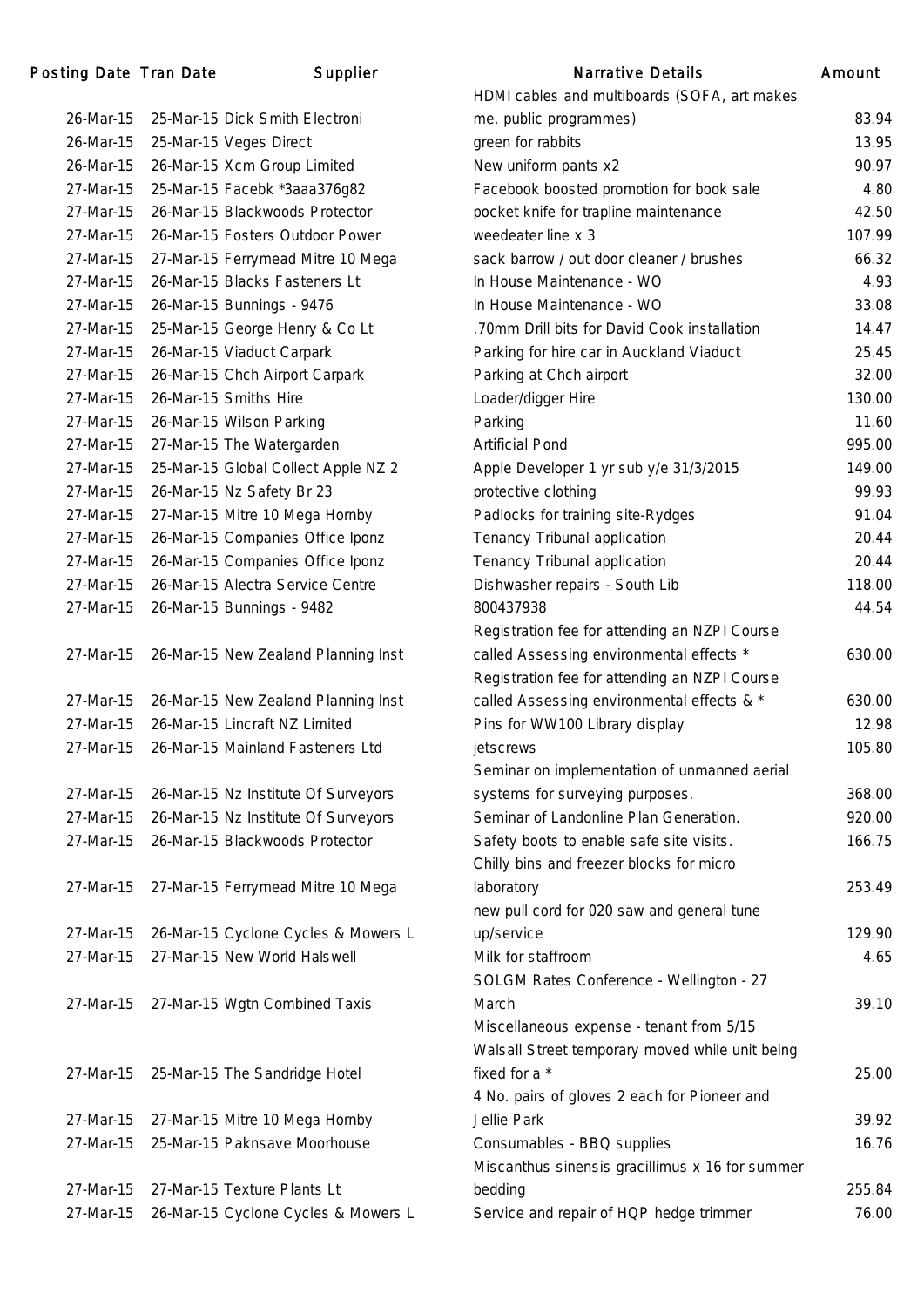| Posting Date Tran Date |                   | Supplier                                   | <b>Narrative Details</b>                            | Amount   |
|------------------------|-------------------|--------------------------------------------|-----------------------------------------------------|----------|
| 27-Mar-15              |                   | 26-Mar-15 Caltex Hornby                    | Milk for tearoom                                    | 6.40     |
| 27-Mar-15              |                   | 26-Mar-15 Wilson Parking                   | Parking - Distribution LTP                          | 10.60    |
|                        |                   | 27-Mar-15 27-Mar-15 New World South City   | Food for all day NTOC meeting                       | 102.00   |
|                        |                   |                                            | Burwood Pegasus Community Board Catering for        |          |
| 27-Mar-15              |                   | 27-Mar-15 Relish Catering                  | Board meeting                                       | 190.91   |
| 27-Mar-15              |                   | 26-Mar-15 Blackwoods Protector             | Boot laces x1                                       | 3.31     |
| 27-Mar-15              |                   | 26-Mar-15 Bunnings - 9482                  | palings for bird hide on landfill                   | 25.60    |
| 27-Mar-15              |                   | 26-Mar-15 Bunnings - 9482                  | paint for rangers house internal, plumbing fittings | 369.52   |
| 27-Mar-15              |                   | 26-Mar-15 Dick Smith Electroni             | Mouse, 2TB harddrive for Spencer Park               | 269.96   |
|                        |                   |                                            | Tea towel for prize draw at 2015                    |          |
| 27-Mar-15              |                   | 26-Mar-15 Oderings Nurseries               | Spreydon/Heathcote Garden Awards.                   | 8.49     |
|                        |                   |                                            | Gerbera for prize draw at 2015                      |          |
| 27-Mar-15              |                   | 26-Mar-15 Oderings Nurseries               | Spreydon/Heathcote Garden Awards.                   | 9.34     |
|                        |                   |                                            | Secateurs for prize draw at 2015                    |          |
| 27-Mar-15              |                   | 26-Mar-15 Oderings Nurseries               | Spreydon/Heathcote Garden Awards.                   | 24.22    |
|                        |                   |                                            | 3 items for prize draws at 2015                     |          |
| 27-Mar-15              |                   | 26-Mar-15 Unichem Barrington               | Spreydon/Heathcote Garden Awards.                   | 34.49    |
|                        |                   |                                            | Plastic saucers for recipients' flowers (oases) at  |          |
| 27-Mar-15              |                   | 26-Mar-15 Oderings Nurseries               | 2015 Spreydon/Heathcote Garden Awards.              | 40.29    |
| 30-Mar-15              |                   | 30-Mar-15 Maki-Mono                        | Independent Hearings Panel Meetings                 | 44.70    |
| 30-Mar-15              |                   | 30-Mar-15 Pak N Save Riccarton             | Independent Hearings Panel Meetings                 | 100.29   |
| 30-Mar-15              |                   | 27-Mar-15 Warehouse Nthinds 120            | Plastic tubs for pool side                          | 30.00    |
|                        |                   |                                            | Combined Community Boards Seminar - 23              |          |
| 30-Mar-15              |                   | 30-Mar-15 Relish Catering                  | <b>March 2015</b>                                   | 290.81   |
| 30-Mar-15              |                   | 30-Mar-15 Paper Plus New Brighton          | materials for ANZAC Display                         | 1.99     |
| 30-Mar-15              |                   | 30-Mar-15 Just Incredible Nb               | Used for WW100 displays                             | 2.50     |
| 30-Mar-15              |                   | 27-Mar-15 Dotmar Engineering Plast         | In House Maintenance - WO                           | 422.37   |
| 30-Mar-15              |                   | 27-Mar-15 Bunnings - 9482                  | Door stop                                           | 23.87    |
| 30-Mar-15              | 27-Mar-15 les Ltd |                                            | lights for network                                  | 34.78    |
| 30-Mar-15              |                   | 30-Mar-15 Plantorama                       | plants for council and SCIRT projects               | 1,093.79 |
| 30-Mar-15              |                   | 27-Mar-15 Stirling Sports Nort             | Plastic Whistles - Aquatics                         | 22.50    |
| 30-Mar-15              |                   | 27-Mar-15 Warehouse Nthinds 120            | Graham Condon Aquatics Pool Equipment               | 92.98    |
| 30-Mar-15              |                   | 26-Mar-15 Thrifty Car Rentals              | Thrifty car rental in Auckland                      | 171.37   |
| 30-Mar-15              |                   | 30-Mar-15 Ccc Parking                      | Parking for Councillor briefing in Civic Offices    | 5.15     |
|                        |                   |                                            | Volunteer expenses Emergency Welfare training,      |          |
| 30-Mar-15              |                   | 29-Mar-15 Couplands Bakeries               | Akaroa CDEM                                         | 161.15   |
| 30-Mar-15              |                   | 27-Mar-15 Jamies Italian Adela             | NEXT conference -meal                               | 40.50    |
| 30-Mar-15              |                   | 25-Mar-15 Facebook Bbcuq76hx2              | LTP & Back the Blackcaps Facebook posts             | 58.36    |
| 30-Mar-15              |                   | 26-Mar-15 Facebook Kptpv7ngx2              | LTP & Back the Blackcaps Facebook posts             | 118.16   |
| 30-Mar-15              |                   | 26-Mar-15 Google*adws8544300887            | LTP posts                                           | 400.00   |
| 30-Mar-15              |                   | 27-Mar-15 Twitter*advertising              | <b>LTP Twitter posts</b>                            | 195.26   |
|                        |                   |                                            | LTP Smart Choices, LTP Roads, LTP Asset             |          |
| 30-Mar-15              |                   | 28-Mar-15 Facebook Z7x2t7sgx2              | Sales & Back The Blackcaps Facebook posts           | 348.29   |
|                        |                   |                                            | Top up for personal mobile phone used for work      |          |
|                        |                   |                                            | purposes as an interim measure, before              |          |
| 30-Mar-15              |                   | 27-Mar-15 Spark Prepaid                    | receiving work *                                    | 40.00    |
| 30-Mar-15              |                   | 30-Mar-15 Ccc Parking                      | Parking - Library Assistant Interviewing at Civic   | 8.50     |
| 30-Mar-15              |                   | 27-Mar-15 Yellowcab Aus 131924             | Taxi travel Brisbane                                | 60.22    |
|                        |                   | 20 Mor 15 27 Mor 15 Companies Office Ipony | Tononou Tribunol opplication                        | 20.11    |

|           | ling Date Tran Date | Supplier                           | <b>Narrative Details</b>                            | Amount   |
|-----------|---------------------|------------------------------------|-----------------------------------------------------|----------|
| 27-Mar-15 |                     | 26-Mar-15 Caltex Hornby            | Milk for tearoom                                    | 6.40     |
| 27-Mar-15 |                     | 26-Mar-15 Wilson Parking           | Parking - Distribution LTP                          | 10.60    |
| 27-Mar-15 |                     | 27-Mar-15 New World South City     | Food for all day NTOC meeting                       | 102.00   |
|           |                     |                                    | Burwood Pegasus Community Board Catering for        |          |
| 27-Mar-15 |                     | 27-Mar-15 Relish Catering          | Board meeting                                       | 190.91   |
| 27-Mar-15 |                     | 26-Mar-15 Blackwoods Protector     | Boot laces x1                                       | 3.31     |
| 27-Mar-15 |                     | 26-Mar-15 Bunnings - 9482          | palings for bird hide on landfill                   | 25.60    |
| 27-Mar-15 |                     | 26-Mar-15 Bunnings - 9482          | paint for rangers house internal, plumbing fittings | 369.52   |
| 27-Mar-15 |                     | 26-Mar-15 Dick Smith Electroni     | Mouse, 2TB harddrive for Spencer Park               | 269.96   |
|           |                     |                                    | Tea towel for prize draw at 2015                    |          |
| 27-Mar-15 |                     | 26-Mar-15 Oderings Nurseries       | Spreydon/Heathcote Garden Awards.                   | 8.49     |
|           |                     |                                    | Gerbera for prize draw at 2015                      |          |
| 27-Mar-15 |                     | 26-Mar-15 Oderings Nurseries       | Spreydon/Heathcote Garden Awards.                   | 9.34     |
|           |                     |                                    | Secateurs for prize draw at 2015                    |          |
| 27-Mar-15 |                     | 26-Mar-15 Oderings Nurseries       | Spreydon/Heathcote Garden Awards.                   | 24.22    |
|           |                     |                                    | 3 items for prize draws at 2015                     |          |
| 27-Mar-15 |                     | 26-Mar-15 Unichem Barrington       | Spreydon/Heathcote Garden Awards.                   | 34.49    |
|           |                     |                                    | Plastic saucers for recipients' flowers (oases) at  |          |
| 27-Mar-15 |                     | 26-Mar-15 Oderings Nurseries       | 2015 Spreydon/Heathcote Garden Awards.              | 40.29    |
| 30-Mar-15 |                     | 30-Mar-15 Maki-Mono                | Independent Hearings Panel Meetings                 | 44.70    |
| 30-Mar-15 |                     | 30-Mar-15 Pak N Save Riccarton     | Independent Hearings Panel Meetings                 | 100.29   |
| 30-Mar-15 |                     | 27-Mar-15 Warehouse NthInds 120    | Plastic tubs for pool side                          | 30.00    |
|           |                     |                                    | Combined Community Boards Seminar - 23              |          |
| 30-Mar-15 |                     | 30-Mar-15 Relish Catering          | <b>March 2015</b>                                   | 290.81   |
| 30-Mar-15 |                     | 30-Mar-15 Paper Plus New Brighton  | materials for ANZAC Display                         | 1.99     |
| 30-Mar-15 |                     | 30-Mar-15 Just Incredible Nb       | Used for WW100 displays                             | 2.50     |
| 30-Mar-15 |                     | 27-Mar-15 Dotmar Engineering Plast | In House Maintenance - WO                           | 422.37   |
| 30-Mar-15 |                     | 27-Mar-15 Bunnings - 9482          | Door stop                                           | 23.87    |
| 30-Mar-15 | 27-Mar-15 les Ltd   |                                    | lights for network                                  | 34.78    |
| 30-Mar-15 |                     | 30-Mar-15 Plantorama               | plants for council and SCIRT projects               | 1,093.79 |
| 30-Mar-15 |                     | 27-Mar-15 Stirling Sports Nort     | Plastic Whistles - Aquatics                         | 22.50    |
| 30-Mar-15 |                     | 27-Mar-15 Warehouse Nthlnds 120    | Graham Condon Aquatics Pool Equipment               | 92.98    |
| 30-Mar-15 |                     | 26-Mar-15 Thrifty Car Rentals      | Thrifty car rental in Auckland                      | 171.37   |
| 30-Mar-15 |                     | 30-Mar-15 Ccc Parking              | Parking for Councillor briefing in Civic Offices    | 5.15     |
|           |                     |                                    | Volunteer expenses Emergency Welfare training,      |          |
| 30-Mar-15 |                     | 29-Mar-15 Couplands Bakeries       | Akaroa CDEM                                         | 161.15   |
| 30-Mar-15 |                     | 27-Mar-15 Jamies Italian Adela     | NEXT conference -meal                               | 40.50    |
|           |                     |                                    |                                                     |          |
| 30-Mar-15 |                     | 25-Mar-15 Facebook Bbcuq76hx2      | LTP & Back the Blackcaps Facebook posts             | 58.36    |
| 30-Mar-15 |                     | 26-Mar-15 Facebook Kptpv7ngx2      | LTP & Back the Blackcaps Facebook posts             | 118.16   |
| 30-Mar-15 |                     | 26-Mar-15 Google*adws8544300887    | LTP posts                                           | 400.00   |
| 30-Mar-15 |                     | 27-Mar-15 Twitter*advertising      | <b>LTP Twitter posts</b>                            | 195.26   |
|           |                     |                                    | LTP Smart Choices, LTP Roads, LTP Asset             |          |
| 30-Mar-15 |                     | 28-Mar-15 Facebook Z7x2t7sgx2      | Sales & Back The Blackcaps Facebook posts           | 348.29   |
|           |                     |                                    | Top up for personal mobile phone used for work      |          |
|           |                     |                                    | purposes as an interim measure, before              |          |
| 30-Mar-15 |                     | 27-Mar-15 Spark Prepaid            | receiving work *                                    | 40.00    |
| 30-Mar-15 |                     | 30-Mar-15 Ccc Parking              | Parking - Library Assistant Interviewing at Civic   | 8.50     |
| 30-Mar-15 |                     | 27-Mar-15 Yellowcab Aus 131924     | Taxi travel Brisbane                                | 60.22    |
| 30-Mar-15 |                     | 27-Mar-15 Companies Office Iponz   | Tenancy Tribunal application                        | 20.44    |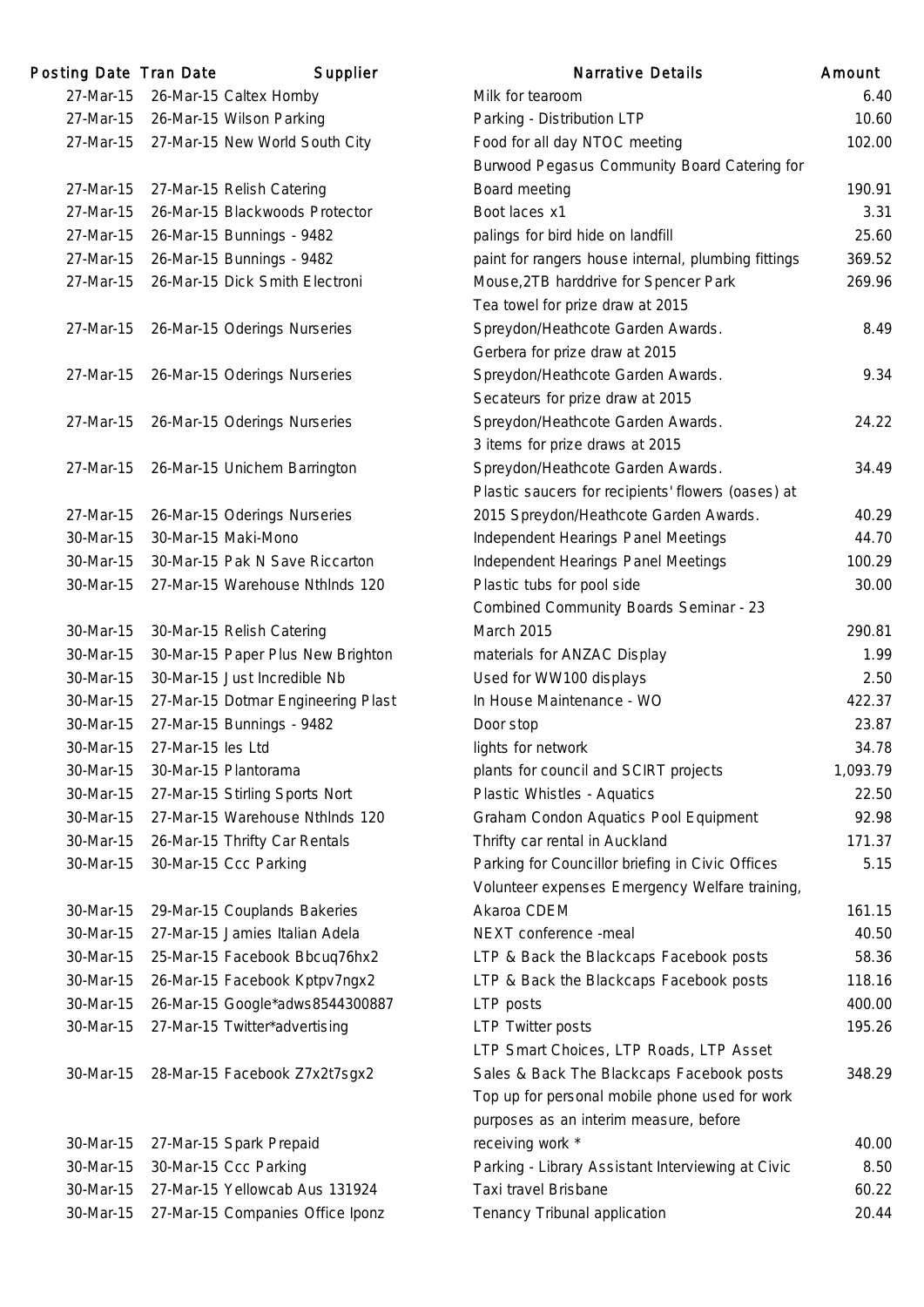| <b>Posting Date Tran Date</b> | Supplier                            | <b>Narrative Details</b>                            | Amount   |
|-------------------------------|-------------------------------------|-----------------------------------------------------|----------|
|                               |                                     | car parking to attend urgent CCC meeting while      |          |
| 30-Mar-15                     | 30-Mar-15 Ccc Parking               | on annual leave                                     | 3.60     |
| 30-Mar-15                     | 27-Mar-15 Bunnings - 9482           | 800437981                                           | 9.52     |
| 30-Mar-15                     | 30-Mar-15 Lincraft NZ Limited       | Clicker for pizza wheel reading competition         | 11.98    |
|                               |                                     | Professional Fee for the New Zealand Institute of   |          |
| 30-Mar-15                     | 27-Mar-15 Nzim Southern Inc         | Management Southern inc                             | 230.00   |
| 30-Mar-15                     | 30-Mar-15 Party Warehouse           | Hire of 30 chairs for the film Easter in Art        | 114.00   |
| 30-Mar-15                     | 30-Mar-15 New World Halswell        | Boxes of Tissues for Pioneer ELC                    | 13.52    |
| 30-Mar-15                     | 27-Mar-15 Sydenham Central Pharm    | Prizes for Melanoma Awareness promotion             | 68.94    |
|                               |                                     | Catering for a civic welcome for a group from       |          |
|                               |                                     | Kamaishi Japan, hosted by Deputy Mayor on 24        |          |
| 30-Mar-15                     | 27-Mar-15 Club Tower Cafe And Bar   | March                                               | 60.00    |
|                               |                                     | 2 Wreaths and two bouquets for family service       |          |
|                               |                                     | on 21 Feb and EQ Memorial Service on 22 Feb.        |          |
| 30-Mar-15                     | 30-Mar-15 Flowers On Cashmere       | One Wreat *                                         | 529.00   |
| 30-Mar-15                     | 26-Mar-15 Harvey Norman Northw      | Chest freezer for micro laboratory                  | 397.00   |
|                               |                                     | SOLGM Rates Conference - Wellington - 27            |          |
| 30-Mar-15                     | 27-Mar-15 Chch Airport Carpark      | March                                               | 25.00    |
| 30-Mar-15                     | 27-Mar-15 Aspac Inc                 | Corporate membership                                | 338.41   |
| 30-Mar-15                     | 30-Mar-15 Ferrymead Mitre 10 Mega   | Respirator filters                                  | 25.98    |
|                               |                                     | 2 x Bike locks to lend customers (replaces 2 x      |          |
| 30-Mar-15                     | 30-Mar-15 Bicycle Business Homebase | broken ones)                                        | 38.00    |
|                               |                                     | Customs charge for the release of Cricket World     |          |
| 30-Mar-15                     | 27-Mar-15 Nz Post Internationa      | Cup staff/volunteers t-shirts - no receipt provided | 262.49   |
|                               |                                     | Consumables - CEA Talks afternoon tea at            |          |
| 30-Mar-15                     | 27-Mar-15 Couplands Bakeries        | Carey Street                                        | 63.64    |
| 30-Mar-15                     | 27-Mar-15 Blackwoods Protector      | PPE Shirt - 1x staff IE&C                           | 41.75    |
| 30-Mar-15                     | 27-Mar-15 Adobe Creative Cloud      | Creative Cloud access                               | 52.79    |
|                               |                                     | Printing costs for briefing documents and           |          |
|                               |                                     | schedule changes to Mayoral Delegation. Printed     |          |
| 30-Mar-15                     | 26-Mar-15 Ning Wo Zhuang Hotel      | for travel *                                        | 55.38    |
|                               |                                     | Purchase of parking coupons for staff use for       |          |
| 30-Mar-15                     | 30-Mar-15 Fendalton Service Ctr     | city meetings                                       | 124.00   |
| 30-Mar-15                     | 27-Mar-15 Filecorp NZ Limited       | RMA Files for Enforcement                           | 1,024.65 |
|                               |                                     | crew drinks in lieu of no morning or afternoon tea  |          |
| 30-Mar-15                     | 27-Mar-15 The Caffeine Laboratory   | facilities                                          | 9.10     |
| 30-Mar-15                     | 30-Mar-15 Aerial Specialists        | sky tv installation costs for fanzone cwc           | 520.74   |
|                               |                                     | Wash and groom V810 in readiness for new            |          |
| 30-Mar-15                     | 27-Mar-15 Espresso Carwash Caf      | officer                                             | 159.00   |
| 30-Mar-15                     | 27-Mar-15 Smiths Hire               | looking for water outlets                           | 30.00    |
| 30-Mar-15                     | 26-Mar-15 Paypal *viviennelig       | Library book                                        | 112.43   |
| 30-Mar-15                     | 30-Mar-15 Ccc Parking               | Parking for Meeting at Clvic                        | 3.60     |
|                               |                                     | Florist - Flowers for 2015 Spreydon/Heathcote       |          |
| 30-Mar-15                     | 29-Mar-15 New World Fendalton       | Garden Awards (55 x oases of flowe *                | 515.39   |
| 31-Mar-15                     | 31-Mar-15 Nzls Cle - Zeald          | Training as required for Practising Certificate     | 91.00    |
| 31-Mar-15                     | 30-Mar-15 Ticketmaster Internet     | <b>Tickets for Auckland Writers Festival</b>        | 145.00   |
| 31-Mar-15                     | 29-Mar-15 Hootsuite Media Inc.      | Social Media Management software                    | 103.03   |
| 31-Mar-15                     | 30-Mar-15 Nz Post Stamps Centr      | Stamps for resale in BG Visitor Centre shop         | 997.50   |
| 31-Mar-15                     | 30-Mar-15 Ecocentral Ltd            | shelter rubbish                                     | 18.62    |
|                               |                                     |                                                     |          |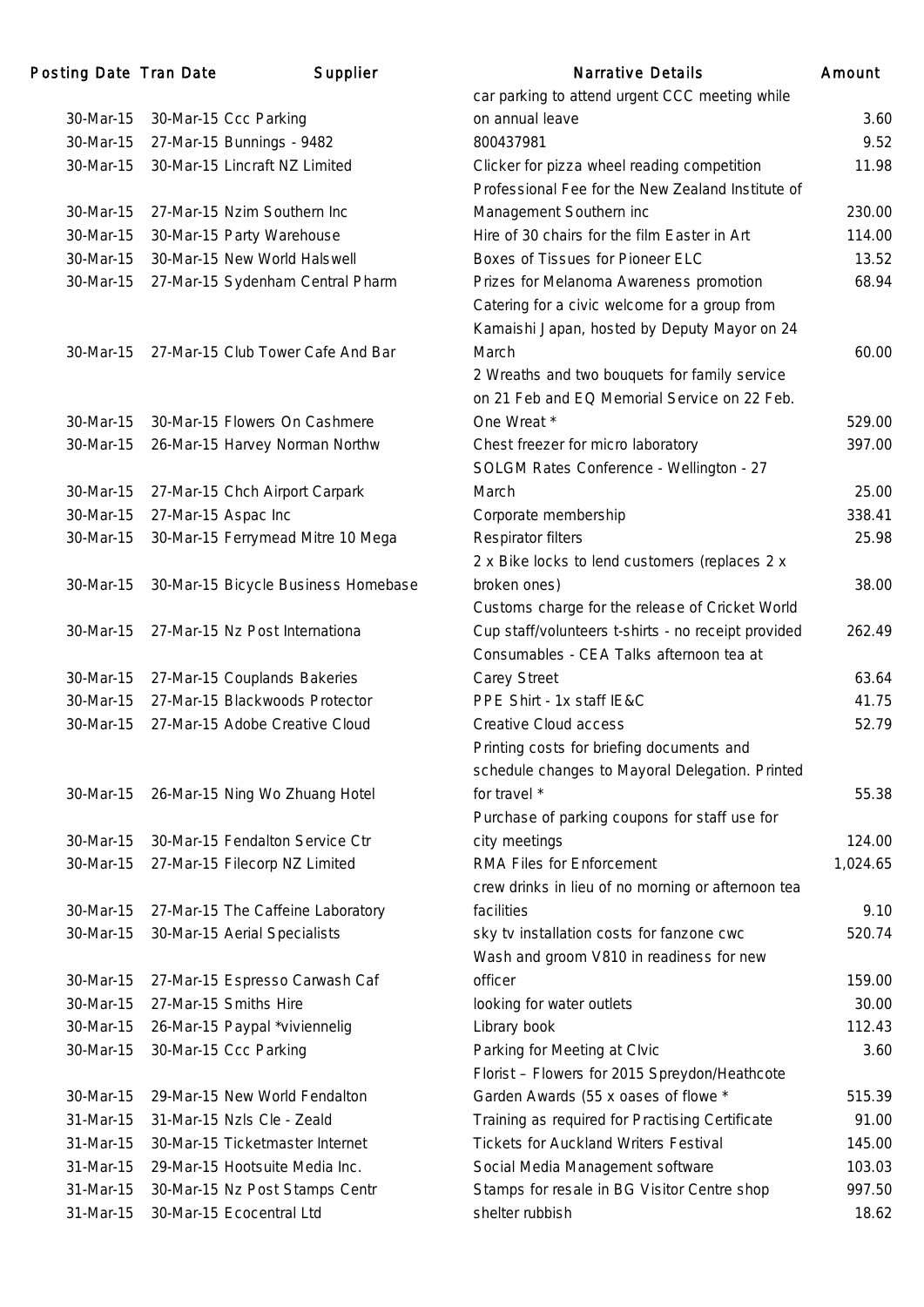| Posting Date Tran Date |                     | Supplier                           | <b>Narrative Details</b>                                                                         | Amount |
|------------------------|---------------------|------------------------------------|--------------------------------------------------------------------------------------------------|--------|
| 31-Mar-15              |                     | 30-Mar-15 Blackwoods Protector     | PPE Size 11 Overalls for Temp staff x1                                                           | 278.78 |
| 31-Mar-15              |                     | 31-Mar-15 Paper Plus South City    | Staff Retirement 34 years recognition                                                            | 10.99  |
|                        |                     |                                    | Seismic assessment of unreinforced masonry                                                       |        |
| 31-Mar-15              |                     | 30-Mar-15 Blue Pacific Evnt Mgmt   | buildings workshop                                                                               | 500.00 |
| 31-Mar-15              |                     | 30-Mar-15 Independant 132211       | NEXT conference - taxi                                                                           | 22.27  |
|                        |                     |                                    | LTP Smart Choice & Asset Sales Facebook                                                          |        |
| 31-Mar-15              |                     | 29-Mar-15 Facebook G35bt7sgx2      | posts                                                                                            | 157.37 |
| 31-Mar-15              |                     | 30-Mar-15 Createsend.Com Ema       | Port Hills newsletter email                                                                      | 30.48  |
| 31-Mar-15              |                     | 30-Mar-15 Blackwoods Protector     | Boots x1                                                                                         | 382.98 |
| 31-Mar-15              |                     | 28-Mar-15 Yellowcab Aus 131924     | Taxi - Brisbane                                                                                  | 20.87  |
|                        |                     |                                    | Meal - with Sarah Follent Exec Editor Eyeline                                                    |        |
| 31-Mar-15              |                     | 28-Mar-15 Esquire Restaurant       | publishing.                                                                                      | 174.72 |
| 31-Mar-15              |                     | 29-Mar-15 Yellowcab Aus 131924     | Taxi travel Brisbane                                                                             | 51.92  |
| 31-Mar-15              |                     | 30-Mar-15 Companies Office Iponz   | Tenancy Tribunal application                                                                     | 20.44  |
| 31-Mar-15              |                     | 30-Mar-15 Companies Office Iponz   | Tenancy Tribunal application                                                                     | 20.44  |
| 31-Mar-15              |                     | 30-Mar-15 Companies Office Iponz   | Tenancy Tribunal application                                                                     | 20.44  |
| 31-Mar-15              |                     | 31-Mar-15 Shq Hands On Health      | Health & Safety Exercise for DPR Staff                                                           | 240.00 |
| 31-Mar-15              |                     | 30-Mar-15 Warehouse Sthcity 175    | Cloth sticky tape for general sign maintenance                                                   | 11.00  |
| 31-Mar-15              |                     | 31-Mar-15 Ascent Technology Ltd    | Digitus HDMI male to VGA female Adapter                                                          | 32.29  |
|                        |                     |                                    | Consumables - BBQ at William Massey and                                                          |        |
| 31-Mar-15              |                     | 30-Mar-15 Mad Butcher Ferry Road   | MacKenzie Courts                                                                                 | 26.50  |
|                        |                     |                                    | Book order for arborist - "The allergy fighting                                                  |        |
| 31-Mar-15              |                     | 31-Mar-15 Fishpond Co NZ           | garden"                                                                                          | 30.78  |
|                        |                     |                                    | laundry and meal costs at Swissotel in Beijing                                                   |        |
|                        |                     |                                    | for CIR Coordinator on Mayoral Delegation to                                                     |        |
| 31-Mar-15              |                     | 29-Mar-15 Hongkong Macau Center    | China 20 <sup>*</sup>                                                                            | 120.89 |
|                        |                     | 30-Mar-15 Blackwoods Protector     |                                                                                                  |        |
| 31-Mar-15              |                     |                                    | Protective clothing two new staff - Enforcement<br>Catering for Hagley Ferrymead Community Board | 807.27 |
| 31-Mar-15              |                     | 31-Mar-15 Countdown                | meeting                                                                                          | 50.70  |
| 31-Mar-15              |                     | 30-Mar-15 Bahista Cafe             | Meal while on Conference                                                                         | 23.55  |
| 31-Mar-15              |                     | 30-Mar-15 A Mouse Called Bean      | coffee in lieu of no facilities on site cwc                                                      | 14.20  |
| 31-Mar-15              |                     | 30-Mar-15 Ecocentral Ltd           | dump fees for cwc scrim                                                                          | 74.50  |
| 31-Mar-15              | 30-Mar-15 Kiwi Wood |                                    | repaired and new picnic tables for park area                                                     | 800.00 |
| 31-Mar-15              |                     | 31-Mar-15 Burwood Produce          | straw for bedding                                                                                | 16.00  |
| 31-Mar-15              |                     | 31-Mar-15 Mitre 10 Bishopdale      | batteries for label writer                                                                       | 16.96  |
| $1-Apr-15$             |                     | 1-Apr-15 Shirley Service Centre    | Parking coupons purchased.                                                                       | 31.00  |
|                        |                     |                                    | Lyttelton Mt Herbert Community Board -                                                           |        |
|                        |                     |                                    | Representation Review Public Meeting - 26                                                        |        |
| 1-Apr-15               |                     | 31-Mar-15 Relish Catering          | March 2015                                                                                       | 120.58 |
|                        |                     |                                    | Lyttelton Mt Herbert Community Board -                                                           |        |
|                        |                     |                                    | Representation Review Public Meeting - 25                                                        |        |
| $1-Apr-15$             |                     | 31-Mar-15 Relish Catering          | <b>March 2015</b>                                                                                | 157.95 |
| $1-Apr-15$             |                     | 31-Mar-15 Campaignmonitor.Co       | Quarterly Newsletter for April 2015                                                              | 847.33 |
| $1-Apr-15$             |                     | 1-Apr-15 Gardenmakers              | dump fees MAR 2015                                                                               | 364.90 |
| $1-Apr-15$             |                     | 31-Mar-15 Warehouse E/gate 123     | In House Maintenance - WO                                                                        | 138.00 |
|                        |                     |                                    | 3.5mm stereo lead for film screening at 209                                                      |        |
| $1-Apr-15$             |                     | 1-Apr-15 Jaycar Pty Ltd            | Tuam St                                                                                          | 10.90  |
| $1-Apr-15$             |                     | 31-Mar-15 Avenues Event Management | Stormwater conference                                                                            | 908.50 |
| $1-Apr-15$             |                     | 31-Mar-15 Bunnings - 9476          | Fan heater and double-sided tape                                                                 | 59.06  |
|                        |                     |                                    |                                                                                                  |        |

| <b>Narrative Details</b>                        | Amount |
|-------------------------------------------------|--------|
| PPE Size 11 Overalls for Temp staff x1          | 278.78 |
| Staff Retirement 34 years recognition           | 10.99  |
| Seismic assessment of unreinforced masonry      |        |
| buildings workshop                              | 500.00 |
| NEXT conference - taxi                          | 22.27  |
| LTP Smart Choice & Asset Sales Facebook         |        |
| posts                                           | 157.37 |
| Port Hills newsletter email                     | 30.48  |
| Boots x1                                        | 382.98 |
| Taxi - Brisbane                                 | 20.87  |
| Meal - with Sarah Follent Exec Editor Eyeline   |        |
| publishing.                                     | 174.72 |
| Taxi travel Brisbane                            | 51.92  |
| Tenancy Tribunal application                    | 20.44  |
| Tenancy Tribunal application                    | 20.44  |
| Tenancy Tribunal application                    | 20.44  |
| Health & Safety Exercise for DPR Staff          | 240.00 |
| Cloth sticky tape for general sign maintenance  | 11.00  |
| Digitus HDMI male to VGA female Adapter         | 32.29  |
| Consumables - BBQ at William Massey and         |        |
| MacKenzie Courts                                | 26.50  |
| Book order for arborist - "The allergy fighting |        |
| garden"                                         | 30.78  |
| laundry and meal costs at Swissotel in Beijing  |        |
| for CIR Coordinator on Mayoral Delegation to    |        |
| China 20 $*$                                    | 120.89 |
| Protective clothing two new staff - Enforcement | 807.27 |
| Catering for Hagley Ferrymead Community Board   |        |
| meeting                                         | 50.70  |
| Meal while on Conference                        | 23.55  |
| coffee in lieu of no facilities on site cwc     | 14.20  |
| dump fees for cwc scrim                         | 74.50  |
| repaired and new picnic tables for park area    | 800.00 |
| straw for bedding                               | 16.00  |
| batteries for label writer                      | 16.96  |
| Parking coupons purchased.                      | 31.00  |
| Lyttelton Mt Herbert Community Board -          |        |
| Representation Review Public Meeting - 26       |        |
| March 2015                                      | 120.58 |
| Lyttelton Mt Herbert Community Board -          |        |
| Representation Review Public Meeting - 25       |        |
| March 2015                                      | 157.95 |
| Quarterly Newsletter for April 2015             | 847.33 |
| dump fees MAR 2015                              | 364.90 |
| In House Maintenance - WO                       | 138.00 |
| 3.5mm stereo lead for film screening at 209     |        |
| Tuam St                                         | 10.90  |
| Stormwater conference                           | 908.50 |
| Fan heater and double-sided tape                | 59.06  |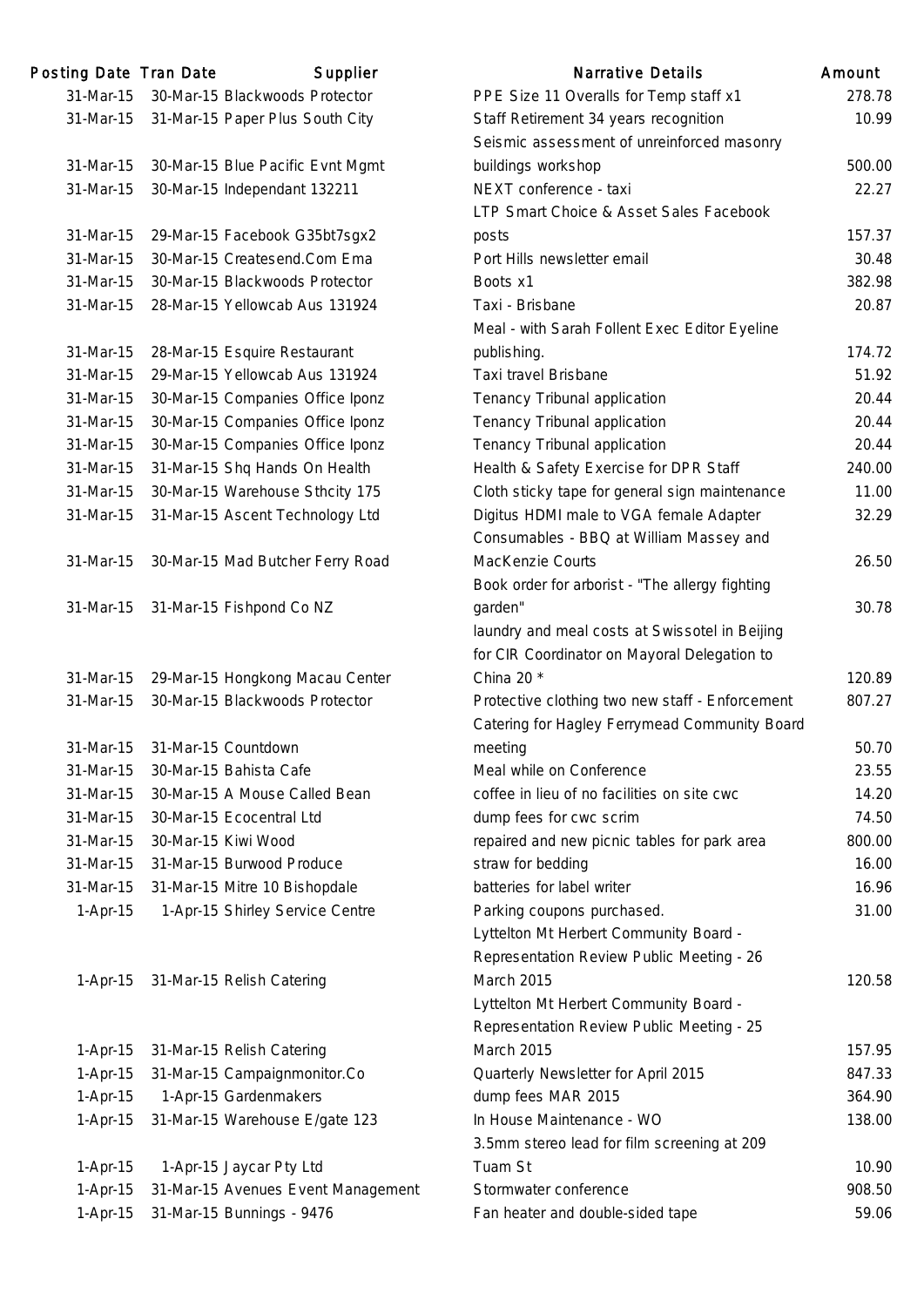| Posting Date Tran Date |                 | Supplier                                   | <b>Narrative Details</b>                                   | Amount   |
|------------------------|-----------------|--------------------------------------------|------------------------------------------------------------|----------|
|                        |                 | 1-Apr-15 31-Mar-15 The Service Company Ltd | Cleaning products/laundry/poolside                         | 380.20   |
|                        |                 |                                            | for Reward and recognition of staff as per Bravo           |          |
| $1-Apr-15$             |                 | 31-Mar-15 Northlands Shopping Centr        | guidelines for 3 months                                    | 90.00    |
|                        |                 |                                            | Catering for Fendalton Waimairi Community                  |          |
| $1-Apr-15$             |                 | 31-Mar-15 Parsley And Sage                 | <b>Board</b>                                               | 50.83    |
|                        |                 |                                            | Catering for Riccarton Wigram Community Board              |          |
| $1-Apr-15$             |                 | 31-Mar-15 Parsley And Sage                 | Meeting                                                    | 94.30    |
|                        |                 |                                            | Registration for 2015 Asia-Pacific Venue Industry          |          |
| $1-Apr-15$             |                 | 30-Mar-15 Venue Management Assoc           | Congress                                                   | 2,588.34 |
| $1-Apr-15$             |                 | 31-Mar-15 Wilson Parking                   | Car parking for Vbase Board meeting                        | 11.60    |
| $1-Apr-15$             |                 | 31-Mar-15 Blacks Fasteners Lt              | Metal pin Anchor                                           | 33.12    |
|                        |                 |                                            | Purchase of two high visibility wet weather                |          |
|                        |                 |                                            | jackets for the team of four to share while                |          |
| $1-Apr-15$             |                 | 31-Mar-15 Nz Safety Br 21                  | completing r *                                             | 170.83   |
|                        |                 |                                            | safety footwear x2 for use as PPE whilst visiting          |          |
| $1-Apr-15$             |                 | 31-Mar-15 Nz Safety Br 21                  | building sites as part *                                   | 384.91   |
| $1-Apr-15$             |                 | 1-Apr-15 Freshchoice Barrington            | Milk for staffroom                                         | 2.35     |
| $1-Apr-15$             | 31-Mar-15 Nzila |                                            | <b>NZILA</b> registration                                  | 550.00   |
| $1-Apr-15$             |                 | 30-Mar-15 Mercure Grosvenor                | NEXT conference - meals                                    | 101.14   |
| $1-Apr-15$             |                 | 31-Mar-15 Liquid Learning                  | Training                                                   | 2,524.25 |
|                        |                 |                                            | 4g modem for portable wifi access point                    |          |
| $1-Apr-15$             |                 | 31-Mar-15 Go Wireless Nz                   | SR788478                                                   | 228.85   |
| $1-Apr-15$             |                 | 28-Mar-15 Surveymonkey.Com                 | Survey Monkey monthly subsciption - March                  | 35.53    |
|                        |                 |                                            | LTP Smart Choices & Asset Sales & Storify                  |          |
| $1-Apr-15$             |                 | 30-Mar-15 Facebook Fddcw7ngx2              | Facebook posts                                             | 156.51   |
| 1-Apr-15               |                 | 31-Mar-15 Createsend.Com Ema               | Acquisition from Childrens Day information email           | 8.52     |
| $1-Apr-15$             |                 | 1-Apr-15 Paper Plus South City             |                                                            | 21.49    |
|                        |                 |                                            | map & string for cyclng display                            |          |
|                        |                 |                                            | Thank you for volunteers walk and Talk and<br>Leisure Club | 250.00   |
| $1-Apr-15$             |                 | 31-Mar-15 Northlands Shopping Centr        |                                                            |          |
| $1-Apr-15$             |                 | 31-Mar-15 Wilson Parking                   | Parking - Library Assistant Interviewing at Civic          | 10.60    |
| 1-Apr-15               |                 | 31-Mar-15 Companies Office Iponz           | Tenancy Tribunal application                               | 20.44    |
| $1-Apr-15$             |                 | 31-Mar-15 Kens Cameras & Video             | film scanning for CAG Library                              | 63.75    |
| $1-Apr-15$             |                 | 1-Apr-15 Fishpond Co NZ                    | Pig hand puppet for storyteling                            | 48.95    |
| $1-Apr-15$             |                 | 31-Mar-15 Bp Connect Marshlands            | Milk for BLFP tearoom                                      | 10.98    |
| $1-Apr-15$             |                 | 30-Mar-15 Project Management Instit        | Annual PMI Membership                                      | 258.29   |
| $1-Apr-15$             |                 | 30-Mar-15 Project Management Instit        | Annual PMI Membership                                      | 258.29   |
| 1-Apr-15               |                 | 31-Mar-15 New Zealand Planning Inst        | Membership fee for NZPI                                    | 205.00   |
|                        |                 |                                            | tools purchased for the toolbox at Shirley                 |          |
|                        |                 |                                            | Service Centre - required to replenish the tool            |          |
| $1-Apr-15$             |                 | 31-Mar-15 Bunnings - 9482                  | box                                                        | 23.64    |
|                        |                 |                                            | Collection of 30 chairs from 2019 Tuam St after            |          |
| $1-Apr-15$             |                 | 1-Apr-15 Party Warehouse                   | the film Easter in Art                                     | 45.00    |
| $1-Apr-15$             |                 | 1-Apr-15 Christchurch City Cncl            | Parking Coupons for CCC/CCLibrary meetings                 | 124.00   |
|                        |                 |                                            | Supplies for morning and afternoon teas for                |          |
| $1-Apr-15$             |                 | 1-Apr-15 New World South City              | invited guests to the Mayor's Lounge                       | 43.96    |
| $1-Apr-15$             |                 | 1-Apr-15 Trents Wholesale Ltd              | Grocery consumables for Pioneer ELC                        | 144.27   |
| $1-Apr-15$             |                 | 31-Mar-15 Badgeworks                       | WW100 lapel badge x 30                                     | 154.99   |
| $1-Apr-15$             |                 | 1-Apr-15 Sydenham Bakery                   | staff leaving                                              | 34.20    |
| 1-Apr-15               |                 | 1-Apr-15 New World South City              | staff leaving                                              | 45.00    |
|                        |                 |                                            |                                                            |          |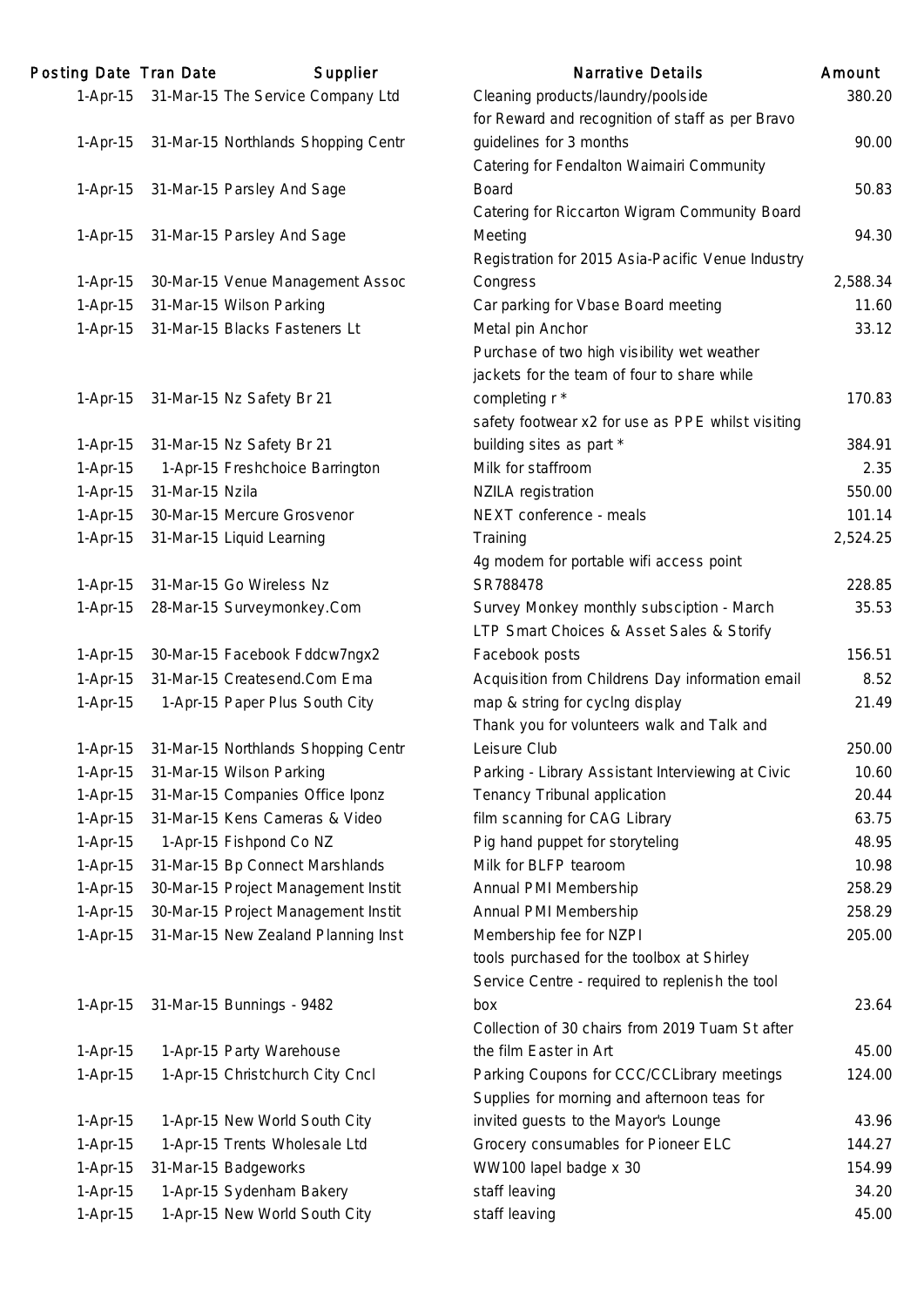| Posting Date Tran Date |                     | Supplier                            | <b>Narrative Details</b>                        | Amount   |
|------------------------|---------------------|-------------------------------------|-------------------------------------------------|----------|
| $1-Apr-15$             |                     | 31-Mar-15 Wilson Parking            | Meeting in Civic no CCC carparks available      | 9.60     |
|                        |                     |                                     | Logitech X300 Mobile, 4.0 Speakers, Bluetooth,  |          |
|                        |                     |                                     | USB Powered for use with iPads in Children's    |          |
| $1-Apr-15$             |                     | 1-Apr-15 Ascent Technology Ltd      | program *                                       | 99.14    |
|                        |                     |                                     | NZSEE Workshop - Section 10 - Seismic           |          |
| $1-Apr-15$             |                     | 31-Mar-15 Blue Pacific Evnt Mgmt    | Assessment of Unreinforced Masonry Buildings    | 500.00   |
|                        |                     |                                     | Credit Voucher Hirepool Ltd Hb Trailer Hire     |          |
| $1-Apr-15$             |                     | 31-Mar-15 Hirepool Ltd Hb           | Pioneer Pool                                    | $-73.73$ |
| $1-Apr-15$             |                     | 31-Mar-15 Hirepool Ltd Hb           | Deposit for trailer Hire from Hirepool.         | 105.00   |
| $1-Apr-15$             |                     | 31-Mar-15 Wairere Nursery           | Rose order for section D (credited back)        | 194.68   |
| $1-Apr-15$             |                     | 31-Mar-15 Canterbury Landscape Supp | Coring sand for Rawhiti                         | 145.80   |
| $1-Apr-15$             |                     | 30-Mar-15 Hms Airport Terminal      | Meal while on Conference                        | 18.90    |
| $1-Apr-15$             |                     | 31-Mar-15 Pontoon Bar               | Meal while on Conference                        | 18.27    |
| $1-Apr-15$             |                     | 30-Mar-15 Project Management Instit | PMI Membership                                  | 258.29   |
| $1-Apr-15$             |                     | 30-Mar-15 Matrix Publishing Ltd     | Magazine subscription                           | 80.00    |
|                        |                     |                                     | Catering for Hoon Hay Network Meeting -         |          |
| $1-Apr-15$             |                     | 1-Apr-15 Sydenham Bakery            | Wednesday 1 April 2015.                         | 82.60    |
|                        |                     |                                     | Key Cut for Community Governance Manager -      |          |
| $2-Apr-15$             |                     | 1-Apr-15 Ross Galt Lock & Key       | Rural                                           | 19.00    |
|                        |                     |                                     | iLuv Expandable 10 iPad Charge/Sync/Security    |          |
| $2-Apr-15$             |                     | 1-Apr-15 Acquire.Co.Nz Ltd          | Solution Black.                                 | 628.62   |
|                        |                     |                                     | Records and Information Management              |          |
| $2-Apr-15$             |                     | 1-Apr-15 Relish Catering            | Symposium                                       | 477.54   |
| $2-Apr-15$             |                     | 1-Apr-15 Blacks Fasteners Lt        | In House Maintenance - WO                       | 23.85    |
|                        |                     |                                     | Ipad docking station for Te Hapua - Halswell    |          |
| $2-Apr-15$             |                     | 1-Apr-15 Acquire.Co.Nz Ltd          | Library                                         | 628.62   |
| 2-Apr-15               |                     | 2-Apr-15 Nzls Cle - Zeald           | Legal Services Manager CPD seminar              | 255.00   |
| $2-Apr-15$             | 31-Mar-15 Dragonfly |                                     | meal x2 staff away on CCC business              | 58.00    |
|                        |                     |                                     | airport parking while away on CCC business 30   |          |
| $2-Apr-15$             |                     | 1-Apr-15 Chch Airport Carpark       | March to 1 April 2015                           | 75.00    |
|                        |                     |                                     | Catering for Riccarton Wigram Community Board   |          |
| $2-Apr-15$             |                     | 1-Apr-15 Parsley And Sage           | <b>Submissions Committee</b>                    | 54.63    |
| $2-Apr-15$             |                     | 31-Mar-15 Venue Management Assoc    | Advertising for Operations Manager position     | 242.37   |
| $2-Apr-15$             |                     | 31-Mar-15 Twitter*advertising       | <b>LTP Twitter posts</b>                        | 112.68   |
|                        |                     |                                     | LTP Smart Choices & Aset Sales & Storify &      |          |
|                        |                     |                                     | Make It Count & Right Balance & Raf Manji       |          |
| $2-Apr-15$             |                     | 31-Mar-15 Facebook Avbxr76hx2       | audio Facebook *                                | 243.27   |
| $2-Apr-15$             |                     | 1-Apr-15 Createsend.Com Ema         | Rec & Sports Centres Welcome email              | 8.19     |
| $2-Apr-15$             |                     | 1-Apr-15 Createsend.Com Ema         | Rec & Sports Centres April/May newsletter email | 88.51    |
| $2-Apr-15$             |                     | 1-Apr-15 Createsend.Com Ema         | Rec & Sports Centres April/May newsletter email | 89.28    |
|                        |                     |                                     | box of Thank you cards for guest speakers at    |          |
| $2-Apr-15$             |                     | 31-Mar-15 Whitcoulls NrthInd 158    | Walk and Talk and Leisure Club                  | 25.99    |
| $2-Apr-15$             | 30-Mar-15 Goformz   |                                     | Goformz Apr 15 sub health forms                 | 86.41    |
| $2-Apr-15$             |                     | 31-Mar-15 Box.Com UK Ltd Usd        | <b>BOX SUB APR 15</b>                           | 61.72    |
| $2-Apr-15$             |                     | 1-Apr-15 Itsmfnz Incorporated       | <b>ITSMFNZ Y/E 31/3/16</b>                      | 549.00   |
| $2-Apr-15$             |                     | 1-Apr-15 Warehouse Ricton 220       | Bootcamp bags to store equipment                | 160.00   |
| $2-Apr-15$             |                     | 1-Apr-15 No 1 Fitness               | Bootcamp equipment to cover all four facilities | 435.56   |
| $2-Apr-15$             |                     | 1-Apr-15 Wilson Parking             | Parking at Civic offices for all-day meetings   | 11.60    |
| 2-Apr-15               |                     | 2-Apr-15 Fairfax Media (Ps)         | Staff room press                                | 37.74    |
|                        |                     |                                     |                                                 |          |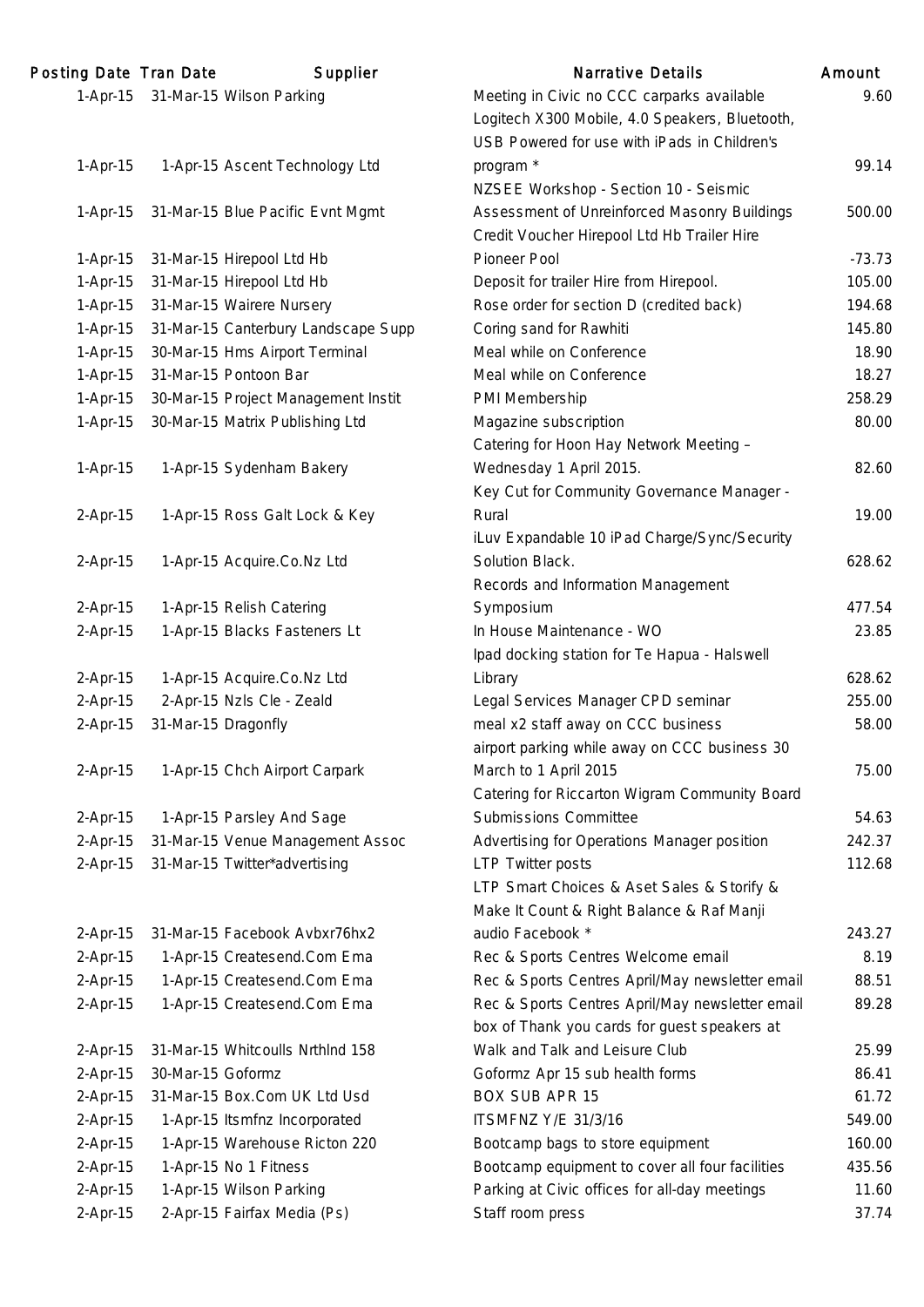| 2-Apr-15   |                     | 2-Apr-15 Chch Airport Carpark       |
|------------|---------------------|-------------------------------------|
| 2-Apr-15   |                     | 1-Apr-15 Companies Office Iponz     |
| 2-Apr-15   |                     | 1-Apr-15 Companies Office Iponz     |
| 2-Apr-15   |                     | 1-Apr-15 Pearsons Coal & Garden     |
|            |                     |                                     |
| $2-Apr-15$ |                     | 1-Apr-15 Ross Galt Lock & Key       |
| 2-Apr-15   |                     | 31-Mar-15 Project Management Instit |
| 2-Apr-15   |                     | 1-Apr-15 New Zealand Planning Inst  |
| 2-Apr-15   |                     | 1-Apr-15 Hanafins Northlands        |
|            |                     |                                     |
|            |                     |                                     |
| $2-Apr-15$ |                     | 1-Apr-15 Bishopdale New World       |
| 2-Apr-15   |                     | 2-Apr-15 Placemakers Cranford St    |
|            |                     |                                     |
| $2-Apr-15$ |                     | 1-Apr-15 Gregs Photo & Video        |
| 2-Apr-15   |                     | 1-Apr-15 Warehouse Barngtn 178      |
| 2-Apr-15   |                     | 1-Apr-15 Blackwoods Protector       |
| 2-Apr-15   |                     | 2-Apr-15 Relish Catering            |
|            |                     |                                     |
| 2-Apr-15   |                     | 1-Apr-15 Madinz NZ Catalogue        |
|            |                     |                                     |
| 2-Apr-15   |                     | 1-Apr-15 Madinz NZ Catalogue        |
|            |                     |                                     |
| 2-Apr-15   |                     | 2-Apr-15 Safestore Container        |
|            |                     |                                     |
| 2-Apr-15   |                     | 2-Apr-15 Ferrymead Mitre 10 Mega    |
|            |                     |                                     |
| 2-Apr-15   |                     | 1-Apr-15 Officetech Limited         |
|            |                     |                                     |
| 2-Apr-15   |                     | 1-Apr-15 Acquire.Co.Nz Ltd          |
| 2-Apr-15   |                     | 2-Apr-15 Ccc Parking                |
| 2-Apr-15   |                     | 1-Apr-15 Mad Butcher Shirley        |
| 2-Apr-15   |                     | 1-Apr-15 Wairere Nursery            |
| 2-Apr-15   |                     | 1-Apr-15 Acquire.Co.Nz Ltd          |
|            |                     |                                     |
| $2-Apr-15$ |                     | 1-Apr-15 Relish Catering            |
|            |                     |                                     |
| $2-Apr-15$ |                     | 1-Apr-15 Relish Catering            |
| $2-Apr-15$ | 1-Apr-15 Ipenz      |                                     |
| 2-Apr-15   |                     | 30-Mar-15 Railcorporation Nsw       |
| 2-Apr-15   |                     | 30-Mar-15 Rail Corporation Nsw      |
| 2-Apr-15   | 31-Mar-15 Cafe Ella |                                     |
| 2-Apr-15   |                     | 1-Apr-15 Acquire.Co.Nz Ltd          |
| 2-Apr-15   |                     | 2-Apr-15 South City Pharmacy        |
| 2-Apr-15   |                     | 1-Apr-15 Dawes Grain & Stock Fd     |
| $2-Apr-15$ |                     | 2-Apr-15 Armstrong Locksmiths       |
| 2-Apr-15   |                     | 2-Apr-15 Chch Airport Carpark       |
| 2-Apr-15   |                     | 1-Apr-15 Wsl South City             |

| Posting Date Tran Date |                     | Supplier                            | <b>Narrative Details</b>                          | Amount    |
|------------------------|---------------------|-------------------------------------|---------------------------------------------------|-----------|
|                        |                     |                                     | Carparking Christchurch Airport - Wellington to   |           |
| $2-Apr-15$             |                     | 2-Apr-15 Chch Airport Carpark       | give lecture                                      | 48.00     |
| 2-Apr-15               |                     | 1-Apr-15 Companies Office Iponz     | Tenancy Tribunal application                      | 20.44     |
| $2-Apr-15$             |                     | 1-Apr-15 Companies Office Iponz     | Tenancy Tribunal application                      | 20.44     |
| 2-Apr-15               |                     | 1-Apr-15 Pearsons Coal & Garden     | 800437937                                         | 36.75     |
|                        |                     |                                     | Keys to open Bromley treatment plant education    |           |
| 2-Apr-15               |                     | 1-Apr-15 Ross Galt Lock & Key       | room                                              | 27.00     |
| 2-Apr-15               |                     | 31-Mar-15 Project Management Instit | Annual PMI Membership Renewal                     | 259.23    |
| 2-Apr-15               |                     | 1-Apr-15 New Zealand Planning Inst  | Case Law Update Seminar run by NZPI               | 450.00    |
| $2-Apr-15$             |                     | 1-Apr-15 Hanafins Northlands        | photo paper and ink for photo printer             | 69.99     |
|                        |                     |                                     | Catering for Shirley/Papanui Community Board      |           |
|                        |                     |                                     | Meeting held on 1 April 2015 at the Board Room,   |           |
| 2-Apr-15               |                     | 1-Apr-15 Bishopdale New World       | Papanui *                                         | 66.33     |
| 2-Apr-15               |                     | 2-Apr-15 Placemakers Cranford St    | powerdriver and cable ties                        | 114.48    |
|                        |                     |                                     | Binocular repair - eyepiece had fallen off from   |           |
| $2-Apr-15$             |                     | 1-Apr-15 Gregs Photo & Video        | dropping them.                                    | 100.00    |
| $2-Apr-15$             |                     | 1-Apr-15 Warehouse Barngtn 178      | Art and Craft supplies for Pioneer ELC            | 95.01     |
| $2-Apr-15$             |                     | 1-Apr-15 Blackwoods Protector       | First Aid supplies                                | 407.24    |
| 2-Apr-15               |                     | 2-Apr-15 Relish Catering            | Catering for staff retirement function            | 700.00    |
|                        |                     |                                     | Corprate gifts for Mayoral Delegation to China in |           |
| 2-Apr-15               |                     | 1-Apr-15 Madinz NZ Catalogue        | <b>March 2015</b>                                 | 480.70    |
|                        |                     |                                     | Corprate gifts for Mayoral Delegation to China in |           |
| $2-Apr-15$             |                     | 1-Apr-15 Madinz NZ Catalogue        | March                                             | 2,864.94  |
|                        |                     |                                     | Storage facility costs for overflow shop          |           |
| 2-Apr-15               |                     | 2-Apr-15 Safestore Container        | merchandise and storing tools and equipment.      | 416.00    |
|                        |                     |                                     | Methylated spirits and Ethanol for Micro          |           |
| 2-Apr-15               |                     | 2-Apr-15 Ferrymead Mitre 10 Mega    | laboratory                                        | 84.75     |
|                        |                     |                                     | Replacement Epson Projector remote to replace     |           |
| $2-Apr-15$             |                     | 1-Apr-15 Officetech Limited         | the one lost at South Learning Centre             | 97.75     |
|                        |                     |                                     | Te Hapua : Halswell Centre IT Fit out - iLuv iPad |           |
| 2-Apr-15               |                     | 1-Apr-15 Acquire.Co.Nz Ltd          | charging dock                                     | 628.62    |
| $2-Apr-15$             |                     | 2-Apr-15 Ccc Parking                | CCC parking                                       | 2.05      |
| $2-Apr-15$             |                     | 1-Apr-15 Mad Butcher Shirley        | BBQ at William Massey Courts                      | 16.75     |
| $2-Apr-15$             |                     | 1-Apr-15 Wairere Nursery            | Credit Voucher Wairere Nursery                    | $-194.68$ |
| 2-Apr-15               |                     | 1-Apr-15 Acquire.Co.Nz Ltd          | Purchase of iPad dock                             | 628.62    |
|                        |                     |                                     | Hagley Ferrymead Community Board catering for     |           |
| 2-Apr-15               |                     | 1-Apr-15 Relish Catering            | meeting                                           | 167.04    |
|                        |                     |                                     | Hagley Ferrymead Community Board catering for     |           |
| $2-Apr-15$             |                     | 1-Apr-15 Relish Catering            | meeting                                           | 190.91    |
| $2-Apr-15$             | 1-Apr-15 Ipenz      |                                     | <b>IPENZ Membership</b>                           | 244.38    |
| 2-Apr-15               |                     | 30-Mar-15 Railcorporation Nsw       | Train transfers                                   | 18.61     |
| $2-Apr-15$             |                     | 30-Mar-15 Rail Corporation Nsw      | Train transfers                                   | 58.55     |
| 2-Apr-15               | 31-Mar-15 Cafe Ella |                                     | Meal while on Conference                          | 10.46     |
| $2-Apr-15$             |                     | 1-Apr-15 Acquire.Co.Nz Ltd          | i-Pad Dock                                        | 628.62    |
| $2-Apr-15$             |                     | 2-Apr-15 South City Pharmacy        | Ice Packs for First Aid Kits                      | 20.97     |
| $2-Apr-15$             |                     | 1-Apr-15 Dawes Grain & Stock Fd     | bird seed                                         | 35.00     |
| 2-Apr-15               |                     | 2-Apr-15 Armstrong Locksmiths       | Waimairi CC entry keys                            | 36.00     |
| $2-Apr-15$             |                     | 2-Apr-15 Chch Airport Carpark       | Parking at the Airport                            | 25.00     |
| 2-Apr-15               |                     | 1-Apr-15 Wsl South City             | Stationery / stickers for retail product          | 10.45     |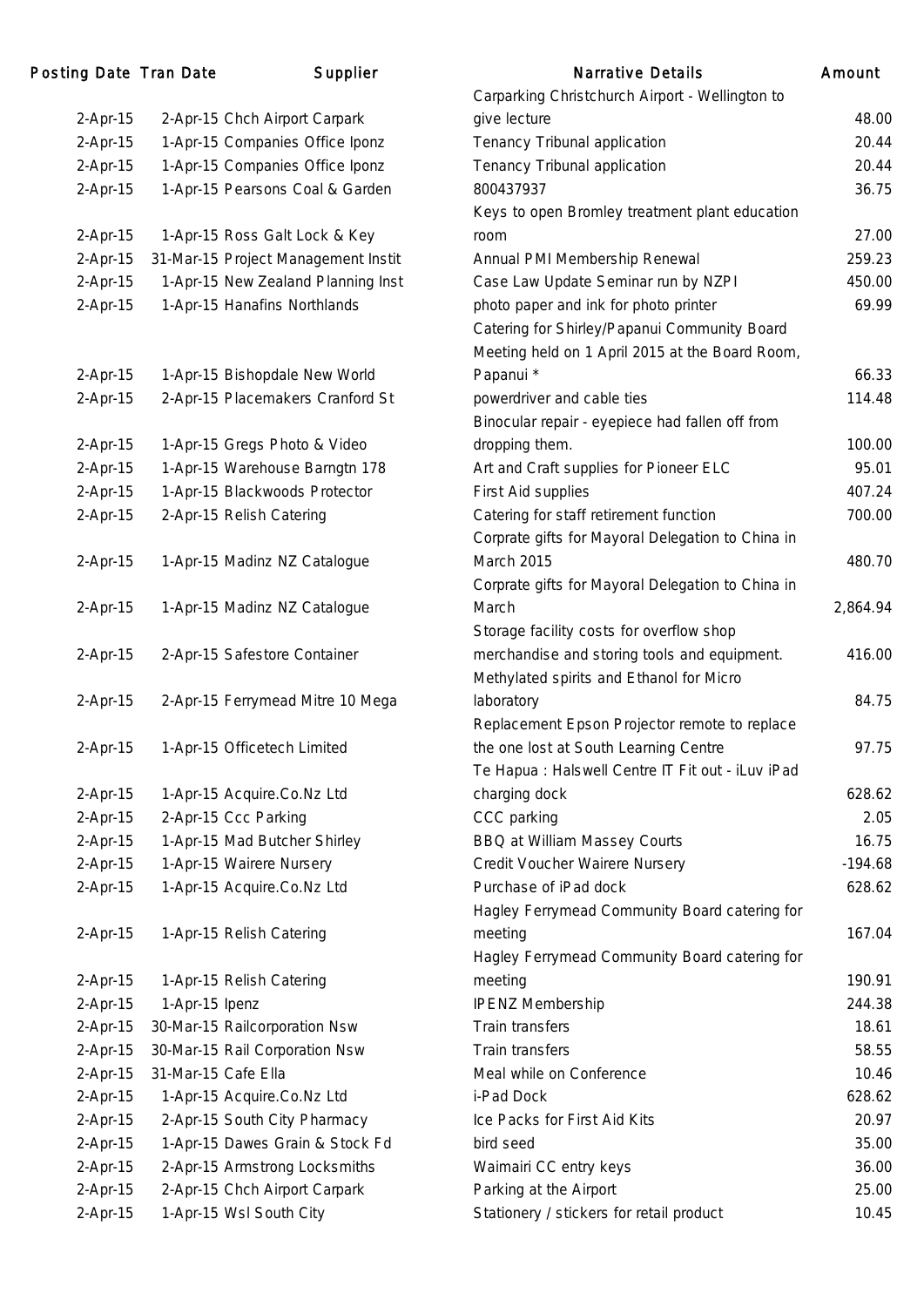| <b>Posting Date Tran Date</b> | Supplier                        | <b>Narrative Details</b>                       | Amount   |
|-------------------------------|---------------------------------|------------------------------------------------|----------|
|                               |                                 | Parking Coupons, Parks Unit (3 books of 1 hour |          |
| $2-Apr-15$                    | 2-Apr-15 Beckenham Service Ctr  | coupons) 2 April 2015.                         | 93.00    |
|                               |                                 | USB flash drives for library customers to      |          |
| 7-Apr-15                      | 1-Apr-15 Paypal *heinojx        | purchase                                       | 876.71   |
|                               |                                 | leaf rakes x 2 for Charlesworth reserve track  |          |
|                               |                                 | maintenance \$8.80car washing soap and         |          |
| 7-Apr-15                      | 6-Apr-15 Warehouse Ricton 220   | windscreen wip *                               | 54.60    |
| 7-Apr-15                      | 5-Apr-15 Ecocentral Ltd         | shelter rubbish                                | 27.94    |
| 7-Apr-15                      | 2-Apr-15 Blackwoods Protector   | In House Maintenance - WO                      | 395.76   |
| 7-Apr-15                      | 2-Apr-15 Blackwoods Protector   | In House Maintenance - WO                      | 842.75   |
|                               |                                 | Speaker Registration NSW July 2015 People,     |          |
| 7-Apr-15                      | 2-Apr-15 Ictc Society Inc       | Places and Partnerships                        | 726.71   |
| 7-Apr-15                      | 1-Apr-15 Fulcrumapp.Com         | Supply of data capture to CWW assets           | 136.96   |
| 7-Apr-15                      | 4-Apr-15 Paper Plus Northlands  | <b>Coloured Pencils for plans</b>              | 14.99    |
|                               |                                 | Airport car storage for Riskpool meeting in    |          |
| 7-Apr-15                      | 7-Apr-15 Craddocks Car Storage  | Auckland                                       | 22.00    |
|                               |                                 | Online form software used for forms and        |          |
| 7-Apr-15                      | 4-Apr-15 Formassembly.Com       | community grant forms on website               | 341.02   |
| 7-Apr-15                      | 2-Apr-15 C.D.H.B Chch Hospital  | Health in policies conference                  | 100.00   |
| 7-Apr-15                      | 2-Apr-15 Smart Bear Software In | Software SmartBear soap ui                     | 3,063.78 |
| 7-Apr-15                      | 2-Apr-15 Stowers Containment    | Container bins for QEII Workshop storage       | 671.43   |
|                               |                                 | LTP Smart Choices & LTP Roads, Back The        |          |
| $7-Apr-15$                    | 27-Mar-15 Facebook Svgnl7shx2   | <b>Blackcaps Facebook posts</b>                | 243.93   |
|                               |                                 | LTP Smart Choices & Asset Sales & City Youth   |          |
| 7-Apr-15                      | 1-Apr-15 Facebook Rrs4u7sgx2    | & Right Balance Facebook posts                 | 74.63    |
|                               |                                 | LTP Smart Choices & Asset Sales & City Youth   |          |
|                               |                                 | & Make It Count & Right Balance Facebook       |          |
| 7-Apr-15                      | 1-Apr-15 Facebook Je5js7ehx2    | posts                                          | 159.07   |
| 7-Apr-15                      | 2-Apr-15 Createsend.Com Ema     | Art Gallery email                              | 61.50    |
|                               |                                 | Food Truck and LTP Smart Choices & Asset       |          |
|                               |                                 | Sales & City Youth & Make It Count & Right     |          |
| 7-Apr-15                      | 2-Apr-15 Facebook W2lqs7ehx2    | Balance & Consul *                             | 107.41   |
| 7-Apr-15                      | 2-Apr-15 Google*adws8544300887  | LTP Google posts                               | 600.00   |
|                               |                                 | Food Trucks and LTP Smart Choices & Make it    |          |
|                               |                                 | Count & Right Balance & City Youth &           |          |
| 7-Apr-15                      | 3-Apr-15 Facebook Yjpmj7jhx2    | Consultation starts *                          | 251.82   |
|                               |                                 | LTP Smart Choices & Make it Count & Right      |          |
|                               |                                 | Balance & City Youth & Consultation starts     |          |
| 7-Apr-15                      | 4-Apr-15 Facebook Cc3cx7ngx2    | Facebook posts                                 | 208.11   |
|                               |                                 | LTP Smart Choices & Make it Count & Right      |          |
| 7-Apr-15                      | 5-Apr-15 Facebook Ty79n7shx2    | Balance & Consultation starts Facebook posts   | 113.60   |
| 7-Apr-15                      | 5-Apr-15 Twitter*advertising    | <b>LTP Twitter posts</b>                       | 165.83   |
| 7-Apr-15                      | 2-Apr-15 Warehouse NthInds 120  | tent pegs for gazebos                          | 50.00    |
| 7-Apr-15                      | 2-Apr-15 Y G*yogaglo            | Yoga Training Website                          | 24.80    |
| 7-Apr-15                      | 2-Apr-15 Wilson Parking         | Parking at Civic offices for meetings          | 9.60     |
| 7-Apr-15                      | 7-Apr-15 Uoc Parking Meters     | Parking for training workshop                  | 6.75     |
| 7-Apr-15                      | 7-Apr-15 Placemakers Riccarton  | Post for carparks and Fences                   | 44.52    |
| 7-Apr-15                      | 2-Apr-15 Bunnings - 9482        | Groynes ram pump repairs washers               | 13.17    |
|                               |                                 |                                                |          |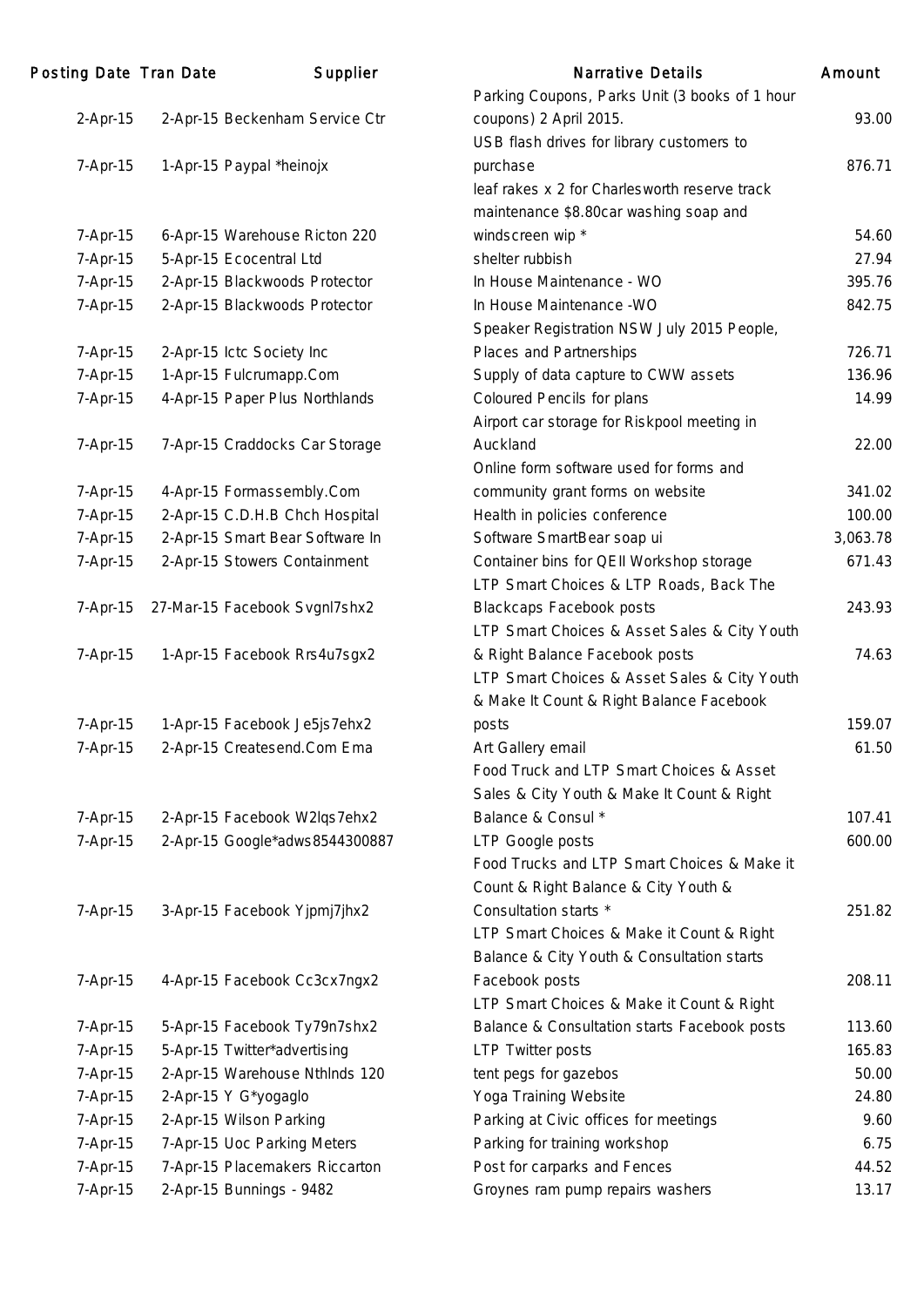| Posting Date Tran Date |                       | Supplier                           | <b>Narrative Details</b>                             | Amount   |
|------------------------|-----------------------|------------------------------------|------------------------------------------------------|----------|
|                        |                       |                                    | itunes cards for reading prizes and downloading      |          |
| 7-Apr-15               |                       | 3-Apr-15 Bp Oil New Zealand L      | apps to team equipment                               | 120.00   |
| 7-Apr-15               |                       | 4-Apr-15 Dick Smith Electroni      | accessories for team ipad                            | 59.96    |
| 7-Apr-15               |                       | 3-Apr-15 Gus*spot Messenger        | subscrition to gps locator beacon - Port Hills       | 156.87   |
| 7-Apr-15               |                       | 3-Apr-15 2degrees Mobile           | disputed transaction-refunded by bank                | 30.00    |
|                        |                       |                                    | Annual membership of IAMFA (International            |          |
|                        |                       |                                    | Association of Museum Facility Administrators)       |          |
| 7-Apr-15               |                       | 2-Apr-15 International Associat    | 2014 and 20 *                                        | 545.65   |
|                        |                       |                                    | Cost to change flight to an earlier time. Original   |          |
| 7-Apr-15               |                       | 7-Apr-15 Air NZ Online             | flight was at their cost and was personal trav *     | 50.00    |
| 7-Apr-15               |                       | 7-Apr-15 Backstreet Bargains       | Cotton for use in BG holiday programme               | 123.56   |
|                        |                       |                                    | tea, coffee, milk, sugar, cleaning products, light   |          |
| 7-Apr-15               |                       | 7-Apr-15 Four Square Akaroa        | bulbs etc                                            | 55.68    |
| 7-Apr-15               |                       | 7-Apr-15 Caltex Redwood            | milk for staffroom                                   | 6.60     |
| 7-Apr-15               |                       | 7-Apr-15 New World Halswell        | Milk for staffroom                                   | 4.65     |
| 7-Apr-15               |                       | 2-Apr-15 Computer Food             | Ink cartridges for laboratory instrument printers    | 252.77   |
| 7-Apr-15               |                       | 7-Apr-15 New World Halswell        | Materials for HQP Kidsfest volcano trial             | 24.88    |
| 7-Apr-15               |                       | 7-Apr-15 Placemakers Chch South    | Stain for HQP toilet blocks                          | 59.98    |
|                        |                       |                                    | Line 1- Fly Spray & Chemico for cleaning             |          |
| 7-Apr-15               |                       | 7-Apr-15 Pak N Save Hornby         | Shelving. Line 2- Milk for *                         | 11.99    |
| 7-Apr-15               |                       | 3-Apr-15 Adobe Creative Cloud      | Creative Cloud access                                | 51.80    |
| 7-Apr-15               |                       | 6-Apr-15 Yoobee Riccarton          | Phone case, screen protector, power cable            | 133.98   |
|                        |                       |                                    | Five airfares on Air NZ during return travel from    |          |
|                        |                       |                                    | Mayoral Delegation to China, once connecting         |          |
| 7-Apr-15               |                       | 3-Apr-15 Air NZ Contact Ctr        | fligh *                                              | 1,565.00 |
| 7-Apr-15               |                       | 1-Apr-15 Project Management Instit | Project Management Institute Membership              | 254.56   |
| 7-Apr-15               |                       | 1-Apr-15 James Terrence Rebbeck    | Meal while on Conference                             | 19.20    |
| 7-Apr-15               |                       | 1-Apr-15 Alexandria Hotel          | Meal while on Conference                             | 28.23    |
| 7-Apr-15               |                       | 2-Apr-15 James Terrence Rebbeck    | Meal while on Conference                             | 18.82    |
| 7-Apr-15               |                       | 2-Apr-15 Marina Investments H      | Meal while on Conference                             | 45.59    |
| 7-Apr-15               |                       | 3-Apr-15 Taste Of Thai             | Meal while on Conference                             | 22.79    |
| 7-Apr-15               |                       | 4-Apr-15 Blue Star Taxis           | Travel to airport                                    | 106.60   |
| 7-Apr-15               |                       | 5-Apr-15 Bottlelake Golf Club      | golf balls                                           | 3.00     |
| 7-Apr-15               |                       | 5-Apr-15 Bottlelake Golf Club      | golf balls                                           | 27.00    |
| 7-Apr-15               |                       | 31-Mar-15 Paypal *solander         | Library book                                         | 30.25    |
| 7-Apr-15               |                       | 7-Apr-15 Repco Northwood 52        | brake fluid and oil for fire pumps and fire trailers | 165.17   |
| 8-Apr-15               | 8-Apr-15 Countdown    |                                    | Independent Hearings Panel hearings                  | 66.55    |
|                        |                       |                                    | Catering for Community Advisory Group,               |          |
|                        |                       |                                    | Burwood/Pegasus Community Board and                  |          |
| 8-Apr-15               |                       | 8-Apr-15 Parsley And Sage          | Committee                                            | 153.30   |
| 8-Apr-15               |                       | 8-Apr-15 Gardenmakers              | Dump fees MAR 2015                                   | 98.40    |
|                        |                       |                                    | Parking meter costs to attend Arts Forum             |          |
| 8-Apr-15               | 8-Apr-15 Ccc Parking  |                                    | meeting at Physics Room Art Gallery                  | 3.60     |
| 8-Apr-15               |                       | 7-Apr-15 Saecowilson - Christch    | In House Maintenance - WO                            | 21.11    |
| 8-Apr-15               |                       | 8-Apr-15 Ferrymead Mitre 10 Mega   | In House Maintenance - WO                            | 62.82    |
|                        |                       |                                    | Keys Cut. One for Cth Sq Hoarding Fence. One         |          |
| 8-Apr-15               | 8-Apr-15 Minit NZ Ltd |                                    | for RC Bike Shed.                                    | 19.80    |
| 8-Apr-15               |                       | 6-Apr-15 Bc.Basecamp 2855507       | Online project managment tool                        | 27.22    |
| 8-Apr-15               |                       | 7-Apr-15 Wilson Parking            | Parking for Deloittes meeting                        | 6.60     |
|                        |                       |                                    |                                                      |          |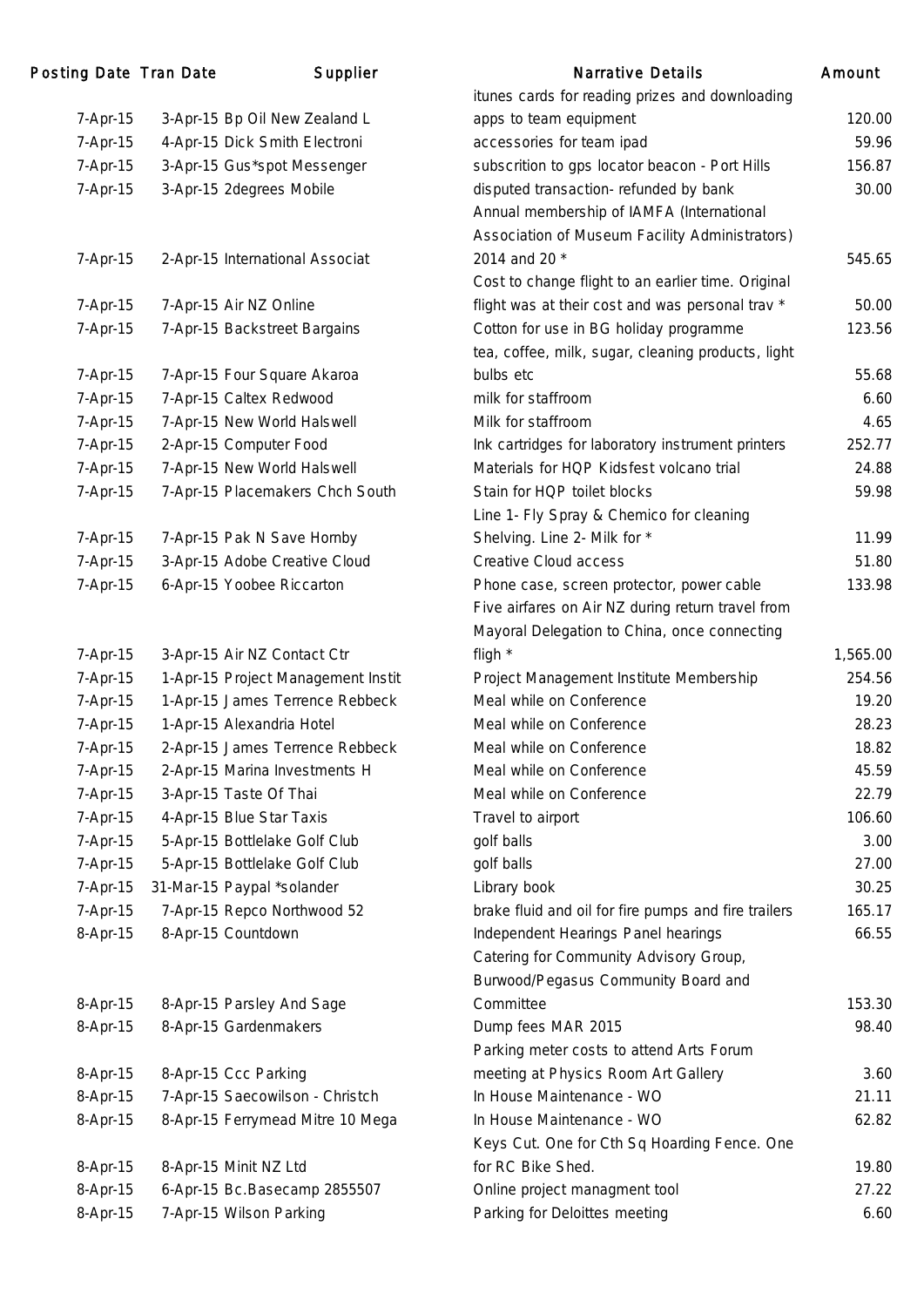| Posting Date Tran Date |                | Supplier                         | <b>Narrative Details</b>                            | Amount |
|------------------------|----------------|----------------------------------|-----------------------------------------------------|--------|
| 8-Apr-15               |                | 8-Apr-15 Freshchoice Barrington  | Milk for staffroom                                  | 2.35   |
| 8-Apr-15               |                | 6-Apr-15 Twitter*advertising     | <b>LTP Twitter posts</b>                            | 320.80 |
| 8-Apr-15               |                | 7-Apr-15 Createsend.Com Ema      | <b>Construction Standard Specifications email</b>   | 13.42  |
| 8-Apr-15               |                | 7-Apr-15 Wilson Parking          | Parking at Civic offices for meetings               | 9.60   |
| 8-Apr-15               |                | 8-Apr-15 New World Northwood     | Groynes milk 2lt + long life                        | 10.55  |
| 8-Apr-15               |                | 8-Apr-15 Mobil Sydenham          | Milk for Port Hills tearoom                         | 7.49   |
|                        |                |                                  | Courier Charges for FIFA Funding Contracts to       |        |
| 8-Apr-15               |                | 7-Apr-15 Tower Junction Post     | <b>NZF Headquarters</b>                             | 8.50   |
| 8-Apr-15               |                | 8-Apr-15 Property Council Nz     | Site Tour 151 Cambridge Terrace                     | 55.20  |
|                        |                |                                  | LIGHTSITE Bulb for lighting tracker for Southern    |        |
| 8-Apr-15               |                | 7-Apr-15 The Light Site Ltd      | Centre                                              | 149.50 |
| 8-Apr-15               |                | 7-Apr-15 Wsl South City          | BG discovery trail materials                        | 46.05  |
| 8-Apr-15               |                | 7-Apr-15 Wsl South City          | materials for use in BG holiday programme           | 90.37  |
|                        |                |                                  | 8 x rolls of 841x90 paper for HP7100 Large          |        |
| 8-Apr-15               |                | 8-Apr-15 Aarque Group Limited    | format printer                                      | 498.49 |
| 8-Apr-15               |                | 8-Apr-15 Placemakers Riccarton   | polypatch                                           | 23.98  |
| 8-Apr-15               |                | 7-Apr-15 Pak N Save Hornby       | Plastic snap lock bags                              | 2.29   |
|                        |                |                                  | Grocery items for Pioneer ELC holiday               |        |
| 8-Apr-15               |                | 7-Apr-15 Pak N Save Hornby       | programme                                           | 27.57  |
| 8-Apr-15               |                | 7-Apr-15 Bunnings - 9476         | PVC cement & sealant for Jellie & GC                | 46.29  |
| 8-Apr-15               |                | 7-Apr-15 Smiths Hire             | Mower hire                                          | 55.00  |
| 8-Apr-15               |                | 8-Apr-15 New World South City    | CEA talks                                           | 27.57  |
|                        |                |                                  | Order 15 copies total of BOINZ book "Building       |        |
|                        |                |                                  | Control Essentials 2015" for Building Controls &    |        |
| 8-Apr-15               | 7-Apr-15 Boinz |                                  | City *                                              | 845.25 |
| 8-Apr-15               |                | 8-Apr-15 Ccc Parking             | parking for CIR Coordinator for off-day meeting     | 5.15   |
| 8-Apr-15               |                | 8-Apr-15 Nz Scty Of Local Govt   | SOLGM Gala 2014 as a member of CHER group           | 172.50 |
| 8-Apr-15               |                | 7-Apr-15 Protector Safety Supply | First aid supplies for Cycle Safe Teams 1 & 2       | 66.55  |
|                        |                |                                  | resources required for Cycle Safe delivery &        |        |
| 8-Apr-15               |                | 7-Apr-15 Warehouse Belfast 181   | maintenance of equipment                            | 103.20 |
|                        |                |                                  | Catering for Hagley/Ferrymead Community Board       |        |
| 8-Apr-15               |                | 7-Apr-15 Relish Catering         | Meeting                                             | 87.40  |
|                        |                |                                  | Supplies for Burwood/Pegasus Community              |        |
| 8-Apr-15               |                | 8-Apr-15 Countdown               | Board meeting                                       | 14.49  |
|                        |                |                                  | Horse lead and headcollar for Animal                |        |
| 8-Apr-15               |                | 8-Apr-15 Saddlery Barn 2010 Ltd  | Management Officer                                  | 28.90  |
| 8-Apr-15               |                | 8-Apr-15 Ferrymead Mitre 10 Mega | Fencing pliers for Animal Management Officer        | 30.80  |
|                        |                |                                  | Milk for tea, scotch brite scrub for kitchen, paper |        |
| 8-Apr-15               |                | 8-Apr-15 Four Square Akaroa      | serviettes for tea breaks.                          | 12.55  |
| 9-Apr-15               |                | 7-Apr-15 Trumba Corporation      | LIU online calendar software                        | 177.58 |
|                        |                |                                  | Yearly Subscription for online feedback tool for    |        |
| 9-Apr-15               |                | 3-Apr-15 Surveymonkey.Com        | training                                            | 300.00 |
|                        |                |                                  | Skybus from Melbourne airport to town for Filex     |        |
| 9-Apr-15               |                | 7-Apr-15 Skybus Coach Service    | convention                                          | 18.80  |
| 9-Apr-15               |                | 9-Apr-15 Placemakers Riccarton   | batteries for scales                                | 16.96  |
| 9-Apr-15               |                | 9-Apr-15 Gardenmakers            | Dump fees MAR 2015                                  | 232.06 |
| 9-Apr-15               |                | 8-Apr-15 Lollyshop               | Promotional material                                | 100.00 |
| 9-Apr-15               |                | 7-Apr-15 Blacks Fasteners Lt     | In House Maintenance - WO                           | 37.95  |
| 9-Apr-15               |                | 7-Apr-15 Paypal *library Elf     | Library Elf Subscription - Payment One              | 627.83 |
|                        |                |                                  |                                                     |        |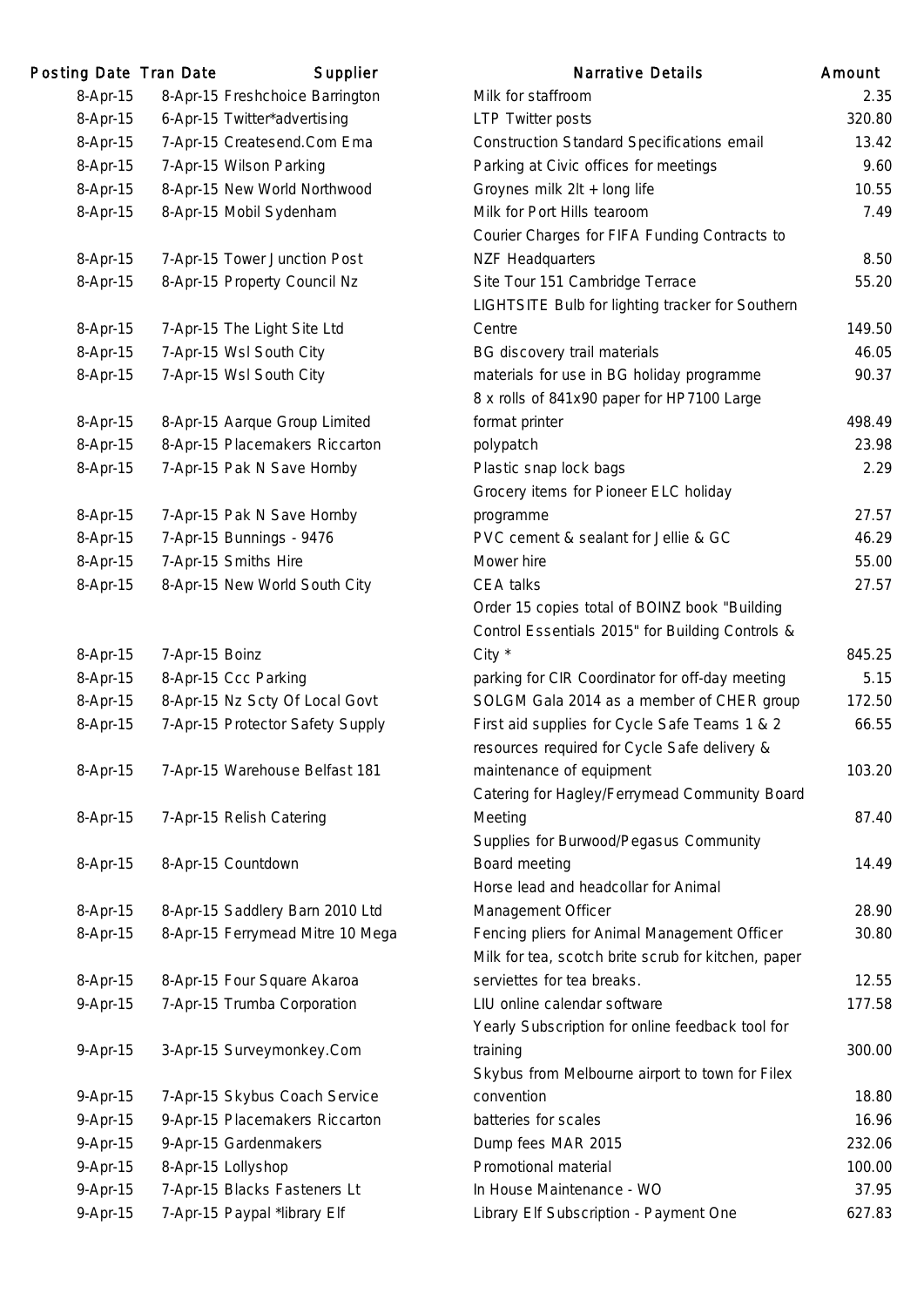| Posting Date Tran Date | Supplier                         | <b>Narrative Details</b>                         | Amount |
|------------------------|----------------------------------|--------------------------------------------------|--------|
| 9-Apr-15               | 7-Apr-15 Paypal *library Elf     | Library Elf Subscription - Payment Two           | 627.83 |
| 9-Apr-15               | 8-Apr-15 Wilson Parking          | Parking fees for meetings.                       | 9.60   |
|                        |                                  | Parking for Ops Leadership Team & Finance        |        |
| 9-Apr-15               | 8-Apr-15 Wilson Parking          | meeting                                          | 9.60   |
|                        |                                  | Parking - meeting at Civic with Planning & Legal |        |
|                        |                                  | staff to discuss report on Akaroa Design &       |        |
| 9-Apr-15               | 9-Apr-15 Ccc Parking             | Appearan *                                       | 5.15   |
| 9-Apr-15               | 8-Apr-15 Createsend.Com Ema      | Rec & Sports Centres Welcome email               | 7.54   |
| 9-Apr-15               | 8-Apr-15 Createsend.Com Ema      | District Plan email                              | 42.63  |
| 9-Apr-15               | 8-Apr-15 Bunnings - 9476         | paint, hinges, Louvered screens                  | 653.58 |
| 9-Apr-15               | 9-Apr-15 Ferrymead Mitre 10 Mega | hinge for drop box                               | 28.07  |
|                        |                                  | Taxi to visit and tour recreation and sport      |        |
| 9-Apr-15               | 8-Apr-15 Silvertop Vic 131008    | facilites while in Melbourne at Filex convention | 10.97  |
|                        |                                  | Taxi to visit and tour recreation and sport      |        |
| 9-Apr-15               | 8-Apr-15 Silvertop Vic 131008    | facilites while in Melbourne at Filex convention | 18.44  |
|                        |                                  | Taxi from Airport to accommodation in            |        |
| 9-Apr-15               | 8-Apr-15 Black Cab Vic 132227    | Melbourne - Filex Convention                     | 65.93  |
| 9-Apr-15               | 7-Apr-15 Australasian Housing I  | AHI membership fee                               | 140.54 |
| 9-Apr-15               | 7-Apr-15 Australasian Housing I  | AHI membership fee                               | 140.54 |
| 9-Apr-15               | 7-Apr-15 Australasian Housing I  | AHI membership fee                               | 142.49 |
| 9-Apr-15               | 7-Apr-15 Australasian Housing I  | AHI membership fee                               | 142.49 |
| 9-Apr-15               | 8-Apr-15 Companies Office Iponz  | Tenancy Tribunal application                     | 20.44  |
| 9-Apr-15               | 9-Apr-15 New World Northwood     | milk & sugar for nursery tea room                | 17.49  |
| 9-Apr-15               | 9-Apr-15 Pgg Wrightson Chch      | sunscreen, coffee, tape.Nursery supplies.        | 138.87 |
|                        |                                  | Community Board funded Garden pride event -      |        |
|                        |                                  | chocolates and gift wrapping for the two special |        |
| 9-Apr-15               | 9-Apr-15 Pak N Save Wainoni      | awards *                                         | 49.61  |
|                        |                                  | Supplies for the Burwood/Pegasus Community       |        |
| 9-Apr-15               | 9-Apr-15 Countdown               | <b>Liaison Meetings</b>                          | 72.67  |
|                        |                                  | Community Board Funded event - Garden Pride -    |        |
|                        |                                  | Gift vouchers purchased to give to the           |        |
| 9-Apr-15               | 9-Apr-15 Pak N Save Wainoni      | photographer fo *                                | 200.00 |
| 9-Apr-15               | 9-Apr-15 Just Incredible Barring | Themed items for Southern Centre                 | 7.00   |
| 9-Apr-15               | 8-Apr-15 Wsl South City          | markers for use in BG holiday programme          | 29.98  |
| 9-Apr-15               | 8-Apr-15 M J Shardlow & Colid    | polythene sheet for protecting collections       | 126.81 |
|                        |                                  | Christchurch West Melton Water Management        |        |
| 9-Apr-15               | 9-Apr-15 Parsley And Sage        | Committee - Catering                             | 211.49 |
| 9-Apr-15               | 8-Apr-15 Pioneer Stadium Cafe    | Milk for staff refreshments April                | 32.00  |
| 9-Apr-15               | 9-Apr-15 Site Safe               | Sitesafe training                                | 103.50 |
|                        |                                  | Catering for the civic welcome hosted by Cr Yani |        |
|                        |                                  | Johanson for the Friendship Force group from     |        |
| 9-Apr-15               | 8-Apr-15 Club Tower Cafe And Bar | Centra *                                         | 150.00 |
|                        |                                  | Foamex sheets for Artsheimers presentation       |        |
| 9-Apr-15               | 9-Apr-15 Fab Plastics Limited    | boards                                           | 87.50  |
| 9-Apr-15               | 8-Apr-15 Perennial               | turf paint and rakes                             | 400.68 |
| 9-Apr-15               | 9-Apr-15 Leedsafe Limited        | Safety Work Boots                                | 272.78 |
|                        |                                  | Grapes for Burwood/Pegasus Community Board       |        |
| 9-Apr-15               | 9-Apr-15 Countdown               | <b>Extraordinary Meeting</b>                     | 3.19   |
| 9-Apr-15               | 3-Apr-15 Railcorp Internationa   | Train transfers                                  | 13.58  |
|                        |                                  |                                                  |        |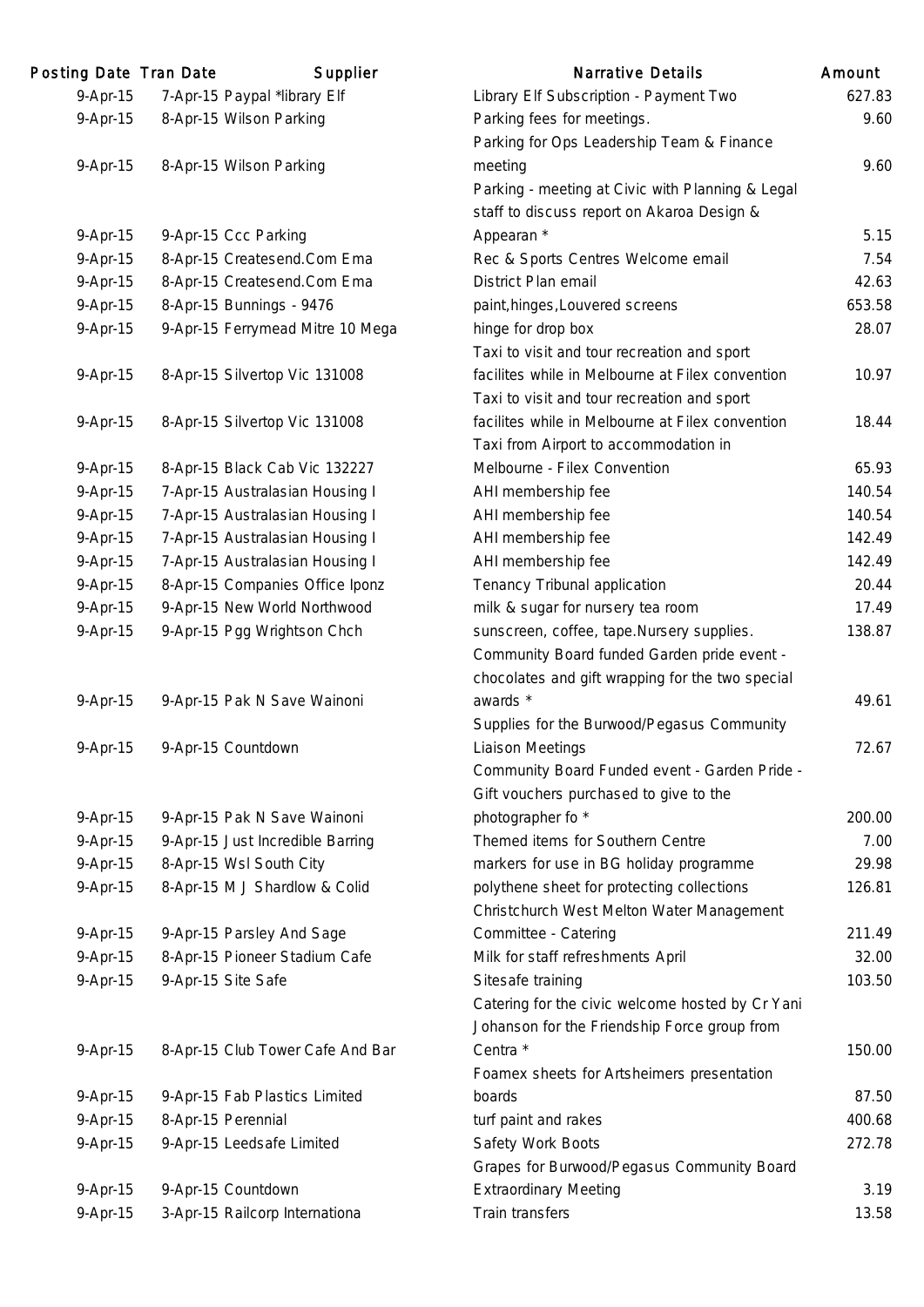| Posting Date Tran Date | Supplier                           | <b>Narrative Details</b>                           | Amount |
|------------------------|------------------------------------|----------------------------------------------------|--------|
| 9-Apr-15               | 3-Apr-15 City Extra Crclr Quay     | Meal while on Conference                           | 31.92  |
| 9-Apr-15               | 8-Apr-15 Nz Safety Br 21           | Boots, Gloves (2x) and Earmuffs                    | 216.84 |
| 9-Apr-15               | 9-Apr-15 K9 Control Limited        | 1x bark collar (MM) and 2x twin battery packs      | 180.00 |
| 9-Apr-15               | 8-Apr-15 Casbolts                  | New helmet x1                                      | 119.00 |
| 9-Apr-15               | 8-Apr-15 A.W. Harper Ltd           | Irrigation nozzle for fire irrigators              | 626.75 |
|                        |                                    | Food for unit retirement function for employee of  |        |
| 9-Apr-15               | 9-Apr-15 Pak N Save Northlands     | 24 years attended by 37                            | 143.86 |
| 10-Apr-15              | 10-Apr-15 Countdown                | Milk purchased after a delivery was missed.        | 7.18   |
|                        |                                    | PEL provided some funding to support a holiday     |        |
|                        |                                    | event held at the Shirley Library. Refreshments    |        |
| 10-Apr-15              | 10-Apr-15 Countdown                | were *                                             | 27.37  |
| 10-Apr-15              | 10-Apr-15 Kathmandu Sth Isl Temp   | Jackets/uniform for new team members               | 200.12 |
| 10-Apr-15              | 9-Apr-15 Fabric Vision             | Library Promotion for WW100                        | 12.00  |
| 10-Apr-15              | 9-Apr-15 Hands Ashford New Zealand | Library Promotion for WW100                        | 13.90  |
| 10-Apr-15              | 9-Apr-15 Blackwoods Protector      | <b>Apprentice Tools</b>                            | 420.14 |
| 10-Apr-15              | 9-Apr-15 Trade Tools Ltd           | <b>Apprentice Tools</b>                            | 471.31 |
| 10-Apr-15              | 10-Apr-15 New World South City     | Staff Retirement 34 years recognition              | 448.91 |
|                        |                                    | <b>CDEM Volunteer Expenses Rescue</b>              |        |
| 10-Apr-15              | 10-Apr-15 Pak N Save Hornby        | Exercise11/4/15                                    | 196.45 |
|                        |                                    | In Auckland for Riskpool/Claims Management         |        |
| 10-Apr-15              | 9-Apr-15 The Grove                 | meetings                                           | 35.00  |
| 10-Apr-15              | 10-Apr-15 Fresh Choice Parklands   | Milk for PK and thermometers for workroom.         | 16.64  |
| 10-Apr-15              | 10-Apr-15 Ditto Cafe               | Milk purchased from PK cafe for library use        | 20.00  |
| 10-Apr-15              | 10-Apr-15 Goldpine Christchurch    | Warratahs for track maintenance                    | 223.21 |
|                        |                                    | Grazon for gorse spray Greenwood-Barnett           |        |
| 10-Apr-15              | 10-Apr-15 Pgg Wrightson Chch       | revege block                                       | 689.00 |
| 10-Apr-15              | 9-Apr-15 Wilson Parking            | Parking                                            | 9.60   |
|                        |                                    | Libraries Cycling and LTP Smart Choices &          |        |
|                        |                                    | Mayor in the Chair & Consutation Start Facebook    |        |
| 10-Apr-15              | 7-Apr-15 Facebook Qvzex7ngx2       | posts                                              | 58.55  |
|                        |                                    | Libraries Cycling and LTP Smart Choices &          |        |
| 10-Apr-15              | 8-Apr-15 Facebook Nyspp7ahx2       | Mayor in the Chair & Rebuild Facebook posts        | 132.49 |
| 10-Apr-15              | 9-Apr-15 Naturally Neem            | Naturally Neem                                     | 178.03 |
| 10-Apr-15              | 9-Apr-15 Trade Me Limited          | <b>Fitness Asset Sales</b>                         | 84.92  |
| 10-Apr-15              | 8-Apr-15 Australasian Housing I    | AHI membership fee                                 | 71.18  |
| 10-Apr-15              | 8-Apr-15 Australasian Housing I    | AHI membership fee                                 | 71.18  |
| 10-Apr-15              | 10-Apr-15 Mitre 10 Beckenham       | Mini touch lights - Linwood Eastgate Lib.          | 20.92  |
| 10-Apr-15              | 9-Apr-15 Packaging House Chch      | pallet wrap to wrap tree rootballs, nursery.       | 182.52 |
| 10-Apr-15              | 10-Apr-15 Southern Woods Nursery   | trees for planting project.                        | 29.25  |
| 10-Apr-15              | 9-Apr-15 Bp Connect Marshlands     | Milk for BLFP tearoom                              | 10.98  |
| 10-Apr-15              | 8-Apr-15 Project Management Instit | PMI Fee                                            | 189.97 |
| 10-Apr-15              | 10-Apr-15 New World South City     | food for workshop                                  | 63.20  |
|                        |                                    | Community Board Funded Garden Pride Event -        |        |
|                        |                                    | Gift Vouchers purchased 2 x \$50 for gift to the 2 |        |
| 10-Apr-15              | 9-Apr-15 Bunnings - 9482           | specia *                                           | 100.00 |
|                        |                                    | Hire of 60 chairs for the Richard Robinson public  |        |
| 10-Apr-15              | 10-Apr-15 Party Warehouse          | programme talk 15 April                            | 318.00 |
|                        |                                    | Hire of 2 punch bowls and purchase of 2 balloon    |        |
| 10-Apr-15              | 10-Apr-15 Party Warehouse          | hand pumps for staff retirement function           | 49.80  |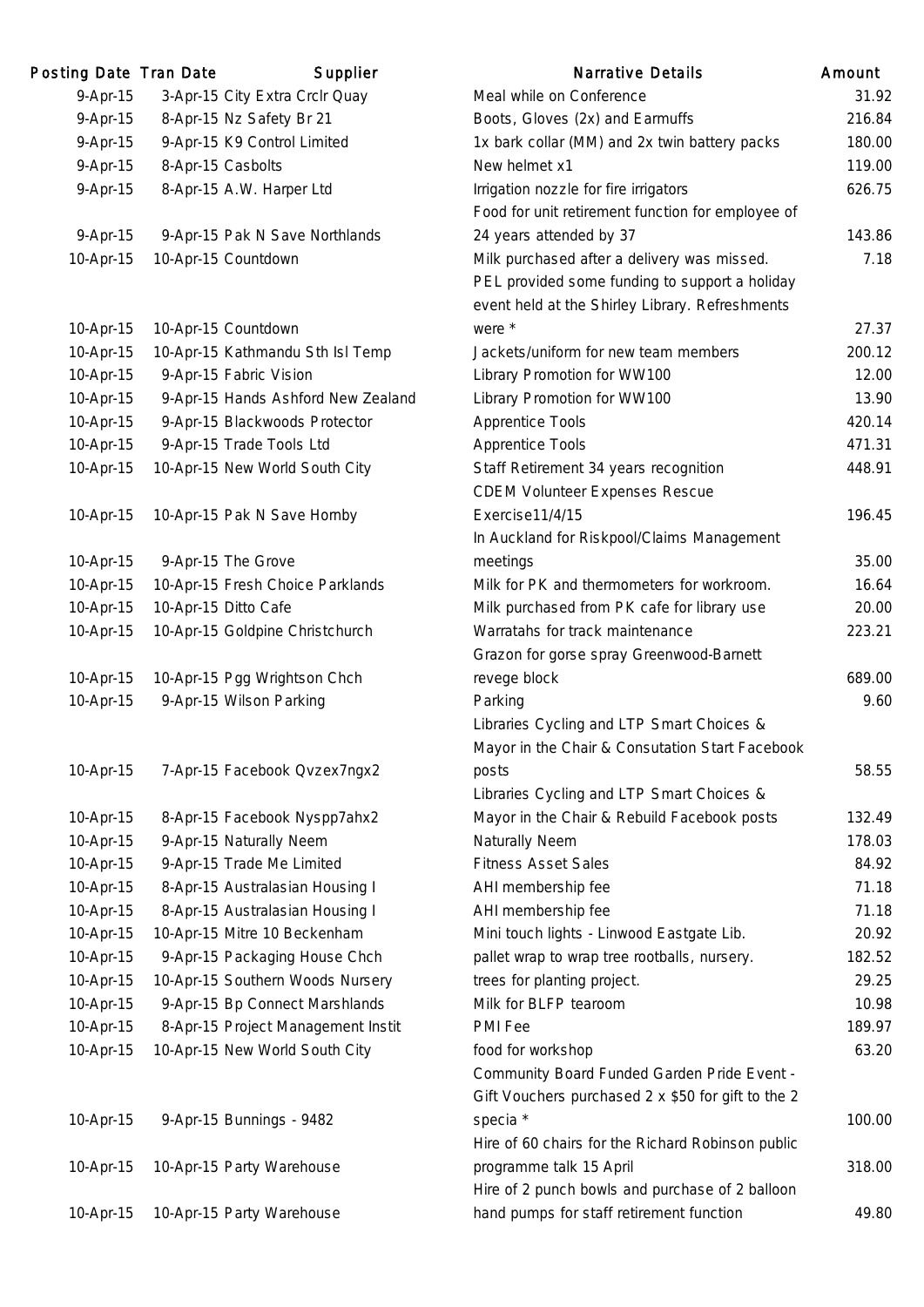| Posting Date Tran Date |                    | Supplier                          | <b>Narrative Details</b>                          | Amount |
|------------------------|--------------------|-----------------------------------|---------------------------------------------------|--------|
| 10-Apr-15              |                    | 10-Apr-15 Countdown               | Food for morning tea for City Housing tenants     | 72.96  |
|                        |                    |                                   | Funeral 10/04/15. Flowers and Card from the       |        |
| 10-Apr-15              |                    | 10-Apr-15 Central City Flowers    | Council team for the passing of staff member      | 64.99  |
| 10-Apr-15              |                    | 9-Apr-15 Smiths Hire              | soil screen hire                                  | 225.00 |
|                        |                    |                                   | Unlock Premises by Noise Control on several       |        |
| 10-Apr-15              |                    | 9-Apr-15 Ross Galt Lock & Key     | addresses                                         | 535.40 |
| 10-Apr-15              |                    | 9-Apr-15 Blackwoods Protector     | PPE clothing and equipment - site visits MFRU     | 441.58 |
|                        |                    |                                   | Courier fees - transport Ultimaker 3D printer for |        |
| 10-Apr-15              |                    | 8-Apr-15 Paypal *mindkitsltd      | repairs                                           | 118.22 |
| 10-Apr-15              |                    | 8-Apr-15 North American Rock Gard | <b>Botanic Gardens library</b>                    | 95.67  |
|                        |                    |                                   | New Zealand Antarctic Society annual              |        |
| 10-Apr-15              |                    | 10-Apr-15 Nz Antarctic Society    | membership 1 July 2014 to 30 June 2015            | 70.00  |
|                        |                    |                                   | Methylated spirits for workroom use, sugar and    |        |
| 10-Apr-15              |                    | 9-Apr-15 Fresh Choice Merivale    | black pepper for staffroom                        | 12.56  |
| 13-Apr-15              |                    | 10-Apr-15 Paknsave Moorhouse      | Independent Hearings Panel hearings               | 58.22  |
| 13-Apr-15              |                    | 10-Apr-15 Bunnings - 9482         | Carabiners for pool side lane ropes               | 57.12  |
| 13-Apr-15              |                    | 10-Apr-15 Bunnings - 9482         | Extension lead & deck scrubs for pool side.       | 78.52  |
| 13-Apr-15              |                    | 10-Apr-15 Paknsave Moorhouse      | Staff Leaving - Juice                             | 41.46  |
| 13-Apr-15              |                    | 13-Apr-15 Supervalue Lyttleton    | Community Support - Monthly Network Meeting       | 19.10  |
| 13-Apr-15              |                    | 11-Apr-15 Divine Cakes & Dessert  | Divine Desserts cake for staff retirement         | 140.00 |
| 13-Apr-15              |                    | 9-Apr-15 Mad Mex South Wharf      | Lunch during Filex convention                     | 13.66  |
| 13-Apr-15              |                    | 9-Apr-15 Crown Mel Mwellburba     | Lunch during Filex convention                     | 26.49  |
| 13-Apr-15              |                    | 10-Apr-15 Australian Fitness N    | Fitness book for instructor reference library     | 26.07  |
| 13-Apr-15              |                    | 10-Apr-15 Bunnings - 9476         | irrigation parts                                  | 41.32  |
| 13-Apr-15              |                    | 10-Apr-15 Wairere Nursery         | plants for sect A                                 | 475.75 |
|                        |                    |                                   | Containers for clay slip for outreach clay        |        |
| 13-Apr-15              |                    | 13-Apr-15 New World South City    | workshop term 2 2015                              | 5.30   |
| 13-Apr-15              |                    | 12-Apr-15 Ecocentral Ltd          | shelter rubbish                                   | 27.94  |
| 13-Apr-15              |                    | 13-Apr-15 Farmlands Rangiora      | stock and dog food + poultry drinker.             | 396.55 |
| 13-Apr-15              |                    | 9-Apr-15 George Henry & Co Lt     | <b>Apprentice Tools</b>                           | 46.00  |
|                        |                    |                                   | CDEM Portaloo hire Rescue Exercise11/4/15 -       |        |
| 13-Apr-15              |                    | 10-Apr-15 Hirepool Port A Loo     | <b>Volunteer Expenses</b>                         | 160.13 |
| 13-Apr-15              |                    | 9-Apr-15 Sprout Social            | Sprout Social - Social Media Monitoring software  | 269.05 |
| 13-Apr-15              | 10-Apr-15 Tiffanys |                                   | Long standing staff members farewell              | 120.00 |
| 13-Apr-15              |                    | 13-Apr-15 Ccc Parking             | Parking                                           | 6.70   |
|                        |                    |                                   | LTP Smart Choices, Mayor in the Chair, Mayors     |        |
|                        |                    |                                   | Message and video ad and Libraries Cycling        |        |
| 13-Apr-15              |                    | 9-Apr-15 Facebook Jmabt7ehx2      | Facebook pos *                                    | 183.96 |
| 13-Apr-15              |                    | 10-Apr-15 Createsend.Com Ema      | Cycleways: Update for central city riders email   | 34.42  |
|                        |                    |                                   | LTP Smart Choices, Mayors Message and video       |        |
| 13-Apr-15              |                    | 10-Apr-15 Facebook Zup5u7wgx2     | ad and Libraries Cycling Facebook posts           | 196.83 |
|                        |                    |                                   | LTP Smart Choices, Mayors Message and video       |        |
| 13-Apr-15              |                    | 11-Apr-15 Facebook Zbk6w72hx2     | ad and Libraries Cycling Facebook posts           | 190.86 |
| 13-Apr-15              |                    | 10-Apr-15 Warner Fencing & Gates  | spring for AR                                     | 85.00  |
| 13-Apr-15              |                    | 10-Apr-15 Ross Galt Lock & Key    | keys for Hansen Park pavilion                     | 45.00  |
| 13-Apr-15              |                    | 8-Apr-15 Chocolate Buddha Pty Ltd | Meal while away at Filex Conference x2            | 41.77  |
|                        |                    |                                   | Meal while away at Filex Conference in            |        |
| 13-Apr-15              | 8-Apr-15 Vapiano   |                                   | Melbourne 8.4.15 - x3                             | 80.82  |

535.40

160.13

183.96

196.83

190.86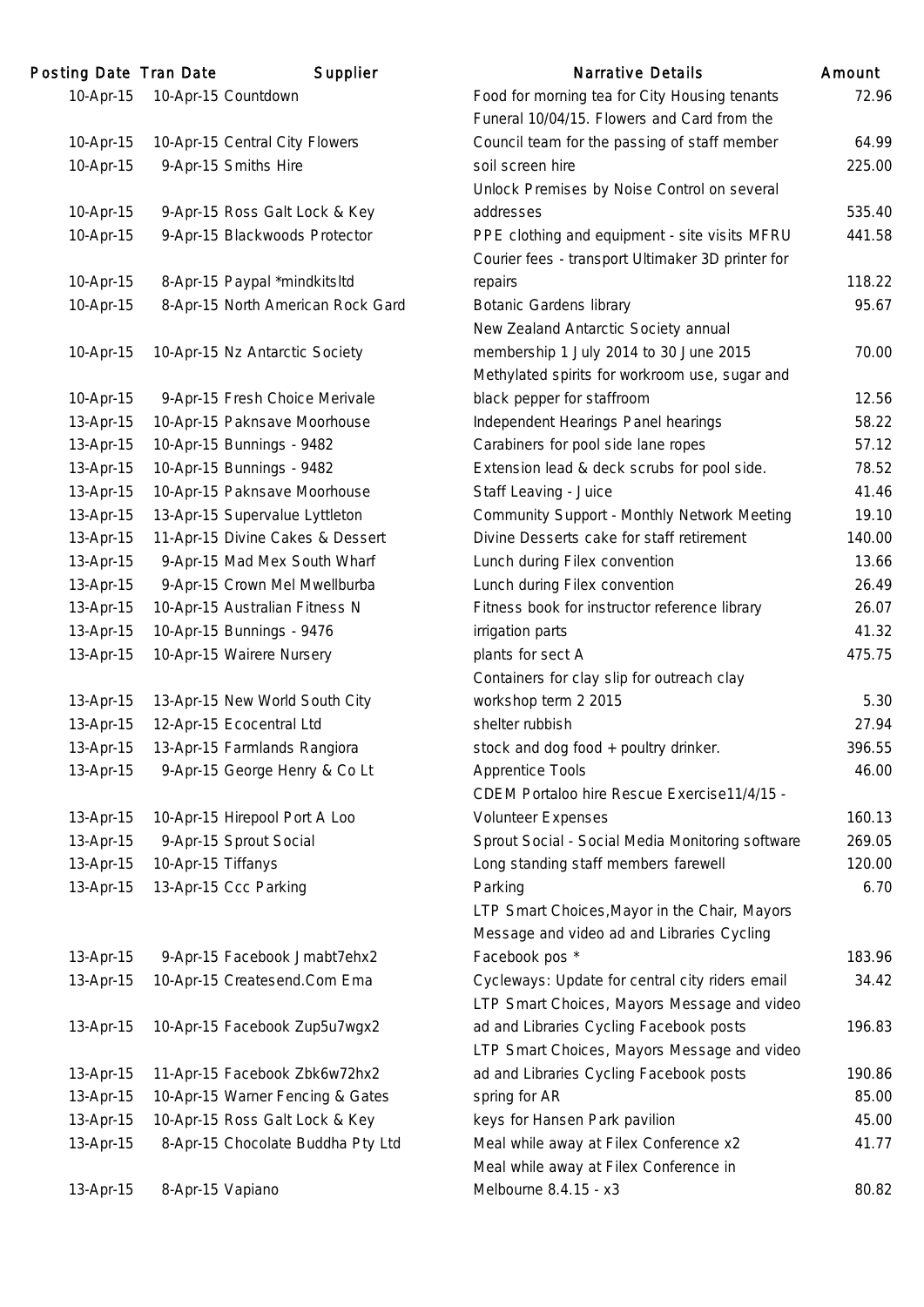| Posting Date Tran Date |                   | Supplier                           | <b>Narrative Details</b>                         | Amount |
|------------------------|-------------------|------------------------------------|--------------------------------------------------|--------|
|                        |                   |                                    | Meal while at Filex Conference in Melbourne      |        |
| 13-Apr-15              | 9-Apr-15 II Tempo |                                    | $9.4.15 - x4$                                    | 117.06 |
|                        |                   |                                    | Meal while at Filex Conference in Melbourne      |        |
| 13-Apr-15              |                   | 10-Apr-15 Chin Chin Go Go Bar      | $10.4.15 - x4$                                   | 134.56 |
|                        |                   |                                    | Taxi from Airport to Holiday Inn Hotel 9.4.15 -  |        |
| 13-Apr-15              |                   | 9-Apr-15 Dilma Taxi P/I M5001      | Filex Conference Melbourne                       | 85.63  |
| 13-Apr-15              |                   | 10-Apr-15 Companies Office Iponz   | Tenancy Tribunal application                     | 20.44  |
|                        |                   |                                    | car parking to attend to urgent CCC business     |        |
| 13-Apr-15              |                   | 10-Apr-15 Wilson Parking           | while on annual leave                            | 8.60   |
|                        |                   |                                    | bus travel from Holiday Inn hotel to Sport NZ    |        |
| 13-Apr-15              |                   | 12-Apr-15 Bus Travel NZ Ltd        | conference venue                                 | 6.50   |
|                        |                   |                                    | lunch at airport while away for Sport NZ         |        |
| 13-Apr-15              |                   | 12-Apr-15 Wishbone Itb Building    | conference                                       | 19.60  |
|                        |                   |                                    | taxi from Sport NZ conference venue to Holiday   |        |
| 13-Apr-15              |                   | 13-Apr-15 Auckland Co Op Taxis     | Inn hotel (no taxi voucher)                      | 22.50  |
|                        |                   |                                    | yellow spray paint for LTA waste programme       |        |
| 13-Apr-15              |                   | 10-Apr-15 Bunnings - 9482          | rubbish bins                                     | 51.80  |
|                        |                   |                                    | stationery purchased via whitcoulls as was       |        |
| 13-Apr-15              |                   | 9-Apr-15 Whitcoulls Thepalms 47    | needed that day                                  | 46.96  |
| 13-Apr-15              |                   | 13-Apr-15 Parsley And Sage         | Catering for 13 April Board Meeting              | 49.80  |
| 13-Apr-15              |                   | 10-Apr-15 2degrees Mobile          | disputed transaction-refunded by bank            | 30.00  |
| 13-Apr-15              |                   | 10-Apr-15 The Sensory Corner       | Sensory Corner Vibrating Sensory Snake           | 137.95 |
| 13-Apr-15              |                   | 13-Apr-15 Lincraft NZ Limited      | <b>Elastic for SHP Music</b>                     | 9.80   |
| 13-Apr-15              |                   | 13-Apr-15 Countdown                | Milk for tearoom and meeting room                | 23.54  |
| 13-Apr-15              |                   | 11-Apr-15 Sydenham Central Pharm   | first aid supplies                               | 15.49  |
| 13-Apr-15              |                   | 13-Apr-15 Garden City Bowl         | 10 pin bowling activity - 2 staff                | 21.00  |
| 13-Apr-15              |                   | 10-Apr-15 Wilson Parking           | Parking Fee - Distribution                       | 10.60  |
| 13-Apr-15              |                   | 10-Apr-15 Formassembly.Com Forma   | Fee for access/creation of on-line forms         | 53.09  |
|                        |                   |                                    | Order 20 copies total of Branz book "Building    |        |
|                        |                   |                                    | Controls" for Building Controls & City Rebuild   |        |
| 13-Apr-15              | 13-Apr-15 Branz   |                                    | Group                                            | 528.00 |
|                        |                   |                                    | Order 20 copies total of Branz book "Building    |        |
|                        |                   |                                    | Controls" for Building Controls & City Rebuild   |        |
|                        |                   |                                    |                                                  |        |
| 13-Apr-15              | 13-Apr-15 Branz   |                                    | Group                                            | 528.00 |
|                        |                   |                                    | NZ-China Friendship Society lunch for Chinese    |        |
|                        |                   |                                    | Peoples' Association for Friendship with Foreign |        |
| 13-Apr-15              |                   | 12-Apr-15 Red Bowl Restaurant      | Count *                                          | 15.00  |
| 13-Apr-15              |                   | 13-Apr-15 Ccc Parking              | parking during Sister City committee meeting     | 3.60   |
| 13-Apr-15              |                   | 10-Apr-15 Chch Airport Carpark     | Christchurch International Airport Parking       | 50.00  |
| 13-Apr-15              |                   | 9-Apr-15 Project Management Instit | Project Management Institute Membership          | 256.82 |
| 13-Apr-15              |                   | 13-Apr-15 Countdown                | Milk for Carlyle St staffroom                    | 6.10   |
|                        |                   |                                    | habitat work gear gloves spray items, chain saw  |        |
| 13-Apr-15              |                   | 11-Apr-15 Nz Safety Br 21          | protective gear,                                 | 483.27 |
| 13-Apr-15              |                   | 13-Apr-15 Blue Star Taxis          | Taxi to airport - client meeting                 | 24.70  |
| 13-Apr-15              |                   | 9-Apr-15 Whitcoulls Sth City 95    | Stationery                                       | 11.99  |
|                        |                   |                                    | Decorations for resale in Botanic Gardens gift   |        |
| 13-Apr-15              | 9-Apr-15 Ogilvies |                                    | shop                                             | 275.31 |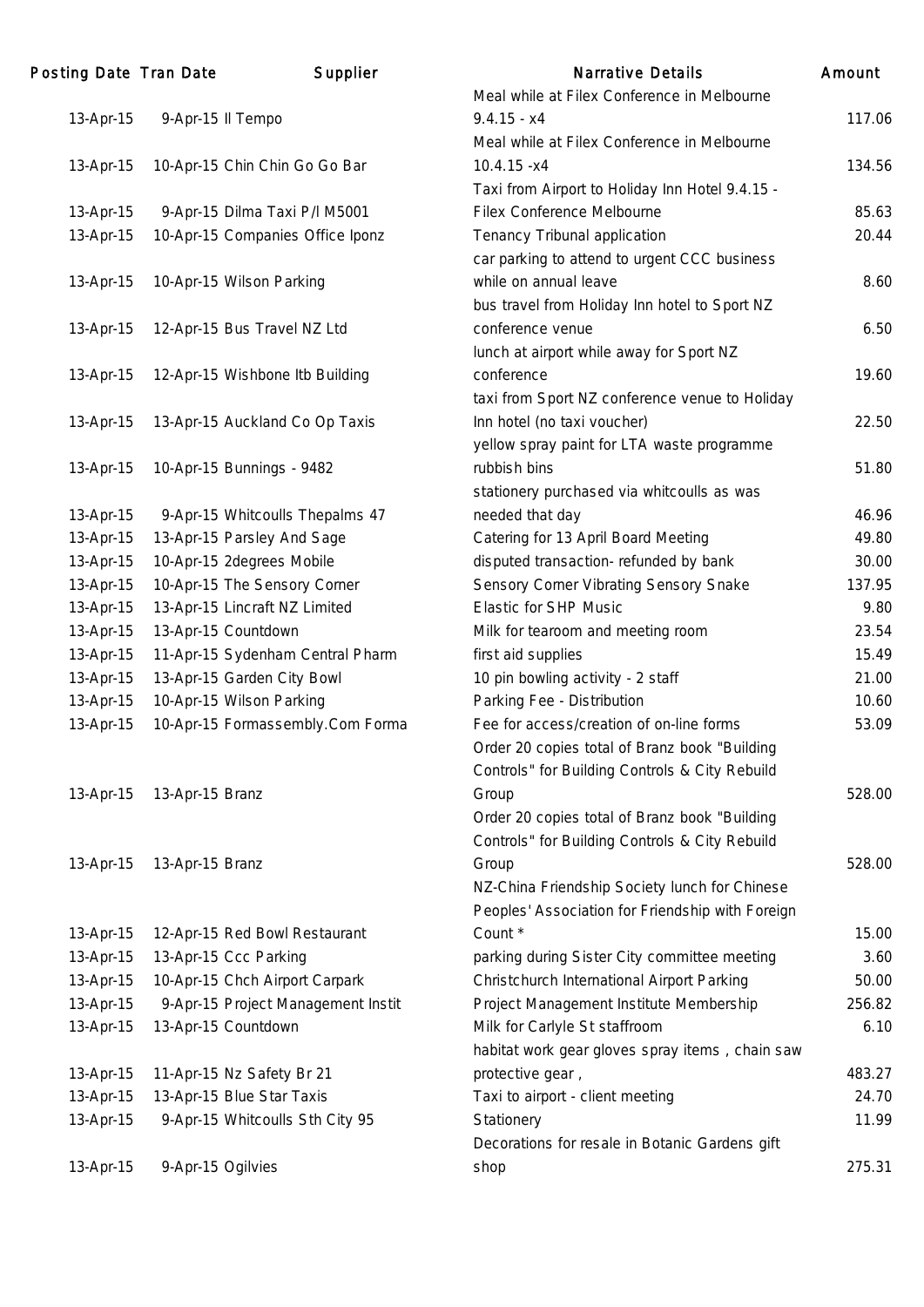| 13-Apr-15 | 13-Apr-15 Beckenham Service Ctr   |
|-----------|-----------------------------------|
| 14-Apr-15 | 14-Apr-15 Connovation             |
| 14-Apr-15 | 14-Apr-15 Fairfax Media (Ps)      |
|           |                                   |
| 14-Apr-15 | 13-Apr-15 Warehouse Sthcity 175   |
| 14-Apr-15 | 13-Apr-15 Saecowilson - Christch  |
| 14-Apr-15 | 13-Apr-15 les Ltd                 |
| 14-Apr-15 | 13-Apr-15 Skycity-Bellota         |
| 14-Apr-15 | 14-Apr-15 Nzls Cle - Zeald        |
|           |                                   |
| 14-Apr-15 | 14-Apr-15 Parsley And Sage        |
| 14-Apr-15 | 13-Apr-15 The Store At Britomart  |
| 14-Apr-15 | 13-Apr-15 Blackcabs - 5092        |
| 14-Apr-15 | 14-Apr-15 Chch Airport Carpark    |
| 14-Apr-15 | 14-Apr-15 Freshchoice Barrington  |
| 14-Apr-15 | 14-Apr-15 Beckenham Service Ctr   |
|           |                                   |
| 14-Apr-15 | 12-Apr-15 Facebook T5lfx7ngx2     |
| 14-Apr-15 | 13-Apr-15 Createsend.Com Ema      |
| 14-Apr-15 | 14-Apr-15 Mitre 10 Rangiora       |
| 14-Apr-15 | 14-Apr-15 Placemakers Cranford St |
| 14-Apr-15 | 11-Apr-15 Taitong Group (Aust) P  |
| 14-Apr-15 | 12-Apr-15 Cafe Cavallino          |
| 14-Apr-15 | 13-Apr-15 Silvertop Vic 131008    |
| 14-Apr-15 | 14-Apr-15 Fresh Choice Parklands  |
| 14-Apr-15 | 14-Apr-15 Mitre 10 Mega Hornby    |
| 14-Apr-15 | 13-Apr-15 Bus Travel NZ Ltd       |
| 14-Apr-15 | 14-Apr-15 Auckland Co Op Taxis    |
| 14-Apr-15 | 14-Apr-15 James Bull & Co         |
| 14-Apr-15 | 14-Apr-15 Placemakers Cranford St |
| 14-Apr-15 | 13-Apr-15 Bunnings - 9482         |
| 14-Apr-15 | 14-Apr-15 Placemakers Cranford St |
| 14-Apr-15 | 13-Apr-15 Warehouse Sthcity 175   |
| 14-Apr-15 | 13-Apr-15 Aromaunga Flowers       |

|           | ing Date Tran Date | Supplier                          | <b>Narrative Details</b>                           | Amount |
|-----------|--------------------|-----------------------------------|----------------------------------------------------|--------|
|           |                    |                                   | Parking Coupons for Community Governance           |        |
|           |                    |                                   | and Support Team (Spreydon/Heathcote) (1 book      |        |
| 13-Apr-15 |                    | 13-Apr-15 Beckenham Service Ctr   | of 1 hour cou *                                    | 31.00  |
|           |                    |                                   | pre-feed bait and toxin for pest animal control at |        |
| 14-Apr-15 |                    | 14-Apr-15 Connovation             | Misty peak regional park                           | 862.50 |
| 14-Apr-15 |                    | 14-Apr-15 Fairfax Media (Ps)      | Press account for March including 2% visa fee      | 316.59 |
|           |                    |                                   | Knives, containers and zip lock bags for clay      |        |
| 14-Apr-15 |                    | 13-Apr-15 Warehouse Sthcity 175   | creatures outreach workshop term 2 2015            | 30.10  |
| 14-Apr-15 |                    | 13-Apr-15 Saecowilson - Christch  | <b>Workshop Consumables</b>                        | 14.62  |
| 14-Apr-15 | 13-Apr-15 les Ltd  |                                   | network bulbs                                      | 39.20  |
| 14-Apr-15 |                    | 13-Apr-15 Skycity-Bellota         | APLM conference dinner                             | 37.25  |
| 14-Apr-15 |                    | 14-Apr-15 Nzls Cle - Zeald        | Solicitor CPD webinar                              | 91.00  |
|           |                    |                                   | Catering for Riccarton/Wigram Community Board      |        |
| 14-Apr-15 |                    | 14-Apr-15 Parsley And Sage        | Meeting                                            | 128.80 |
| 14-Apr-15 |                    | 13-Apr-15 The Store At Britomart  | Meal while travelling - x2                         | 46.00  |
| 14-Apr-15 |                    | 13-Apr-15 Blackcabs - 5092        | Auckland airport to Mercure Hotel                  | 86.20  |
| 14-Apr-15 |                    | 14-Apr-15 Chch Airport Carpark    | Christchurch airport parking for Auckland trip     | 64.00  |
| 14-Apr-15 |                    | 14-Apr-15 Freshchoice Barrington  | Milk for staffroom                                 | 3.59   |
| 14-Apr-15 |                    | 14-Apr-15 Beckenham Service Ctr   | Parking coupons for the South Library Staff        | 31.00  |
|           |                    |                                   | LTP Smart Choices and video ad and Libraries       |        |
| 14-Apr-15 |                    | 12-Apr-15 Facebook T5lfx7ngx2     | <b>Cycling Facebook posts</b>                      | 111.46 |
| 14-Apr-15 |                    | 13-Apr-15 Createsend.Com Ema      | Go Ahead - Latest consents data email              | 16.12  |
| 14-Apr-15 |                    | 14-Apr-15 Mitre 10 Rangiora       | 199mm Key Rings, Insulation Tape                   | 21.60  |
| 14-Apr-15 |                    | 14-Apr-15 Placemakers Cranford St | <b>Shackles</b>                                    | 39.24  |
|           |                    |                                   | Meal while at Filex Conference in Melbourne        |        |
| 14-Apr-15 |                    | 11-Apr-15 Taitong Group (Aust) P  | $11.4.15 - x4$                                     | 301.74 |
|           |                    |                                   | Meal while at Filex Conference in Melbourne        |        |
| 14-Apr-15 |                    | 12-Apr-15 Cafe Cavallino          | $12.4.15 - x4$                                     | 86.79  |
|           |                    |                                   | Taxi travel from Holiday Inn Melbourne to          |        |
| 14-Apr-15 |                    | 13-Apr-15 Silvertop Vic 131008    | Melbourne Airport 13.9.2015 Filex Conference       | 89.04  |
|           |                    |                                   | Staff room expenses - coffee, milk, tea, forks,    |        |
| 14-Apr-15 |                    | 14-Apr-15 Fresh Choice Parklands  | dishcloths, sugar.                                 | 103.30 |
|           |                    |                                   | Chain for hanging displays in Conservatories       |        |
| 14-Apr-15 |                    | 14-Apr-15 Mitre 10 Mega Hornby    | <b>Botanic Gardens</b>                             | 292.20 |
|           |                    |                                   | bus travel from Holiday Inn hotel to Sport NZ      |        |
| 14-Apr-15 |                    | 13-Apr-15 Bus Travel NZ Ltd       | conference venue                                   | 6.50   |
|           |                    |                                   | taxi from Sport NZ conference venue to Holiday     |        |
| 14-Apr-15 |                    | 14-Apr-15 Auckland Co Op Taxis    | Inn hotel (no taxi voucher)                        | 19.50  |
| 14-Apr-15 |                    | 14-Apr-15 James Bull & Co         | Cleaners cupboard keys - Parklands Lib.            | 40.83  |
| 14-Apr-15 |                    | 14-Apr-15 Placemakers Cranford St | Groynes 2nd bridge board replaced                  | 14.62  |
| 14-Apr-15 |                    | 13-Apr-15 Bunnings - 9482         | 800437938                                          | 63.81  |
| 14-Apr-15 |                    | 14-Apr-15 Placemakers Cranford St | plywood to construct shelves, nursery.             | 344.71 |
|           |                    |                                   | replacement headphones for LTA audio               |        |
| 14-Apr-15 |                    | 13-Apr-15 Warehouse Sthcity 175   | recordings on computer                             | 6.99   |
|           |                    |                                   | 4 x Wreaths for ANZAC Day. 2 x                     |        |
|           |                    |                                   | Hagley/Ferrymead Community Board and 2 x           |        |
| 14-Apr-15 |                    | 13-Apr-15 Aromaunga Flowers       | Shirley/Papanui Community B *                      | 450.00 |
| 14-Apr-15 |                    | 14-Apr-15 2degrees Mobile         | Eftpos top up for the Art Gallery Shop Eftpos      | 20.00  |
|           |                    |                                   |                                                    |        |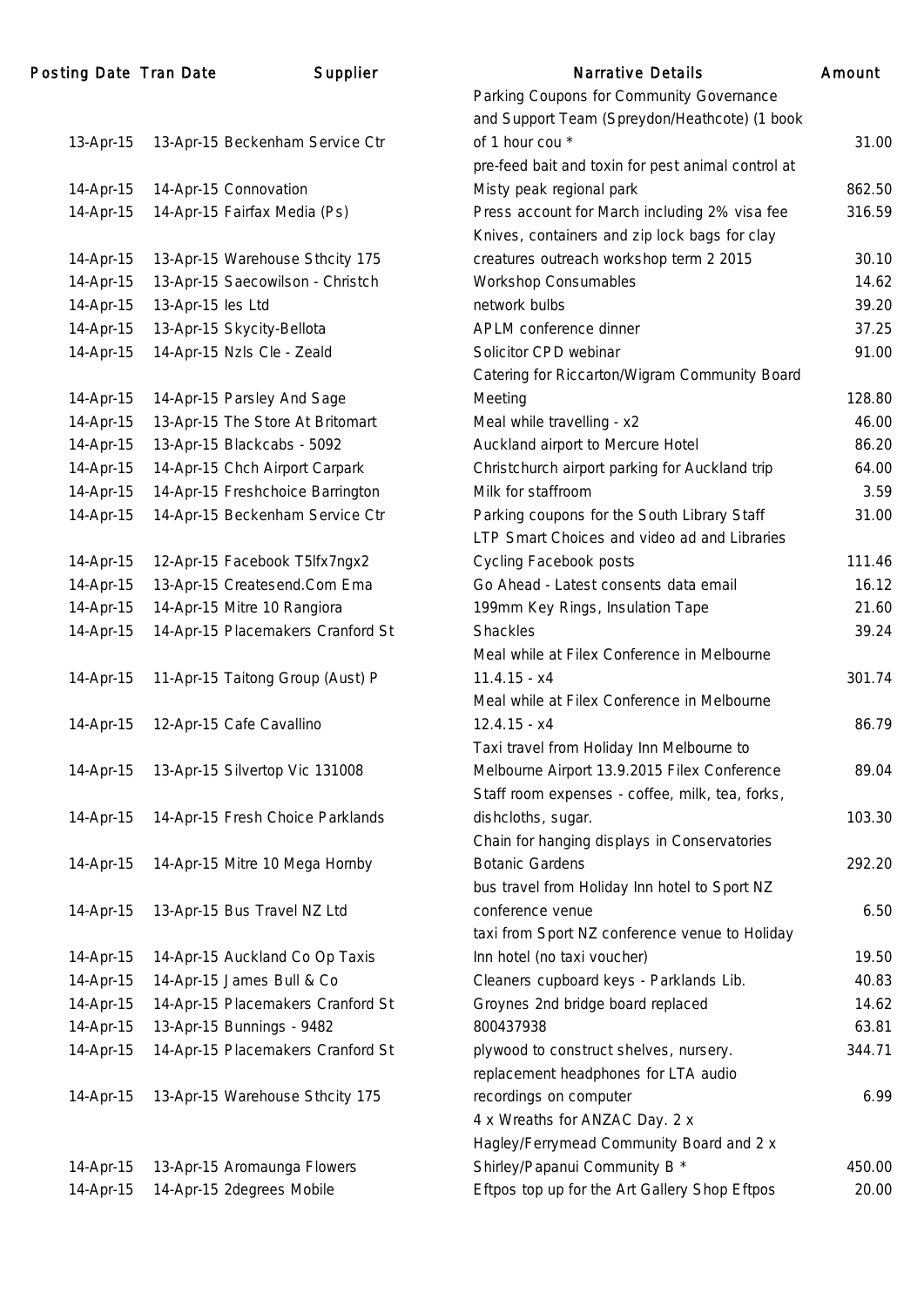| 14-Apr-15<br>14-Apr-15 Adgraphix Ltd<br>14-Apr-15<br>14-Apr-15 Caltex Redwood<br>14-Apr-15<br>14-Apr-15 Mitre 10 Beckenham<br>14-Apr-15 Downtown Car Park<br>14-Apr-15<br>14-Apr-15 Placemakers Chch South<br>14-Apr-15<br>14-Apr-15<br>14-Apr-15 Ccc Parking<br>13-Apr-15 Black And White Coffee Ca<br>14-Apr-15<br>13-Apr-15 Beechwoods Cafe<br>14-Apr-15<br>13-Apr-15 The Mussel Inn<br>14-Apr-15<br>14-Apr-15<br>14-Apr-15 Rivers Cafe<br>14-Apr-15 Wadsworth Motors Ltd<br>14-Apr-15<br>14-Apr-15<br>14-Apr-15 Xcm Group Limited<br>14-Apr-15<br>14-Apr-15 Spotlight Stores NZ Ltd<br>14-Apr-15 Warehouse Sthcity 175<br>15-Apr-15<br>10-Apr-15 Fitness Audio Distrib<br>15-Apr-15<br>13-Apr-15 Priscilla David Limited<br>15-Apr-15<br>15-Apr-15<br>14-Apr-15 Resene Paints<br>15-Apr-15<br>14-Apr-15 Bunnings - 9482<br>15-Apr-15<br>14-Apr-15 Blackwoods Protector<br>15-Apr-15<br>14-Apr-15 les Ltd<br>14-Apr-15 Catering By Nikki<br>15-Apr-15<br>15-Apr-15<br>15-Apr-15<br>15-Apr-15 Ccc Parking<br>15-Apr-15 Ccc Parking<br>15-Apr-15<br>15-Apr-15<br>15-Apr-15 Parsley And Sage<br>15-Apr-15 Ccc Parking<br>15-Apr-15<br>15-Apr-15<br>13-Apr-15 Ebisu<br>14-Apr-15 Blackcabs - 5092<br>15-Apr-15<br>14-Apr-15 Bunnings - 9482<br>15-Apr-15<br>15-Apr-15<br>13-Apr-15 Facebook 8ard68nhx2<br>15-Apr-15 Star Media<br>15-Apr-15<br>13-Apr-15 Priscilla David Limited<br>15-Apr-15 | 14-Apr-15 Nz Safety Br 23<br>15-Apr-15        |                                    |
|----------------------------------------------------------------------------------------------------------------------------------------------------------------------------------------------------------------------------------------------------------------------------------------------------------------------------------------------------------------------------------------------------------------------------------------------------------------------------------------------------------------------------------------------------------------------------------------------------------------------------------------------------------------------------------------------------------------------------------------------------------------------------------------------------------------------------------------------------------------------------------------------------------------------------------------------------------------------------------------------------------------------------------------------------------------------------------------------------------------------------------------------------------------------------------------------------------------------------------------------------------------------------------------------------------------------------------------------------------------------------------------------|-----------------------------------------------|------------------------------------|
|                                                                                                                                                                                                                                                                                                                                                                                                                                                                                                                                                                                                                                                                                                                                                                                                                                                                                                                                                                                                                                                                                                                                                                                                                                                                                                                                                                                              |                                               |                                    |
|                                                                                                                                                                                                                                                                                                                                                                                                                                                                                                                                                                                                                                                                                                                                                                                                                                                                                                                                                                                                                                                                                                                                                                                                                                                                                                                                                                                              |                                               |                                    |
|                                                                                                                                                                                                                                                                                                                                                                                                                                                                                                                                                                                                                                                                                                                                                                                                                                                                                                                                                                                                                                                                                                                                                                                                                                                                                                                                                                                              |                                               |                                    |
|                                                                                                                                                                                                                                                                                                                                                                                                                                                                                                                                                                                                                                                                                                                                                                                                                                                                                                                                                                                                                                                                                                                                                                                                                                                                                                                                                                                              |                                               |                                    |
|                                                                                                                                                                                                                                                                                                                                                                                                                                                                                                                                                                                                                                                                                                                                                                                                                                                                                                                                                                                                                                                                                                                                                                                                                                                                                                                                                                                              |                                               |                                    |
|                                                                                                                                                                                                                                                                                                                                                                                                                                                                                                                                                                                                                                                                                                                                                                                                                                                                                                                                                                                                                                                                                                                                                                                                                                                                                                                                                                                              |                                               |                                    |
|                                                                                                                                                                                                                                                                                                                                                                                                                                                                                                                                                                                                                                                                                                                                                                                                                                                                                                                                                                                                                                                                                                                                                                                                                                                                                                                                                                                              |                                               |                                    |
|                                                                                                                                                                                                                                                                                                                                                                                                                                                                                                                                                                                                                                                                                                                                                                                                                                                                                                                                                                                                                                                                                                                                                                                                                                                                                                                                                                                              |                                               |                                    |
|                                                                                                                                                                                                                                                                                                                                                                                                                                                                                                                                                                                                                                                                                                                                                                                                                                                                                                                                                                                                                                                                                                                                                                                                                                                                                                                                                                                              |                                               |                                    |
|                                                                                                                                                                                                                                                                                                                                                                                                                                                                                                                                                                                                                                                                                                                                                                                                                                                                                                                                                                                                                                                                                                                                                                                                                                                                                                                                                                                              |                                               |                                    |
|                                                                                                                                                                                                                                                                                                                                                                                                                                                                                                                                                                                                                                                                                                                                                                                                                                                                                                                                                                                                                                                                                                                                                                                                                                                                                                                                                                                              |                                               |                                    |
|                                                                                                                                                                                                                                                                                                                                                                                                                                                                                                                                                                                                                                                                                                                                                                                                                                                                                                                                                                                                                                                                                                                                                                                                                                                                                                                                                                                              |                                               |                                    |
|                                                                                                                                                                                                                                                                                                                                                                                                                                                                                                                                                                                                                                                                                                                                                                                                                                                                                                                                                                                                                                                                                                                                                                                                                                                                                                                                                                                              |                                               |                                    |
|                                                                                                                                                                                                                                                                                                                                                                                                                                                                                                                                                                                                                                                                                                                                                                                                                                                                                                                                                                                                                                                                                                                                                                                                                                                                                                                                                                                              |                                               |                                    |
|                                                                                                                                                                                                                                                                                                                                                                                                                                                                                                                                                                                                                                                                                                                                                                                                                                                                                                                                                                                                                                                                                                                                                                                                                                                                                                                                                                                              |                                               |                                    |
|                                                                                                                                                                                                                                                                                                                                                                                                                                                                                                                                                                                                                                                                                                                                                                                                                                                                                                                                                                                                                                                                                                                                                                                                                                                                                                                                                                                              |                                               |                                    |
|                                                                                                                                                                                                                                                                                                                                                                                                                                                                                                                                                                                                                                                                                                                                                                                                                                                                                                                                                                                                                                                                                                                                                                                                                                                                                                                                                                                              |                                               |                                    |
|                                                                                                                                                                                                                                                                                                                                                                                                                                                                                                                                                                                                                                                                                                                                                                                                                                                                                                                                                                                                                                                                                                                                                                                                                                                                                                                                                                                              |                                               |                                    |
|                                                                                                                                                                                                                                                                                                                                                                                                                                                                                                                                                                                                                                                                                                                                                                                                                                                                                                                                                                                                                                                                                                                                                                                                                                                                                                                                                                                              |                                               |                                    |
|                                                                                                                                                                                                                                                                                                                                                                                                                                                                                                                                                                                                                                                                                                                                                                                                                                                                                                                                                                                                                                                                                                                                                                                                                                                                                                                                                                                              |                                               |                                    |
|                                                                                                                                                                                                                                                                                                                                                                                                                                                                                                                                                                                                                                                                                                                                                                                                                                                                                                                                                                                                                                                                                                                                                                                                                                                                                                                                                                                              |                                               |                                    |
|                                                                                                                                                                                                                                                                                                                                                                                                                                                                                                                                                                                                                                                                                                                                                                                                                                                                                                                                                                                                                                                                                                                                                                                                                                                                                                                                                                                              |                                               |                                    |
|                                                                                                                                                                                                                                                                                                                                                                                                                                                                                                                                                                                                                                                                                                                                                                                                                                                                                                                                                                                                                                                                                                                                                                                                                                                                                                                                                                                              |                                               |                                    |
|                                                                                                                                                                                                                                                                                                                                                                                                                                                                                                                                                                                                                                                                                                                                                                                                                                                                                                                                                                                                                                                                                                                                                                                                                                                                                                                                                                                              |                                               |                                    |
|                                                                                                                                                                                                                                                                                                                                                                                                                                                                                                                                                                                                                                                                                                                                                                                                                                                                                                                                                                                                                                                                                                                                                                                                                                                                                                                                                                                              |                                               |                                    |
|                                                                                                                                                                                                                                                                                                                                                                                                                                                                                                                                                                                                                                                                                                                                                                                                                                                                                                                                                                                                                                                                                                                                                                                                                                                                                                                                                                                              |                                               |                                    |
|                                                                                                                                                                                                                                                                                                                                                                                                                                                                                                                                                                                                                                                                                                                                                                                                                                                                                                                                                                                                                                                                                                                                                                                                                                                                                                                                                                                              |                                               |                                    |
|                                                                                                                                                                                                                                                                                                                                                                                                                                                                                                                                                                                                                                                                                                                                                                                                                                                                                                                                                                                                                                                                                                                                                                                                                                                                                                                                                                                              |                                               |                                    |
|                                                                                                                                                                                                                                                                                                                                                                                                                                                                                                                                                                                                                                                                                                                                                                                                                                                                                                                                                                                                                                                                                                                                                                                                                                                                                                                                                                                              |                                               |                                    |
|                                                                                                                                                                                                                                                                                                                                                                                                                                                                                                                                                                                                                                                                                                                                                                                                                                                                                                                                                                                                                                                                                                                                                                                                                                                                                                                                                                                              |                                               | 14-Apr-15 Avenues Event Management |
|                                                                                                                                                                                                                                                                                                                                                                                                                                                                                                                                                                                                                                                                                                                                                                                                                                                                                                                                                                                                                                                                                                                                                                                                                                                                                                                                                                                              |                                               |                                    |
|                                                                                                                                                                                                                                                                                                                                                                                                                                                                                                                                                                                                                                                                                                                                                                                                                                                                                                                                                                                                                                                                                                                                                                                                                                                                                                                                                                                              |                                               |                                    |
|                                                                                                                                                                                                                                                                                                                                                                                                                                                                                                                                                                                                                                                                                                                                                                                                                                                                                                                                                                                                                                                                                                                                                                                                                                                                                                                                                                                              |                                               |                                    |
|                                                                                                                                                                                                                                                                                                                                                                                                                                                                                                                                                                                                                                                                                                                                                                                                                                                                                                                                                                                                                                                                                                                                                                                                                                                                                                                                                                                              |                                               |                                    |
|                                                                                                                                                                                                                                                                                                                                                                                                                                                                                                                                                                                                                                                                                                                                                                                                                                                                                                                                                                                                                                                                                                                                                                                                                                                                                                                                                                                              |                                               |                                    |
|                                                                                                                                                                                                                                                                                                                                                                                                                                                                                                                                                                                                                                                                                                                                                                                                                                                                                                                                                                                                                                                                                                                                                                                                                                                                                                                                                                                              |                                               |                                    |
|                                                                                                                                                                                                                                                                                                                                                                                                                                                                                                                                                                                                                                                                                                                                                                                                                                                                                                                                                                                                                                                                                                                                                                                                                                                                                                                                                                                              |                                               |                                    |
|                                                                                                                                                                                                                                                                                                                                                                                                                                                                                                                                                                                                                                                                                                                                                                                                                                                                                                                                                                                                                                                                                                                                                                                                                                                                                                                                                                                              |                                               |                                    |
|                                                                                                                                                                                                                                                                                                                                                                                                                                                                                                                                                                                                                                                                                                                                                                                                                                                                                                                                                                                                                                                                                                                                                                                                                                                                                                                                                                                              |                                               |                                    |
|                                                                                                                                                                                                                                                                                                                                                                                                                                                                                                                                                                                                                                                                                                                                                                                                                                                                                                                                                                                                                                                                                                                                                                                                                                                                                                                                                                                              |                                               |                                    |
|                                                                                                                                                                                                                                                                                                                                                                                                                                                                                                                                                                                                                                                                                                                                                                                                                                                                                                                                                                                                                                                                                                                                                                                                                                                                                                                                                                                              |                                               |                                    |
|                                                                                                                                                                                                                                                                                                                                                                                                                                                                                                                                                                                                                                                                                                                                                                                                                                                                                                                                                                                                                                                                                                                                                                                                                                                                                                                                                                                              |                                               |                                    |
|                                                                                                                                                                                                                                                                                                                                                                                                                                                                                                                                                                                                                                                                                                                                                                                                                                                                                                                                                                                                                                                                                                                                                                                                                                                                                                                                                                                              |                                               |                                    |
|                                                                                                                                                                                                                                                                                                                                                                                                                                                                                                                                                                                                                                                                                                                                                                                                                                                                                                                                                                                                                                                                                                                                                                                                                                                                                                                                                                                              |                                               |                                    |
|                                                                                                                                                                                                                                                                                                                                                                                                                                                                                                                                                                                                                                                                                                                                                                                                                                                                                                                                                                                                                                                                                                                                                                                                                                                                                                                                                                                              |                                               |                                    |
|                                                                                                                                                                                                                                                                                                                                                                                                                                                                                                                                                                                                                                                                                                                                                                                                                                                                                                                                                                                                                                                                                                                                                                                                                                                                                                                                                                                              | $15$ -Anr- $15$<br>$15$ -Apr $15$ Ccc Darking |                                    |

|           | ing Date Tran Date | Supplier                            | <b>Narrative Details</b>                         | Amount   |
|-----------|--------------------|-------------------------------------|--------------------------------------------------|----------|
|           |                    |                                     | Replacement plastic covers for A3 signs in       |          |
| 14-Apr-15 |                    | 14-Apr-15 Adgraphix Ltd             | family changing rooms                            | 74.75    |
| 14-Apr-15 |                    | 14-Apr-15 Caltex Redwood            | milk for staffroom                               | 6.60     |
| 14-Apr-15 |                    | 14-Apr-15 Mitre 10 Beckenham        | 10 No. tube of Aqua knead for Pioneer Pool.      | 224.90   |
|           |                    |                                     | Car parking cost while in meeting in Auckland    |          |
| 14-Apr-15 |                    | 14-Apr-15 Downtown Car Park         | regarding Pioneer (MTB Event)                    | 12.00    |
| 14-Apr-15 |                    | 14-Apr-15 Placemakers Chch South    | Bolts for Gansu garden seat HQP                  | 11.52    |
| 14-Apr-15 |                    | 14-Apr-15 Ccc Parking               | Car parking for Civic meeting                    | 5.15     |
|           |                    |                                     | x2 meals collection trip to Takaka artwork       |          |
| 14-Apr-15 |                    | 13-Apr-15 Black And White Coffee Ca | conservation                                     | 18.00    |
|           |                    |                                     | x2 meals collection trip to Takaka artwork       |          |
| 14-Apr-15 |                    | 13-Apr-15 Beechwoods Cafe           | conservation                                     | 33.80    |
|           |                    |                                     | x2 meals collection trip to Takaka artwork       |          |
| 14-Apr-15 |                    | 13-Apr-15 The Mussel Inn            | conservation                                     | 78.50    |
|           |                    |                                     | x2 meals collection trip to Takaka artwork       |          |
| 14-Apr-15 |                    | 14-Apr-15 Rivers Cafe               | conservation                                     | 26.90    |
|           |                    |                                     | diesel collection trip to Takaka artwork         |          |
| 14-Apr-15 |                    | 14-Apr-15 Wadsworth Motors Ltd      | conservation                                     | 80.90    |
| 14-Apr-15 |                    | 14-Apr-15 Xcm Group Limited         | New pants x1                                     | 85.33    |
|           |                    |                                     | Merchandising materials for Botanic Gardens gift |          |
| 14-Apr-15 |                    | 14-Apr-15 Spotlight Stores NZ Ltd   | shop                                             | 35.97    |
| 15-Apr-15 |                    | 14-Apr-15 Warehouse Sthcity 175     | Independent Hearings Panel meetings              | 30.97    |
|           |                    |                                     | Group Fitness Instructor Belts and Mic           |          |
| 15-Apr-15 |                    | 10-Apr-15 Fitness Audio Distrib     | Windsocks                                        | 250.54   |
|           |                    |                                     | Accommodation while attending Filex              |          |
| 15-Apr-15 |                    | 13-Apr-15 Priscilla David Limited   | Convention. Amount split over 3 P Cards.         | 1,014.02 |
| 15-Apr-15 |                    | 14-Apr-15 Resene Paints             | Return of empty paint containers (Non-Resene)    | 32.50    |
| 15-Apr-15 |                    | 14-Apr-15 Bunnings - 9482           | Sample pots of paint for murals                  | 56.32    |
| 15-Apr-15 |                    | 14-Apr-15 Blackwoods Protector      | PPE Clothing - Over Trousers/Combo Jacket        | 183.06   |
| 15-Apr-15 | 14-Apr-15 les Ltd  |                                     | Philips tubes for New Brighton Library Foyer     | 117.62   |
| 15-Apr-15 |                    | 14-Apr-15 Catering By Nikki         | Data Accuracy Project Workshop                   | 283.25   |
| 15-Apr-15 |                    | 14-Apr-15 Avenues Event Management  | Solicitor - Conference                           | 1,344.41 |
| 15-Apr-15 |                    | 15-Apr-15 Ccc Parking               | Parking in town for interview panel              | 3.60     |
| 15-Apr-15 |                    | 15-Apr-15 Ccc Parking               | Carparking in town for interview panel           | 5.15     |
| 15-Apr-15 |                    | 15-Apr-15 Parsley And Sage          | Catering for Submissions Committee Meeting       | 54.63    |
| 15-Apr-15 |                    | 15-Apr-15 Ccc Parking               | Parking fees for meeting                         | 6.70     |
| 15-Apr-15 | 13-Apr-15 Ebisu    |                                     | Client lunch meeting with Frontier Touring       | 310.50   |
| 15-Apr-15 |                    | 14-Apr-15 Blackcabs - 5092          | Taxi from Mercure Hotel to airport               | 70.00    |
|           |                    |                                     | Extension card and powerboard for use with our   |          |
| 15-Apr-15 |                    | 14-Apr-15 Bunnings - 9482           | game stations at South Library                   | 23.22    |
|           |                    |                                     | LTP Smart Choices, Mayors Message and            |          |
|           |                    |                                     | Smart Choices meetings and Libraries Cycling     |          |
| 15-Apr-15 |                    | 13-Apr-15 Facebook 8ard68nhx2       | Facebook posts                                   | 105.85   |
| 15-Apr-15 |                    | 15-Apr-15 Star Media                | promo for Children's day                         | 86.25    |
|           |                    |                                     | Part payment of accommodation while at Filex     |          |
|           |                    |                                     | Convention in Melbourne for RSU staff - payment  |          |
| 15-Apr-15 |                    | 13-Apr-15 Priscilla David Limited   | shared *                                         | 1,231.23 |
| 15-Apr-15 |                    | 14-Apr-15 Nz Safety Br 23           | PPE clothing                                     | 227.79   |
| 15-Apr-15 |                    | 15-Apr-15 Ccc Parking               | Parking - Meeting at Civic                       | 6.70     |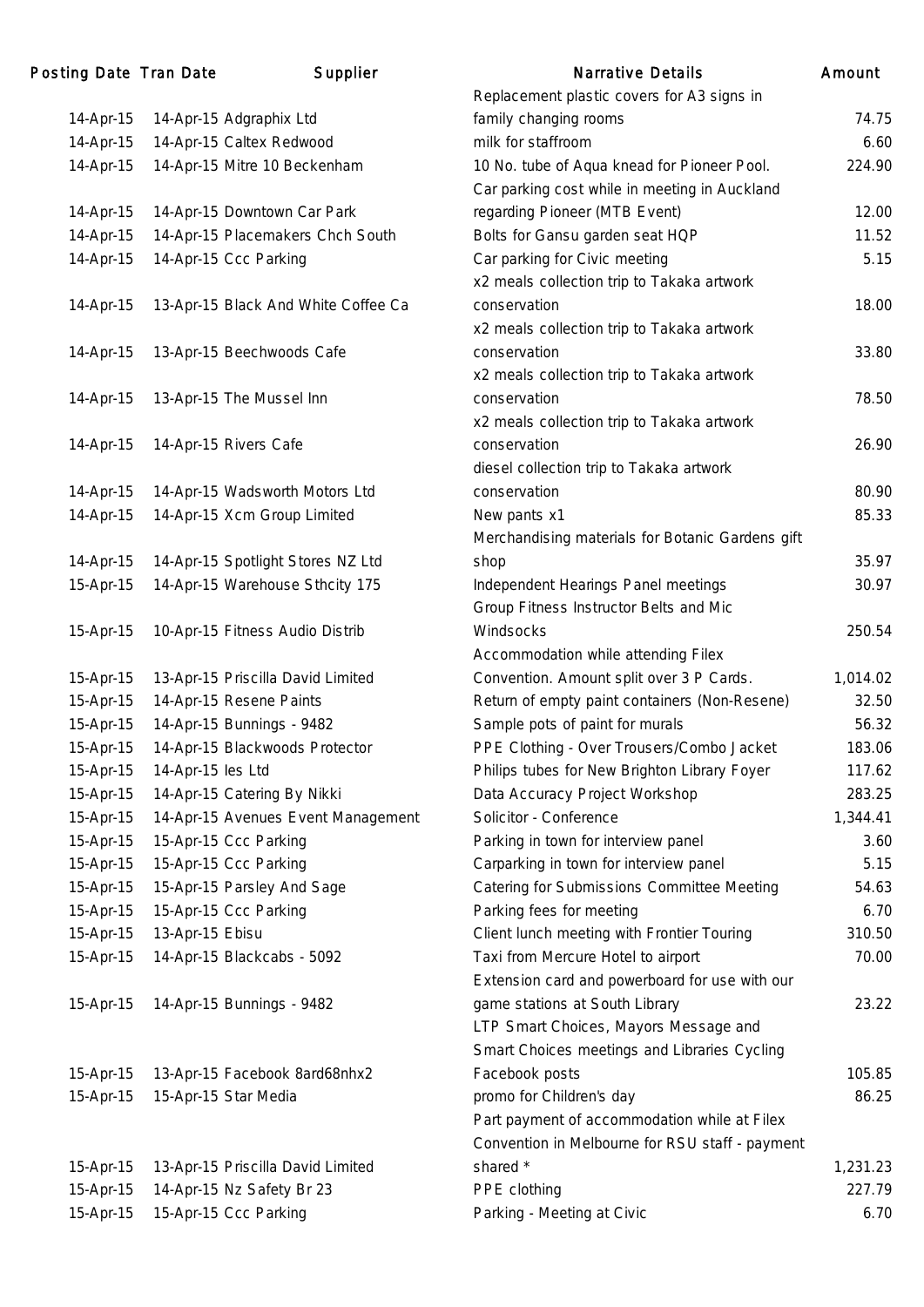| Posting Date Tran Date |                  | Supplier                             | <b>Narrative Details</b>                          | Amount   |
|------------------------|------------------|--------------------------------------|---------------------------------------------------|----------|
|                        |                  |                                      | Filex Conference - Holiday Inn, Flinders Lane,    |          |
| 15-Apr-15              |                  | 13-Apr-15 Priscilla David Limited    | Melbourne (Accommodation)                         | 814.82   |
| 15-Apr-15              |                  | 14-Apr-15 Companies Office Iponz     | Tenancy Tribunal application                      | 20.44    |
|                        |                  |                                      | Consumable expense - Cake for Knightsbridge       |          |
| 15-Apr-15              |                  | 14-Apr-15 Kidds Cakes & Bakery       | Lane new build opening                            | 88.00    |
|                        |                  |                                      | meal at Auckland airport while away for Sport NZ  |          |
| 15-Apr-15              |                  | 14-Apr-15 The Bach                   | Conference                                        | 18.50    |
| 15-Apr-15              |                  | 14-Apr-15 Bp Connect Marshlands      | Milk for BLFP tearoom                             | 14.98    |
| 15-Apr-15              |                  | 15-Apr-15 Raeward Fresh Marshland    | Milk for BLFP tearoom                             | 6.50     |
| 15-Apr-15              |                  | 15-Apr-15 Digiweb NZ Limited         | webhosting cost for city of cycling website       | 189.75   |
|                        |                  |                                      | Monthly team text alerting system - Decisions     |          |
| 15-Apr-15              | 14-Apr-15 Net 24 |                                      | [DAH]                                             | 11.50    |
|                        |                  |                                      | Replacement clock for Shirley/Papanui Board       |          |
|                        |                  |                                      | Room plus spare AA and AAA batteries for          |          |
| 15-Apr-15              |                  | 14-Apr-15 Wsl Papanui                | clock, Data Pro*                                  | 41.85    |
| 15-Apr-15              |                  | 15-Apr-15 New World South City       | Lunch for Air New Zealand CEO and staff           | 48.00    |
| 15-Apr-15              |                  | 15-Apr-15 New World South City       | <b>Business Breakfast LTP Proposals</b>           | 56.96    |
| 15-Apr-15              |                  | 15-Apr-15 Mobil Sydenham             | 1x ChCh street maps, 3 spares for future use      | 25.96    |
| 15-Apr-15              |                  | 14-Apr-15 Blackwoods Protector       | safety boots x1                                   | 217.97   |
| 15-Apr-15              |                  | 15-Apr-15 Cactus Outdoor Limited     | work trousers                                     | 357.84   |
| 15-Apr-15              |                  | 14-Apr-15 Service Fees - Spendvision | Service Fees Spendvision                          | 1,409.56 |
| 15-Apr-15              |                  | 13-Apr-15 Myfonts Inc                | typeface for education materials                  | 33.07    |
|                        |                  |                                      | Parking at Christchurch Airport - travelling to   |          |
| 15-Apr-15              |                  | 14-Apr-15 Chch Airport Carpark       | Auckland for Pioneer (MTB event) meeting          | 25.00    |
| 15-Apr-15              |                  | 14-Apr-15 Caltex Hornby              | Milk for tearoom                                  | 6.40     |
| 15-Apr-15              |                  | 14-Apr-15 Workplace Safety Sup       | PPE- Work Boots x1                                | 250.75   |
| 15-Apr-15              |                  | 14-Apr-15 Nz Safety Br 23            | Health & Safety Equipment for x2 staff            | 378.21   |
|                        |                  |                                      | x2 meals collection trip to Takaka artwork        |          |
| 15-Apr-15              |                  | 14-Apr-15 Patisserie Royale          | conservation                                      | 8.60     |
|                        |                  |                                      | The Press subscription for April 2015 for Papanui |          |
| 15-Apr-15              |                  | 15-Apr-15 Fairfax Media (Ps)         | Service Centre.                                   | 33.66    |
| 15-Apr-15              |                  | 15-Apr-15 Raeward Fresh Marshland    | veggies for rabbits                               | 10.97    |
|                        |                  |                                      | FM Summit 2015, national conference and           |          |
| 15-Apr-15              |                  | 14-Apr-15 The Conference Company     | workshops                                         | 1,150.00 |
|                        |                  |                                      | Facilities Management National Conference/ FM     |          |
| 15-Apr-15              |                  | 14-Apr-15 The Conference Company     | Summit 2015                                       | 1,150.00 |
| 15-Apr-15              |                  | 13-Apr-15 Paypal *nuzillalimi        | Giftware for resale in Botanic Gardens gift shop  | 947.03   |
|                        |                  |                                      | Merchandising materials for botanic Gardens gift  |          |
| 15-Apr-15              |                  | 14-Apr-15 Wsl South City             | shop                                              | 35.95    |
| 15-Apr-15              |                  | 14-Apr-15 Four Square Akaroa         | Tissues for library use                           | 1.99     |
| 16-Apr-15              |                  | 14-Apr-15 Paknsave Moorhouse         | Independent Hearings Panel meeting                | 90.17    |
|                        |                  |                                      | Catering for Spreydon Heathcote Community         |          |
| 16-Apr-15              |                  | 16-Apr-15 New World Halswell         | Board (diabetic food)                             | 20.68    |
|                        |                  |                                      | Resource images for Surrealist Creatures          |          |
| 16-Apr-15              |                  | 14-Apr-15 Bookdepository.Com         | Outreach Workshop Term 3 2015                     | 56.40    |
| 16-Apr-15              |                  | 15-Apr-15 Process Instruments        | In House Maintenance - WO                         | 47.84    |
| 16-Apr-15              |                  | 16-Apr-15 Mitre 10 Beckenham         | Contact glue                                      | 7.88     |
| 16-Apr-15              |                  | 15-Apr-15 Nz Safety Br 21            | safety equipment - boots x1                       | 169.41   |
| 16-Apr-15              |                  | 16-Apr-15 Chch City Council Civic    | Parking coupons                                   | 31.00    |
|                        |                  |                                      |                                                   |          |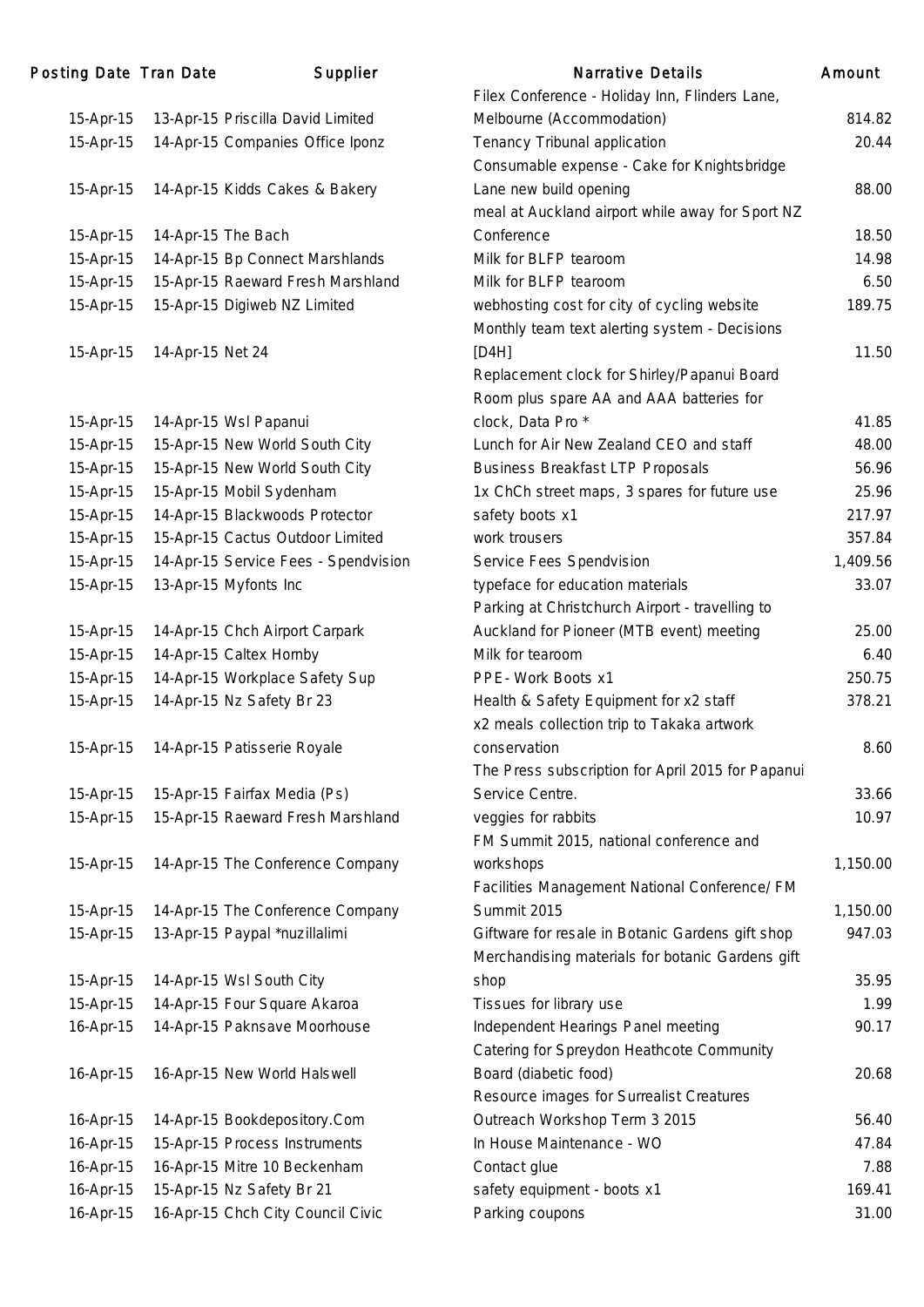| 16-Apr-15              | 15-Apr-15 Eeny Meeny                                            |
|------------------------|-----------------------------------------------------------------|
| 16-Apr-15              | 16-Apr-15 Ccc Parking                                           |
|                        |                                                                 |
| 16-Apr-15              | 14-Apr-15 Facebook Z92g68nhx2                                   |
| 16-Apr-15              | 14-Apr-15 Twitter*advertising                                   |
| 16-Apr-15              | 15-Apr-15 Createsend.Com Ema                                    |
| 16-Apr-15              | 15-Apr-15 Createsend.Com Ema                                    |
| 16-Apr-15              | 15-Apr-15 Blackwoods Protector                                  |
| 16-Apr-15              | 15-Apr-15 Companies Office Iponz                                |
| 16-Apr-15              | 15-Apr-15 Companies Office Iponz                                |
| 16-Apr-15              | 15-Apr-15 Kens Cameras & Video                                  |
| 16-Apr-15              | 15-Apr-15 Steel & Tube Chch, B                                  |
|                        |                                                                 |
| 16-Apr-15              | 14-Apr-15 Holiday Inn Auckland                                  |
| 16-Apr-15              | 15-Apr-15 Fulton Hogan Coutts Is                                |
| 16-Apr-15              | 16-Apr-15 Chch Ready Mix Concrete                               |
| 16-Apr-15              | 15-Apr-15 Fresh Choice Parklands                                |
| 16-Apr-15              | 15-Apr-15 Ryder NZ Ltd                                          |
|                        |                                                                 |
|                        |                                                                 |
| 16-Apr-15              | 15-Apr-15 Bishopdale New World                                  |
| 16-Apr-15              | 15-Apr-15 Sushi Time Southcity                                  |
|                        |                                                                 |
| 16-Apr-15              | 15-Apr-15 The Kitchen Cafe                                      |
| 16-Apr-15              | 16-Apr-15 Placemakers Riccarton                                 |
| 16-Apr-15              | 16-Apr-15 Mitre 10 Beckenham                                    |
| 16-Apr-15              | 15-Apr-15 The Bible Society                                     |
| 16-Apr-15              | 16-Apr-15 Ccc Parking                                           |
| 16-Apr-15              | 16-Apr-15 New World Halswell                                    |
|                        |                                                                 |
| 16-Apr-15              | 15-Apr-15 Jaycar Pty Ltd                                        |
| 16-Apr-15              | 16-Apr-15 Ccc Parking                                           |
| 16-Apr-15              | 16-Apr-15 Ccc Parking                                           |
| 16-Apr-15              | 15-Apr-15 Bridon New Zealand - Chch                             |
|                        |                                                                 |
| 16-Apr-15              | 15-Apr-15 Blackwoods Protector                                  |
| 16-Apr-15              | 14-Apr-15 Wholemeal Trad Co Ltd                                 |
|                        |                                                                 |
| 16-Apr-15              | 16-Apr-15 Mackley Carriers                                      |
| 16-Apr-15              | 15-Apr-15 Ryder NZ Ltd                                          |
|                        | 15-Apr-15 Warehouse Ricton 220                                  |
| 16-Apr-15              |                                                                 |
| 16-Apr-15              | 15-Apr-15 Bunnings - 9476                                       |
| 16-Apr-15<br>17-Apr-15 | 15-Apr-15 Warehouse Ricton 220<br>17-Apr-15 Garden City Florist |
|                        |                                                                 |

|                        | ng Date Tran Date | Supplier                                                    | <b>Narrative Details</b>                                              | Amount |
|------------------------|-------------------|-------------------------------------------------------------|-----------------------------------------------------------------------|--------|
|                        |                   |                                                             | Clay for film and animation afterschool                               |        |
| 16-Apr-15              |                   | 15-Apr-15 Eeny Meeny                                        | programme, Girls Zone                                                 | 43.09  |
| 16-Apr-15              |                   | 16-Apr-15 Ccc Parking                                       | Parking Team 8                                                        | 6.70   |
|                        |                   |                                                             | LTP Smart Choices, Mayor in the Chair and                             |        |
| 16-Apr-15              |                   | 14-Apr-15 Facebook Z92g68nhx2                               | Libraries Cycling Facebook posts                                      | 196.27 |
| 16-Apr-15              |                   | 14-Apr-15 Twitter*advertising                               | Long Term Plan Twiiter post                                           | 303.09 |
| 16-Apr-15              |                   | 15-Apr-15 Createsend.Com Ema                                | Rec & Sport Centres Welcome email                                     | 8.07   |
| 16-Apr-15              |                   | 15-Apr-15 Createsend.Com Ema                                | Swimsmart Enrolment reminder email.                                   | 12.60  |
| 16-Apr-15              |                   | 15-Apr-15 Blackwoods Protector                              | Boots x1                                                              | 191.49 |
| 16-Apr-15              |                   | 15-Apr-15 Companies Office Iponz                            | Tenancy Tribunal application                                          | 20.44  |
| 16-Apr-15              |                   | 15-Apr-15 Companies Office Iponz                            | Tenancy Tribunal application                                          | 20.44  |
| 16-Apr-15              |                   | 15-Apr-15 Kens Cameras & Video                              | 64GB CF DSLR camera card                                              | 200.00 |
| 16-Apr-15              |                   | 15-Apr-15 Steel & Tube Chch, B                              | 10x Sleeve Joints for fence                                           | 205.26 |
|                        |                   |                                                             | internet charge for CCC work and meal at                              |        |
| 16-Apr-15              |                   | 14-Apr-15 Holiday Inn Auckland                              | Holiday Inn while away for Sport NZ Conference                        | 35.53  |
| 16-Apr-15              |                   | 15-Apr-15 Fulton Hogan Coutts Is                            | 5mm chip for seed sowing, nursery.                                    | 35.00  |
| 16-Apr-15              |                   | 16-Apr-15 Chch Ready Mix Concrete                           | sand for benches in propagation house.                                | 28.93  |
| 16-Apr-15              |                   | 15-Apr-15 Fresh Choice Parklands                            | biscuits for regional volunteer event                                 | 12.08  |
|                        |                   |                                                             | gas bottle fills for BBQ at groynes inv 7804 &                        |        |
| 16-Apr-15              |                   | 15-Apr-15 Ryder NZ Ltd                                      | 7450                                                                  | 895.03 |
|                        |                   |                                                             | Catering for Shirley/Papanui Community Board                          |        |
|                        |                   |                                                             | Meeting held on Wednesday 15 April 2015 in the                        |        |
| 16-Apr-15              |                   | 15-Apr-15 Bishopdale New World                              | Board Ro <sup>*</sup>                                                 | 32.82  |
| 16-Apr-15              |                   | 15-Apr-15 Sushi Time Southcity                              | Lunch for Air NZ CEO and staff                                        | 25.80  |
|                        |                   |                                                             | Afternoon tea for invited Runanga Guests in                           |        |
| 16-Apr-15              |                   | 15-Apr-15 The Kitchen Cafe                                  | Mayor's Lounge                                                        | 96.00  |
| 16-Apr-15              |                   | 16-Apr-15 Placemakers Riccarton                             | crate handles masking tape paintbrushes                               | 42.89  |
| 16-Apr-15              |                   | 16-Apr-15 Mitre 10 Beckenham                                | 5m steel tape measure                                                 | 9.15   |
|                        |                   |                                                             | 10 Bibles for the candidates to use at Citizenship                    |        |
| 16-Apr-15              |                   | 15-Apr-15 The Bible Society                                 | Ceremonies                                                            | 149.90 |
| 16-Apr-15              |                   | 16-Apr-15 Ccc Parking                                       | Carparking in Civic, No civic carparks available                      | 5.15   |
| 16-Apr-15              |                   | 16-Apr-15 New World Halswell                                | Milk for staffroom                                                    | 4.65   |
|                        |                   |                                                             | Laser temperature sensor & torch for maint                            |        |
| 16-Apr-15              |                   | 15-Apr-15 Jaycar Pty Ltd                                    | checks                                                                | 79.30  |
| 16-Apr-15              |                   | 16-Apr-15 Ccc Parking                                       | Car parking for CCC meeting                                           | 6.70   |
| 16-Apr-15              |                   | 16-Apr-15 Ccc Parking                                       | Parking Fee - Distribution                                            | 6.70   |
| 16-Apr-15              |                   | 15-Apr-15 Bridon New Zealand - Chch                         | rope for protecting cricket blocks                                    | 46.00  |
|                        |                   |                                                             | Safety Boots for Compliance &                                         |        |
| 16-Apr-15              |                   | 15-Apr-15 Blackwoods Protector                              | Investigations Team Member                                            | 143.65 |
|                        |                   |                                                             | x2 meals collection trip to Takaka artwork                            |        |
| 16-Apr-15              |                   | 14-Apr-15 Wholemeal Trad Co Ltd                             | conservation                                                          | 46.40  |
|                        |                   |                                                             | Transporting Basketball Hoops for Rams game                           |        |
| 16-Apr-15              |                   | 16-Apr-15 Mackley Carriers                                  | from old AMI to Cowles                                                | 404.27 |
| 16-Apr-15              |                   | 15-Apr-15 Ryder NZ Ltd                                      | gas bottle swap                                                       | 929.54 |
|                        |                   |                                                             |                                                                       |        |
|                        |                   |                                                             | 3x Command hooks for ANZAC display, Spray<br>bottle for cleaner fluid | 26.00  |
| 16-Apr-15              |                   | 15-Apr-15 Warehouse Ricton 220<br>15-Apr-15 Bunnings - 9476 |                                                                       | 45.91  |
| 16-Apr-15<br>16-Apr-15 |                   |                                                             | Cleaning materials<br>Candles                                         | 119.00 |
|                        |                   | 15-Apr-15 Warehouse Ricton 220                              |                                                                       |        |
| 17-Apr-15              |                   | 17-Apr-15 Garden City Florist                               | <b>ANZAC Day Wreaths</b>                                              | 340.50 |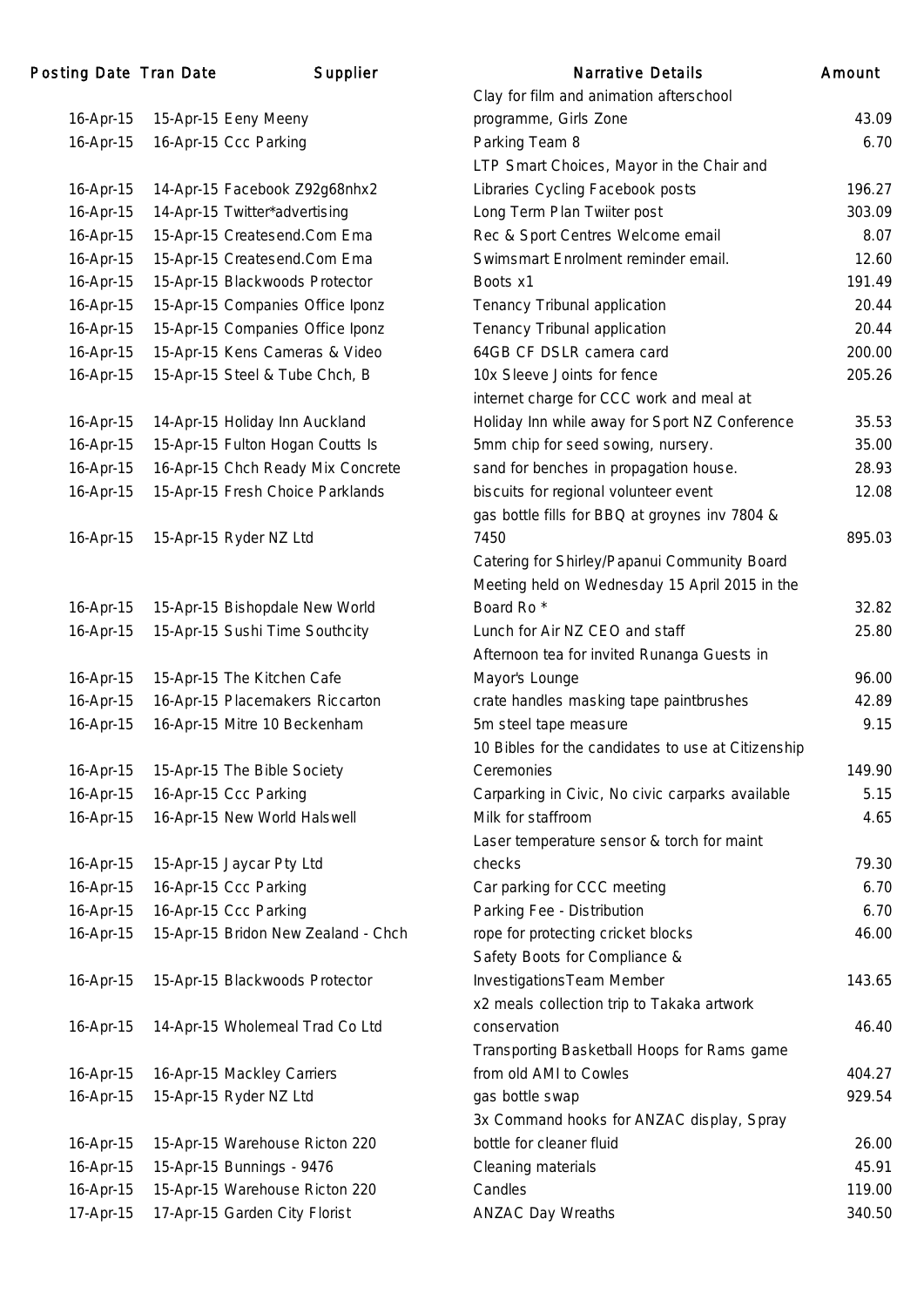| 'osting Date Tran Date |                   | Supplier                           |
|------------------------|-------------------|------------------------------------|
| 17-Apr-15              |                   | 17-Apr-15 Paper Plus New Brighton  |
| 17-Apr-15              |                   | 17-Apr-15 The Kitchen Cafe         |
| 17-Apr-15              |                   | 16-Apr-15 Dotmar Engineering Plast |
| 17-Apr-15              |                   | 16-Apr-15 Shuk Christchurch        |
| 17-Apr-15              |                   | 16-Apr-15 Saecowilson - Christch   |
| 17-Apr-15              |                   | 17-Apr-15 Mrc Transmark Limited    |
|                        |                   |                                    |
| 17-Apr-15              |                   | 17-Apr-15 Wet & Forget Limited     |
| 17-Apr-15              | 17-Apr-15 Nzra    |                                    |
| 17-Apr-15              |                   | 16-Apr-15 Kleenwash Supplies       |
|                        |                   |                                    |
| 17-Apr-15              |                   | 17-Apr-15 Ccc Parking              |
| 17-Apr-15              |                   | 15-Apr-15 Digicert Inc             |
| 17-Apr-15              |                   | 17-Apr-15 Countdown                |
| 17-Apr-15              |                   | 16-Apr-15 Auldhouse Computer       |
| 17-Apr-15              |                   | 17-Apr-15 Spotlight Stores NZ Ltd  |
|                        |                   |                                    |
| 17-Apr-15              | 15-Apr-15 H E R A |                                    |
| 17-Apr-15              |                   | 16-Apr-15 Kens Cameras & Video     |
| 17-Apr-15              |                   | 17-Apr-15 Ccc Parking              |
| 17-Apr-15              |                   | 16-Apr-15 Createsend.Com Ema       |
| 17-Apr-15              |                   | 17-Apr-15 Ccc Parking              |
| 17-Apr-15              |                   | 16-Apr-15 Kens Cameras & Video     |
| 17-Apr-15              |                   | 16-Apr-15 Fosters Outdoor Power    |
| 17-Apr-15              |                   | 15-Apr-15 Paknsave Moorhouse       |
|                        |                   |                                    |
| 17-Apr-15              |                   | 17-Apr-15 Freshchoice Barrington   |
| 17-Apr-15              |                   | 16-Apr-15 Mainland Fasteners Ltd   |
|                        |                   |                                    |
| 17-Apr-15              |                   | 16-Apr-15 Badgeworks               |
| 17-Apr-15              |                   | 17-Apr-15 Ccc Parking              |
|                        |                   |                                    |
| 17-Apr-15              | 15-Apr-15 H E R A |                                    |
| 17-Apr-15              |                   | 16-Apr-15 Mad Butcher Ferry Road   |
| 17-Apr-15              |                   | 16-Apr-15 Blackwoods Protector     |
| 17-Apr-15              |                   | 17-Apr-15 Ccc Parking              |
| 17-Apr-15              |                   | 17-Apr-15 Armstrong Locksmiths     |
| 17-Apr-15              | 16-Apr-15 Ipenz   |                                    |
|                        |                   |                                    |
| 17-Apr-15              |                   | 14-Apr-15 The Color Code           |
| 17-Apr-15              |                   | 16-Apr-15 D A Lewis Show Room      |
| 20-Apr-15              |                   | 20-Apr-15 Chch City Council Civic  |
|                        |                   |                                    |
| 20-Apr-15              |                   | 20-Apr-15 Flowers On Cashmere      |
|                        |                   |                                    |
| 20-Apr-15              |                   | 20-Apr-15 Countdown                |
|                        |                   |                                    |
| 20-Apr-15              |                   | 16-Apr-15 Rosebank Restaurant      |
| 20-Apr-15              |                   | 17-Apr-15 Bp 2go Redcliffs         |

| Posting Date Tran Date |                   | Supplier                           | <b>Narrative Details</b>                            | Amount |
|------------------------|-------------------|------------------------------------|-----------------------------------------------------|--------|
| 17-Apr-15              |                   | 17-Apr-15 Paper Plus New Brighton  | paint for ANZAC Display artwork                     | 106.93 |
| 17-Apr-15              |                   | 17-Apr-15 The Kitchen Cafe         | Catering for UDSIC and RSAC meeting                 | 64.00  |
| 17-Apr-15              |                   | 16-Apr-15 Dotmar Engineering Plast | In House Maintenance - WO                           | 5.86   |
| 17-Apr-15              |                   | 16-Apr-15 Shuk Christchurch        | In House Maintenance - WO                           | 30.99  |
| 17-Apr-15              |                   | 16-Apr-15 Saecowilson - Christch   | In House Maintenance - WO                           | 552.64 |
| 17-Apr-15              |                   | 17-Apr-15 Mrc Transmark Limited    | In House Maintenance - WO                           | 1.21   |
|                        |                   |                                    | wet and forget for cleaning tunnel house floors     |        |
| 17-Apr-15              |                   | 17-Apr-15 Wet & Forget Limited     | and benches                                         | 360.00 |
| 17-Apr-15              | 17-Apr-15 Nzra    |                                    | NZRA Conference Registration Fee                    | 862.50 |
| 17-Apr-15              |                   | 16-Apr-15 Kleenwash Supplies       | Pads for stadium floor scrubber                     | 78.66  |
|                        |                   |                                    | CBOS Project - Demonstration Evaluation             |        |
| 17-Apr-15              |                   | 17-Apr-15 Ccc Parking              | Session - Carparking                                | 6.70   |
| 17-Apr-15              |                   | 15-Apr-15 Digicert Inc             | Digital security certificate for YourVoice website  | 402.95 |
| 17-Apr-15              |                   | 17-Apr-15 Countdown                | Supplies for a fee paying course                    | 27.92  |
| 17-Apr-15              |                   | 16-Apr-15 Auldhouse Computer       | Project 2013 training                               | 862.50 |
| 17-Apr-15              |                   | 17-Apr-15 Spotlight Stores NZ Ltd  | ribbon for opening ceremonies for Housing Unit      | 73.82  |
|                        |                   |                                    | engineering in the repair and retrofitting of steel |        |
| 17-Apr-15              | 15-Apr-15 H E R A |                                    | structures seminar                                  | 392.00 |
| 17-Apr-15              |                   | 16-Apr-15 Kens Cameras & Video     | Edwards & Johann reprint                            | 30.00  |
| 17-Apr-15              |                   | 17-Apr-15 Ccc Parking              | Parking - unloading at Canterbury Museum            | 5.15   |
| 17-Apr-15              |                   | 16-Apr-15 Createsend.Com Ema       | Sport & Rec Centres membership renewal email        | 9.06   |
| 17-Apr-15              |                   | 17-Apr-15 Ccc Parking              | Parking CBOS scoring meeting in Civic               | 6.70   |
| 17-Apr-15              |                   | 16-Apr-15 Kens Cameras & Video     | Manfrotto geared tripod head (SH)                   | 195.00 |
| 17-Apr-15              |                   | 16-Apr-15 Fosters Outdoor Power    | <b>Brushcutter Service check</b>                    | 43.13  |
| 17-Apr-15              |                   | 15-Apr-15 Paknsave Moorhouse       | Milk - C.L. Manchester                              | 12.75  |
|                        |                   |                                    | Items for smell machine, ECO cleaning Products      |        |
| 17-Apr-15              |                   | 17-Apr-15 Freshchoice Barrington   | for sensory items                                   | 17.41  |
| 17-Apr-15              |                   | 16-Apr-15 Mainland Fasteners Ltd   | zinc screws                                         | 31.74  |
|                        |                   |                                    | WW100 lapel badge x 20 for WW100 related            |        |
| 17-Apr-15              |                   | 16-Apr-15 Badgeworks               | events                                              | 105.00 |
| 17-Apr-15              |                   | 17-Apr-15 Ccc Parking              | Carparking in Civic, No civic carparks available    | 6.70   |
|                        |                   |                                    | HERA - Engineering the Repair & Retrofitting of     |        |
| 17-Apr-15              | 15-Apr-15 H E R A |                                    | <b>Steel Structures</b>                             | 784.00 |
| 17-Apr-15              |                   | 16-Apr-15 Mad Butcher Ferry Road   | Consumables - BBQ at Arrans Courts                  | 42.50  |
| 17-Apr-15              |                   | 16-Apr-15 Blackwoods Protector     | PPE Balance of Thermal Order                        | 66.70  |
| 17-Apr-15              |                   | 17-Apr-15 Ccc Parking              | parking for CCC meeting                             | 6.70   |
| 17-Apr-15              |                   | 17-Apr-15 Armstrong Locksmiths     | keys for Harvard Lounge hirers                      | 54.00  |
| 17-Apr-15              | 16-Apr-15 Ipenz   |                                    | <b>IPENZ 2014/15</b>                                | 126.75 |
|                        |                   |                                    | SafeGrowth Riccarton West. Team building for        |        |
| 17-Apr-15              |                   | 14-Apr-15 The Color Code           | SG Team members (residents)                         | 381.99 |
| 17-Apr-15              |                   | 16-Apr-15 D A Lewis Show Room      | Table - Wedding event                               | 399.00 |
| 20-Apr-15              |                   | 20-Apr-15 Chch City Council Civic  | Car parking coupon books                            | 210.00 |
|                        |                   |                                    | Spreydon Heathcote Community Board - Anzac          |        |
| 20-Apr-15              |                   | 20-Apr-15 Flowers On Cashmere      | wreath                                              | 200.00 |
|                        |                   |                                    | biscuits and juice for the WW100 launch at New      |        |
| 20-Apr-15              |                   | 20-Apr-15 Countdown                | <b>Brighton Library</b>                             | 34.49  |
|                        |                   |                                    | Hire Rosebank and tea/ coffee user Groups           |        |
| 20-Apr-15              |                   | 16-Apr-15 Rosebank Restaurant      | Groynes and Roto K meeting                          | 300.00 |
| 20-Apr-15              |                   | 17-Apr-15 Bp 2go Redcliffs         | Fuel for Plant 836 - BP Card Mislaid                | 12.47  |
|                        |                   |                                    |                                                     |        |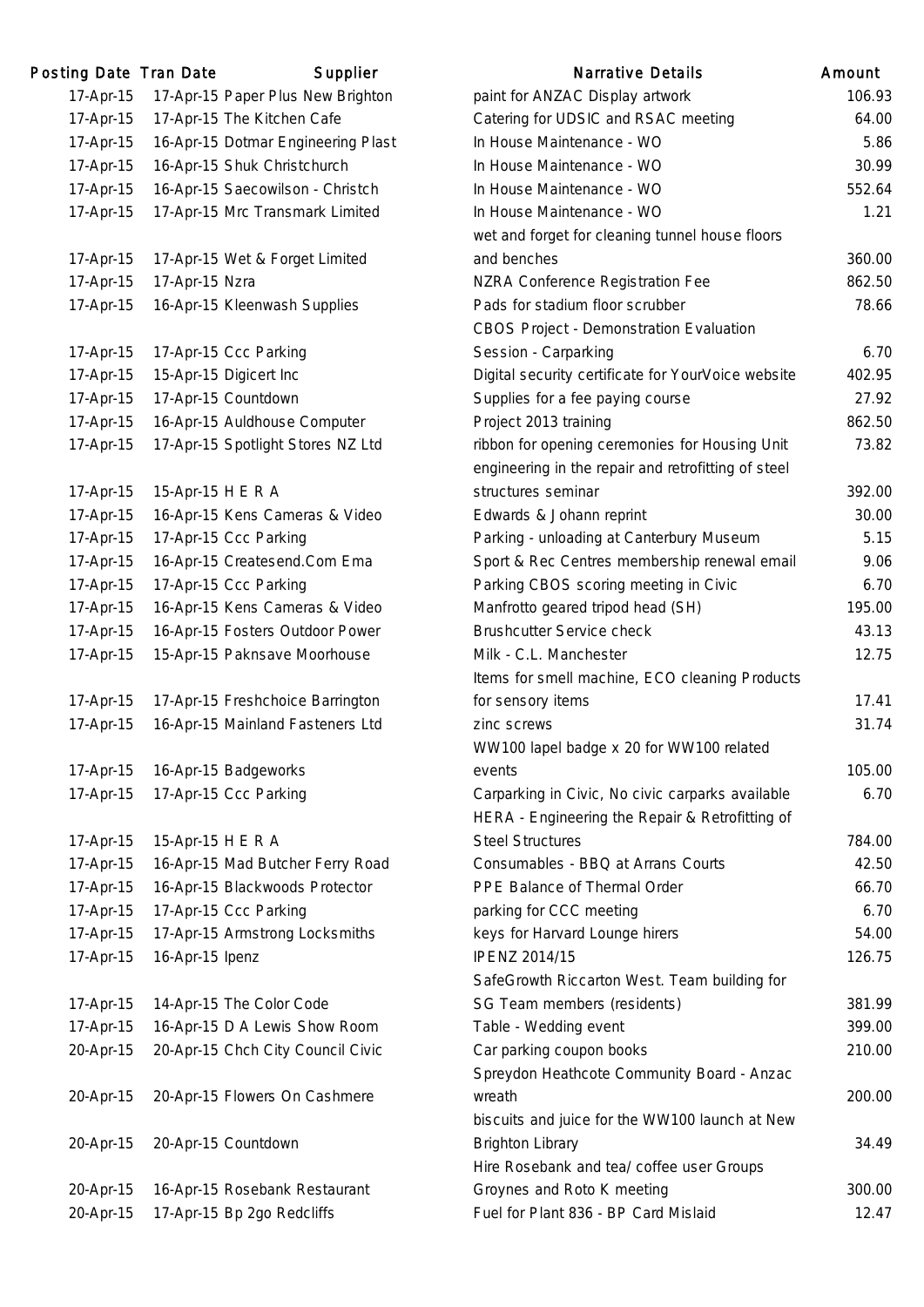| Posting Date Tran Date | Supplier                            | Narrative Details                                 | Amount |
|------------------------|-------------------------------------|---------------------------------------------------|--------|
|                        |                                     | Recurring monthly cost for delivery of The Press  |        |
| 20-Apr-15              | 20-Apr-15 Fairfaxmedia Recurring    | newspaper to Media Manager                        | 35.30  |
|                        |                                     | Recurring monthly cost of delivery of The Press   |        |
| 20-Apr-15              | 20-Apr-15 Fairfaxmedia Recurring    | Newspaper to Public Information and Pa *          | 79.05  |
| 20-Apr-15              | 18-Apr-15 Ecocentral Ltd            | shelter rubbish                                   | 9.31   |
| 20-Apr-15              | 17-Apr-15 John Brooks Ltd           | In House Maintenance - WO                         | 143.60 |
| 20-Apr-15              | 17-Apr-15 Saecowilson - Christch    | <b>Workshop Supplies</b>                          | 584.92 |
| 20-Apr-15              | 20-Apr-15 Countdown                 | Milk Carlyle Street                               | 7.18   |
|                        |                                     | Excel 2013 Data Analysis and Reporting and        |        |
| 20-Apr-15              | 20-Apr-15 Ace Training              | Excel 2013 Charts and Pivot Tables                | 603.75 |
| 20-Apr-15              | 17-Apr-15 Nz Printing Ltd Customedi | 9 x CoPTTM Manual Section                         | 579.60 |
| 20-Apr-15              | 17-Apr-15 The Service Company Ltd   | Heavy duty cleaner for pool drains                | 68.08  |
| 20-Apr-15              | 19-Apr-15 Garden City Florist       | Anzac Wreaths (x4)                                | 400.00 |
| 20-Apr-15              | 20-Apr-15 Garden City Florist       | Anzac Day Wreath                                  | 100.00 |
|                        |                                     | Card sorting software for user-centred design and |        |
| 20-Apr-15              | 19-Apr-15 Optimal Workshop          | site structure                                    | 139.00 |
| 20-Apr-15              | 17-Apr-15 Vbase/ami/arena/ilex      | Client lunch meeting                              | 69.50  |
|                        |                                     | flowers for Knightsbridge opening ceremony to     |        |
| 20-Apr-15              | 17-Apr-15 Aromaunga Flowers         | be given to two tenants who cut the ribbon        | 80.00  |
| 20-Apr-15              | 20-Apr-15 Nz Concrete Society       | x5 corporate memeber *                            | 690.00 |
|                        |                                     | Aquakneadit tile gap filler, Cleaning products    |        |
|                        |                                     | including; stainless steel cleaner & class/tile   |        |
| 20-Apr-15              | 17-Apr-15 Bunnings - 9476           | calci *                                           | 599.78 |
| 20-Apr-15              | 17-Apr-15 Bunnings - 9482           | Dazzle paint for line marking                     | 167.76 |
|                        |                                     | LTP Smart Choices and Smart Choice Youth          |        |
| 20-Apr-15              | 16-Apr-15 Facebook Cqqwq7ahx2       | Facebook posts                                    | 42.99  |
|                        |                                     | LTP Smart Choices, Community Pools, Asset         |        |
|                        |                                     | Sales and Smart Choice Youth and Build Back       |        |
| 20-Apr-15              | 17-Apr-15 Facebook Urt3v7ehx2       | Smarter Facebo*                                   | 100.79 |
|                        |                                     | LTP Asset Sales, Community Pools &                |        |
|                        |                                     | response(asset sale decisions) and Build Back     |        |
| 20-Apr-15              | 18-Apr-15 Facebook 6btww7sgx2       | Smarter Facebook po *                             | 227.49 |
| 20-Apr-15              | 16-Apr-15 Fs *readdle               | Pdf expert Ent sub Apr 15 (10 users)              | 134.97 |
| 20-Apr-15              | 17-Apr-15 Icon Conference And Event | <b>ITSMF Conference</b>                           | 849.99 |
| 20-Apr-15              | 17-Apr-15 Wilson Parking            | Parking at Civic for all-day meetings             | 11.60  |
| 20-Apr-15              | 17-Apr-15 Acme & Co Limited         | meal - Wellington trip                            | 29.00  |
| 20-Apr-15              | 17-Apr-15 Wsl South City            | memory card                                       | 69.90  |
|                        |                                     | Christchurch Airport Parking 16/17 April; SOLGM   |        |
| 20-Apr-15              | 17-Apr-15 Chch Airport Carpark      | CEs' Forum, Wellington                            | 64.00  |
| 20-Apr-15              | 20-Apr-15 Fairfaxmedia Recurring    | Subscription to the Press                         | 70.60  |
| 20-Apr-15              | 18-Apr-15 2degrees Mobile           | disputed transaction-refunded by bank             | 50.00  |
| 20-Apr-15              | 20-Apr-15 Fairfaxmedia Recurring    | The Press - subscription for CAG library          | 32.00  |
| 20-Apr-15              | 17-Apr-15 Clarendon                 | Meeting with ARUP's from UK Delegation            | 17.50  |
|                        |                                     | Shipping of labels to be used for BG bedding      |        |
| 20-Apr-15              | 15-Apr-15 Paypal *908 Ltd           | information signs                                 | 286.35 |
| 20-Apr-15              | 15-Apr-15 Paypal *908 Ltd           | <b>BG</b> bedding signs                           | 981.74 |
| 20-Apr-15              | 19-Apr-15 Auckland Co Op Taxis      | Taxi Airport to Hotel - Boinz Conference          | 76.50  |
| 20-Apr-15              | 20-Apr-15 Sanco Tooling Ltd         | festool sanding disks and vacuum bags             | 338.21 |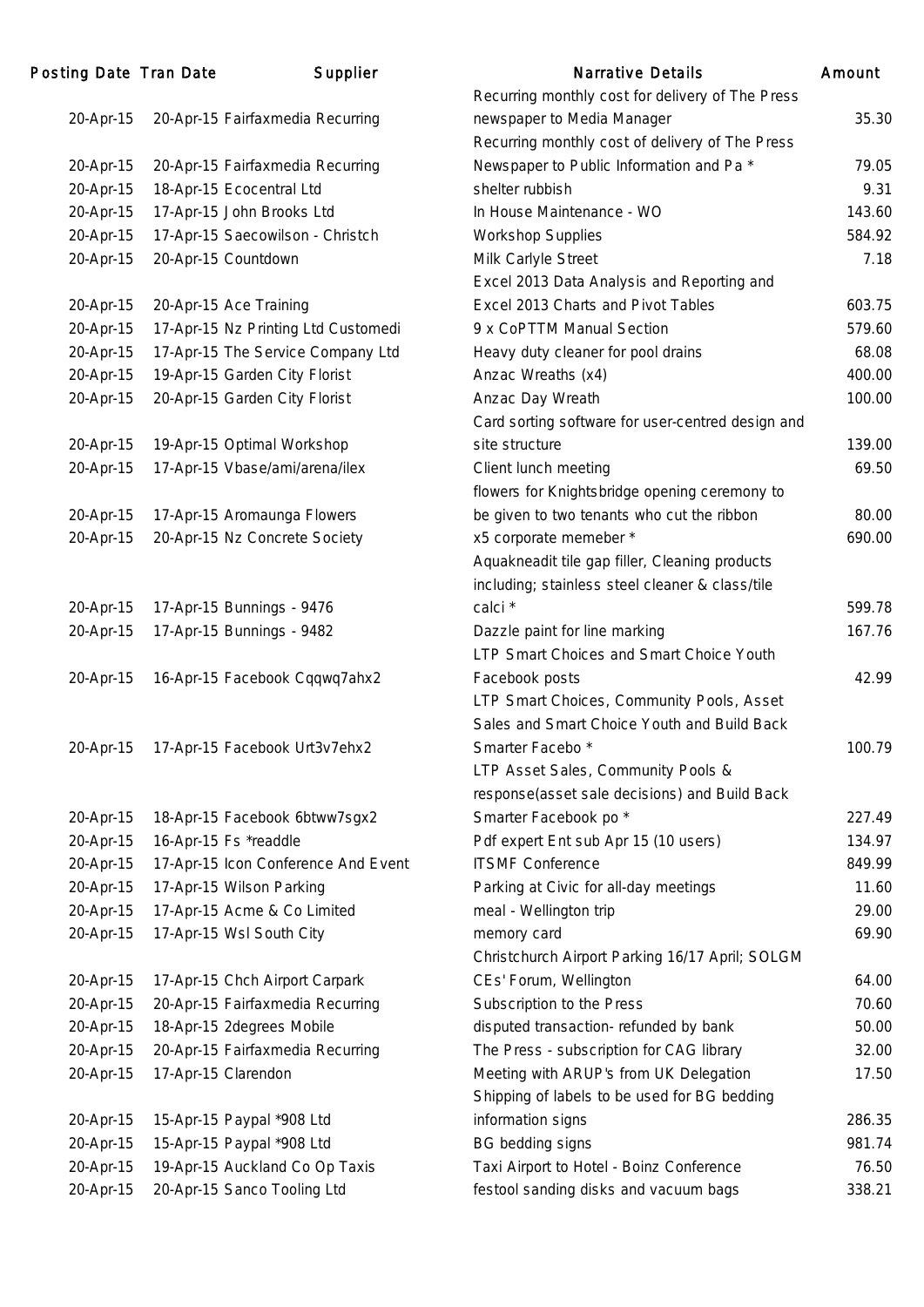| Posting Date Tran Date | Supplier                         | <b>Narrative Details</b>                           | Amount |
|------------------------|----------------------------------|----------------------------------------------------|--------|
|                        |                                  | stapler for fastening possum bait to trees. Pest   |        |
| 20-Apr-15              | 20-Apr-15 Mitre 10 Mega Hornby   | control                                            | 159.98 |
|                        |                                  | stapler for fastening possum bait on trees. Pest   |        |
| 20-Apr-15              | 20-Apr-15 Mitre 10 Beckenham     | control                                            | 184.24 |
| 20-Apr-15              | 20-Apr-15 Ccc Parking            | Parking                                            | 5.15   |
| 20-Apr-15              | 17-Apr-15 Id Solutions           | clear card holders and neck chain straps           | 511.75 |
|                        |                                  | Consumable expense - Knightsbridge Lane new        |        |
|                        |                                  | build opening, Vincent Courts afternoon tea, CEA   |        |
| 20-Apr-15              | 16-Apr-15 Paknsave Moorhouse     | talks s *                                          | 121.06 |
|                        |                                  | Service contract - email to SMS - one month        |        |
| 20-Apr-15              | 20-Apr-15 Modica Group Limited   | payment - FingerTip Library                        | 74.27  |
| 20-Apr-15              | 17-Apr-15 The Museum Store       | Design reference book - T shirt design             | 39.95  |
|                        |                                  | Airport parking - Christchurch International - FAP |        |
| 20-Apr-15              | 17-Apr-15 Chch Airport Carpark   | Meeting Wellington                                 | 25.00  |
|                        |                                  | Auckland airport to SkyCity Hotel - BOINZ          |        |
| 20-Apr-15              | 19-Apr-15 Corporate Cabs Limit   | Conference                                         | 97.80  |
| 20-Apr-15              | 18-Apr-15 Pak N Save Wainoni     | Light Bulbs and Ice                                | 8.39   |
| 20-Apr-15              | 20-Apr-15 Xcm Group Limited      | trousers x1                                        | 42.67  |
| 20-Apr-15              | 20-Apr-15 Xcm Group Limited      | trousers x1                                        | 50.26  |
| 20-Apr-15              | 20-Apr-15 Budget Bins            | green bin hire for Sydenham Community Centre       | 140.00 |
| 20-Apr-15              | 17-Apr-15 Stihl Shop Northwood   | chainsaw files, spare chain lock nuts for 064      | 167.12 |
|                        |                                  | Milk for tea breaks and Superwipes for cleaning    |        |
| 20-Apr-15              | 20-Apr-15 Four Square Akaroa     | kitchen                                            | 7.34   |
| 21-Apr-15              | 21-Apr-15 Briscoes Northlands    | Tea towels for staff room                          | 29.99  |
| 21-Apr-15              | 21-Apr-15 Mitre 10 Bishopdale    | Misc items for pool side and staff room            | 154.03 |
|                        |                                  | LIU Online Learning and professional               |        |
| 21-Apr-15              | 19-Apr-15 Learnable.Com          | development tool                                   | 129.76 |
|                        |                                  | Catering for Banks Peninsula Zone Water            |        |
| 21-Apr-15              | 20-Apr-15 Warehouse E/gate 123   | Committee Okains Bay                               | 25.10  |
|                        |                                  | Catering for Banks Peninsula Zone Water            |        |
| 21-Apr-15              | 21-Apr-15 New World South City   | Committee meeting in Okains Bay                    | 34.08  |
| 21-Apr-15              | 21-Apr-15 Placemakers Riccarton  | garden gloves                                      | 119.89 |
|                        |                                  | LTP Community Pools & response(asset sale          |        |
|                        |                                  | decisions) and Build Back Smarter Facebook         |        |
| 21-Apr-15              | 19-Apr-15 Facebook Q8r3a8nhx2    | posts                                              | 238.88 |
| 21-Apr-15              | 20-Apr-15 Createsend.Com Ema     | Rec & Sport Centres 3 Month membership email       | 7.47   |
|                        |                                  | Rec & Sport Centre 3 Month Membership              |        |
| 21-Apr-15              | 20-Apr-15 Createsend.Com Ema     | Renewal discount error email.                      | 9.04   |
| 21-Apr-15              | 20-Apr-15 Companies Office Iponz | Tenancy Tribunal application                       | 20.44  |
| 21-Apr-15              | 20-Apr-15 Companies Office Iponz | Tenancy Tribunal application                       | 20.44  |
| 21-Apr-15              | 20-Apr-15 Companies Office Iponz | Tenancy Tribunal application                       | 20.44  |
| 21-Apr-15              | 20-Apr-15 Companies Office Iponz | Tenancy Tribunal application                       | 20.44  |
| 21-Apr-15              | 20-Apr-15 Companies Office Iponz | Tenancy Tribunal application                       | 20.44  |
| 21-Apr-15              | 21-Apr-15 New World Northwood    | Groynes milk 2lt                                   | 3.39   |
| 21-Apr-15              | 21-Apr-15 Mitre 10 Bishopdale    | screws for repairs, nursery.                       | 9.92   |
|                        |                                  | subscription to inreach gps locator beacon - Port  |        |
| 21-Apr-15              | 20-Apr-15 Pivotel Communicat     | <b>Hills</b>                                       | 32.95  |
|                        |                                  |                                                    |        |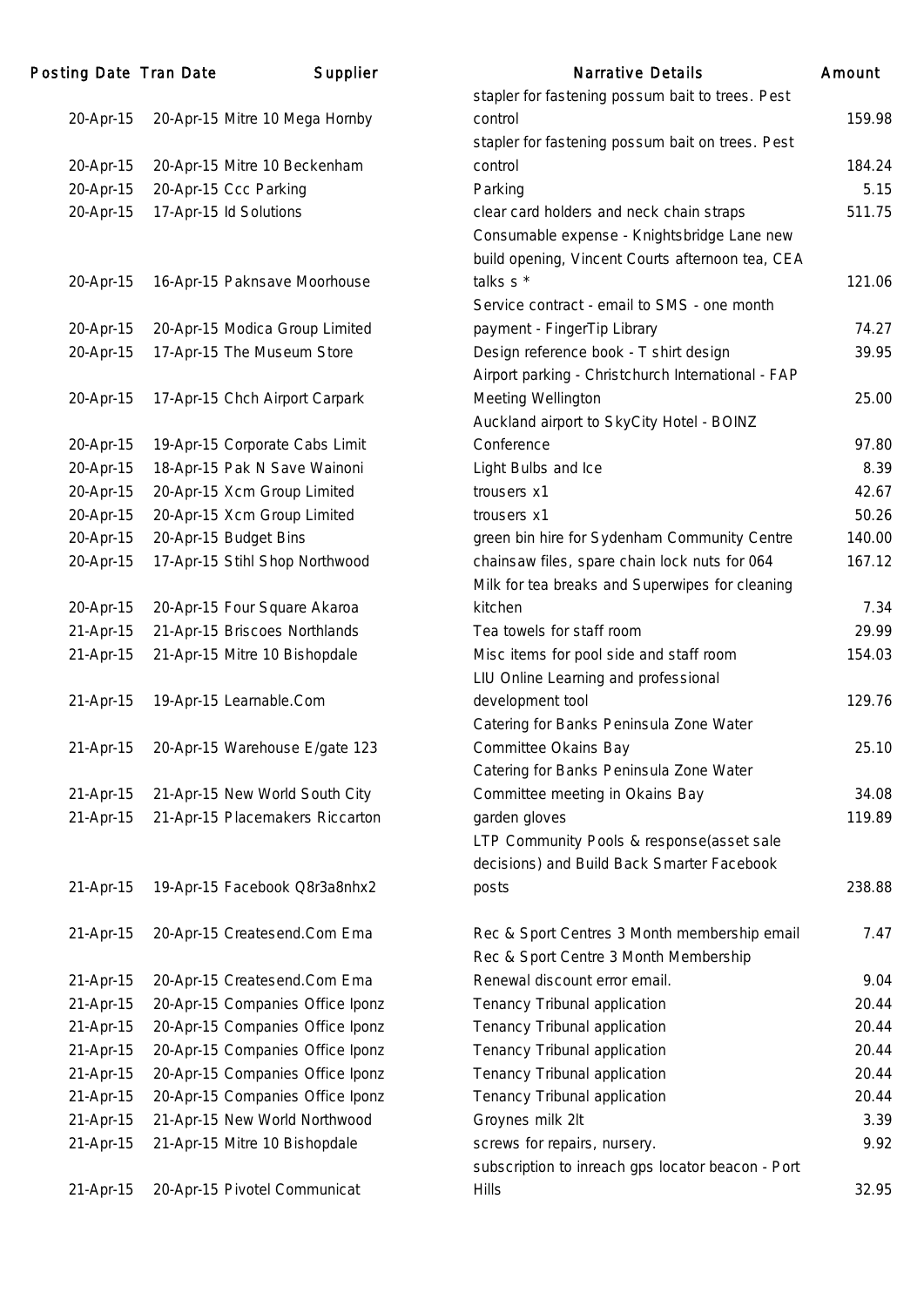| Posting Date Tran Date |                      | Supplier                            | <b>Narrative Details</b>                          | Amount |
|------------------------|----------------------|-------------------------------------|---------------------------------------------------|--------|
|                        |                      |                                     | subscription to inreach gps locator beacon - Port |        |
| 21-Apr-15              |                      | 20-Apr-15 Pivotel Communicat        | <b>Hills</b>                                      | 32.95  |
|                        |                      |                                     | In lieu of fee we met travel costs and meal costs |        |
|                        |                      |                                     | for speaker for the Christchurch Antarctic Public |        |
| 21-Apr-15              | 21-Apr-15 The Villas |                                     |                                                   | 34.90  |
|                        |                      |                                     | Stamps brought as mailout needed to be done       |        |
| 21-Apr-15              |                      | 20-Apr-15 Shirley Post Shop         | and only had plain non-prepaid envelopes          | 96.00  |
| 21-Apr-15              |                      | 20-Apr-15 Bunnings - 9476           | Meths for cleaning meters & removing labels       | 7.35   |
| 21-Apr-15              |                      | 20-Apr-15 Computaleta Services      | Reflective Blue squares for parking meters        | 62.89  |
|                        |                      |                                     | Batteries for Vibrating Snake, regular bulbs for  |        |
| 21-Apr-15              |                      | 21-Apr-15 Freshchoice Barrington    | Office & store cupboard                           | 20.98  |
| 21-Apr-15              |                      | 20-Apr-15 Life Unlimited Charitable | lighting for BG exhibition                        | 36.00  |
| 21-Apr-15              |                      | 21-Apr-15 Mitre 10 Beckenham        | security bulb for sok ranger house                | 14.93  |
| 21-Apr-15              |                      | 21-Apr-15 Pgg Wrightson Chch        | new gumboots for winter work-x2                   | 353.99 |
| 21-Apr-15              |                      | 21-Apr-15 Caltex Redwood            | milk for staffroom                                | 11.40  |
| 21-Apr-15              |                      | 20-Apr-15 Computer Food             | Ink cartridges for laboratory instrument printer  | 119.92 |
|                        |                      |                                     | 10 No. Black & 10 No. Stainless tension pins for  |        |
| 21-Apr-15              |                      | 20-Apr-15 Blacks Fasteners Lt       | balance tank floats at Jellie Park                | 11.30  |
|                        |                      |                                     | Airport parking cost while in Auckland for the NZ |        |
| 21-Apr-15              |                      | 20-Apr-15 Chch Airport Carpark      | Inc. Regional Forum for FIFA U20 World Cup        | 25.00  |
| 21-Apr-15              |                      | 20-Apr-15 Couplands Bakeries        | Consumables - CEA talks supplies top up           | 21.65  |
| 21-Apr-15              |                      | 21-Apr-15 Southern Woods Nursery    | Replacement trees Kurashiki garden HQP            | 15.52  |
|                        |                      |                                     | Work boots for Compliance and Enforcement         |        |
| 21-Apr-15              |                      | 20-Apr-15 Blackwoods Protector      | staff                                             | 191.93 |
| 21-Apr-15              |                      | 21-Apr-15 Mitre 10 Mega Hornby      | weed sprayer unit, irrigation items               | 33.72  |
| 21-Apr-15              |                      | 21-Apr-15 Burwood Produce           | bird seed                                         | 106.00 |
| 21-Apr-15              |                      | 21-Apr-15 Mitre 10 Mega Hornby      | wet weather gear                                  | 178.00 |
| 21-Apr-15              |                      | 21-Apr-15 Ccc Parking               | parking while moving desks                        | 6.70   |
| 22-Apr-15              |                      | 20-Apr-15 Paknsave Moorhouse        | Independent Hearings Panel meeting                | 115.60 |
|                        |                      |                                     | Independent Hearings Panel stationery             |        |
| 22-Apr-15              |                      | 21-Apr-15 Warehouse Stationery      | requirements                                      | 320.00 |
| 22-Apr-15              |                      | 22-Apr-15 Ferrymead Mitre 10 Mega   | replacement keys for Lyttelton library            | 28.50  |
| 22-Apr-15              |                      | 21-Apr-15 Chch City Trade Centre    | paint to restore seats for rose garden            | 410.04 |
| 22-Apr-15              |                      | 21-Apr-15 Blackwoods Protector      | work boots x 2                                    | 419.36 |
| 22-Apr-15              |                      | 21-Apr-15 Appliance Works           | Repairs to Workshop Clothes Dryer                 | 257.50 |
| 22-Apr-15              |                      | 21-Apr-15 Mister Minit Bush Inn     | Key Cut x3 for Fendalton Service Centre Gate      | 32.70  |
| 22-Apr-15              |                      | 21-Apr-15 Niwa Research Ltd - Wgtn  | Staff Gauge plates                                | 326.31 |
|                        |                      |                                     | Safety step for drinking fountain & glass/tile    |        |
| 22-Apr-15              |                      | 21-Apr-15 Bunnings - 9476           | calcium descaler                                  | 183.48 |
|                        |                      |                                     | Civic Offices Parking - Banks Peninsula WW        |        |
| 22-Apr-15              |                      | 21-Apr-15 Wilson Parking            | diversion to Chch Project                         | 4.60   |
|                        |                      |                                     | LTP Community Pools & response(asset sale         |        |
|                        |                      |                                     | decisions) and Build Back Smarter Facebook        |        |
| 22-Apr-15              |                      | 20-Apr-15 Facebook 6h7rm7jhx2       | posts                                             | 213.68 |
| 22-Apr-15              |                      | 21-Apr-15 Companies Office Iponz    | Tenancy Tribunal application                      | 20.44  |
|                        |                      |                                     | Parachute for Babytime sessions/public            |        |
| 22-Apr-15              | 21-Apr-15 Bernsport  |                                     | programmes                                        | 162.50 |
| 22-Apr-15              |                      | 21-Apr-15 Property Council Nz       | Women in Property - May 2015 Seminar              | 103.50 |
|                        |                      |                                     |                                                   |        |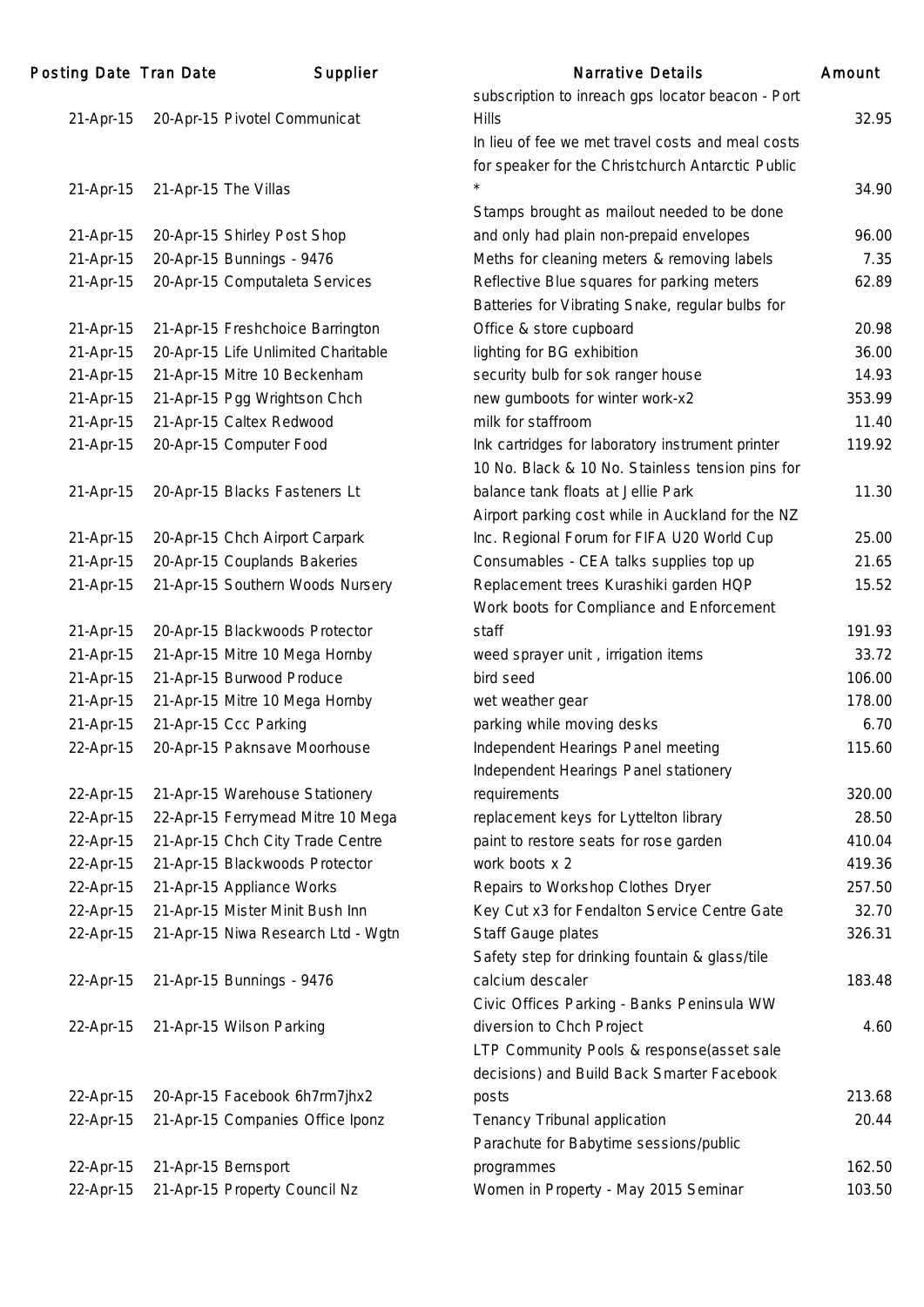| Posting Date Tran Date | Supplier                           | Narrative Details                                 | Amount   |
|------------------------|------------------------------------|---------------------------------------------------|----------|
|                        |                                    | Property Council Membership to Women in           |          |
| 22-Apr-15              | 21-Apr-15 Property Council Nz      | Property x2 for 2014/2015                         | 103.50   |
|                        |                                    | Taxi whilst at Boinz Conference - back to hotel   |          |
| 22-Apr-15              | 21-Apr-15 Auckland Co Op Taxis     | from dinner                                       | 20.50    |
| 22-Apr-15              | 22-Apr-15 Auckland Co Op Taxis     | Taxi Hotel to Airport Boinz Conference            | 73.30    |
| 22-Apr-15              | 21-Apr-15 Blackwoods Protector     | new first aid kits and earsoft plugs for workshop | 142.51   |
| 22-Apr-15              | 22-Apr-15 New World Halswell       | Milk for staffroom                                | 4.65     |
| 22-Apr-15              | 21-Apr-15 Auckland Goldline Taxi - | BOINZ Conference, travel to hotel                 | 87.00    |
| 22-Apr-15              | 22-Apr-15 Sky City-Rebo            | Breakfast at BOINZ conference                     | 24.00    |
| 22-Apr-15              | 22-Apr-15 Chch Airport Carpark     | Parking at airport for BOINZ Conference           | 56.00    |
| 22-Apr-15              | 22-Apr-15 Auckland Co Op Taxis     | BOINZ Conference travel to airport                | 65.30    |
| 22-Apr-15              | 21-Apr-15 Engineering & Compress   | 1 No. Filter for spa air blower at Graham Condon. | 67.21    |
| 22-Apr-15              | 22-Apr-15 Placemakers Chch South   | Gansu garden replacement seat fittings HQP        | 308.38   |
| 22-Apr-15              | 22-Apr-15 Nzrc Online Shop         | <b>First Aid Revalidation</b>                     | 120.00   |
| 22-Apr-15              | 22-Apr-15 Nzrc Online Shop         | <b>First Aid Revalidation</b>                     | 120.00   |
| 22-Apr-15              | 21-Apr-15 Wilson Parking           | Parking Fee - Distribution Accessible City        | 10.60    |
|                        |                                    | Catering for Burwood/Pegasus Community Board      |          |
| 22-Apr-15              | 22-Apr-15 Countdown                | <b>Submissions Committee</b>                      | 16.59    |
| 22-Apr-15              | 22-Apr-15 Larson Juhl              | 4 ply matt board for lift works                   | 539.93   |
| 22-Apr-15              | 22-Apr-15 Auckland Co Op Taxis     | hotel to Auckland Airport - BOINZ Conference      | 67.90    |
| 22-Apr-15              | 21-Apr-15 Dawes Grain & Stock Fd   | pig pellets until main order comes in             | 116.00   |
| 22-Apr-15              | 21-Apr-15 Noble Adams              | item/parts for spray units and hose fitting       | 122.53   |
| 23-Apr-15              | 22-Apr-15 Blackwoods Protector     | gumboots for work in wetlands and mud             | 68.96    |
|                        |                                    | replacement weed-eater for Ihutai Trust           |          |
| 23-Apr-15              | 22-Apr-15 Bunnings - 9476          | maintenance team at Charlesworth Res              | 268.98   |
| 23-Apr-15              | 22-Apr-15 Wairere Nursery          | plants for sect A                                 | 333.91   |
| 23-Apr-15              | 23-Apr-15 Gardenmakers             | dump fees april 2015                              | 319.80   |
| 23-Apr-15              | 22-Apr-15 Allwood Trees Ltd        | <b>Trees Hagley Park</b>                          | 320.00   |
| 23-Apr-15              | 22-Apr-15 Allwood Trees Ltd        | Trees Hagley Park                                 | 1,000.00 |
| 23-Apr-15              | 23-Apr-15 Seal Imports             | In House Maintenance - WO                         | 151.63   |
|                        |                                    | safety boots for 3 staffers plus one pair of      |          |
| 23-Apr-15              | 22-Apr-15 Nz Safety Br 21          | overalls                                          | 535.52   |
| 23-Apr-15              | 21-Apr-15 Twitter*advertising      | Long Term Plan Twitter post                       | 98.11    |
|                        |                                    | LTP response(asset sale decisions), Mayor in      |          |
|                        |                                    | the Chair & Video ad2 and Wheelie bins            |          |
| 23-Apr-15              | 21-Apr-15 Facebook 24cqr7ahx2      | Facebook posts                                    | 184.50   |
| 23-Apr-15              | 22-Apr-15 Createsend.Com Ema       | Rec & Sport Centres Welcome email 22 April        | 7.89     |
| 23-Apr-15              | 22-Apr-15 Createsend.Com Ema       | LTP Consultation email                            | 17.89    |
| 23-Apr-15              | 22-Apr-15 Internal Affairs         | Photo for WW1 display                             | 20.00    |
| 23-Apr-15              | 22-Apr-15 Wilson Parking           | Parking at Civic for all day meetings             | 11.60    |
| 23-Apr-15              | 22-Apr-15 Companies Office Iponz   | Tenancy Tribunal application                      | 20.44    |
| 23-Apr-15              | 22-Apr-15 Companies Office Iponz   | Tenancy Tribunal application                      | 20.44    |
| 23-Apr-15              | 23-Apr-15 Jaycar Pty Ltd           | Time-lapse camera and wide angle lens             | 498.00   |
|                        |                                    | Styx 2 new fuel containers chainsaw type +        |          |
| 23-Apr-15              | 22-Apr-15 Omc Power Equipment      | weedeater saw blade carbide                       | 221.80   |
|                        |                                    | Styx 2 x tri blades large 1 x tri blade small     |          |
| 23-Apr-15              | 22-Apr-15 Stihl Shop Northwood     | chainsaw chain 12" 1 x small saw blade            | 304.72   |

23-Apr-15 23-Apr-15 Raeward Fresh Marshland Milk for BLFP tearoom 10.19

103.50

221.80